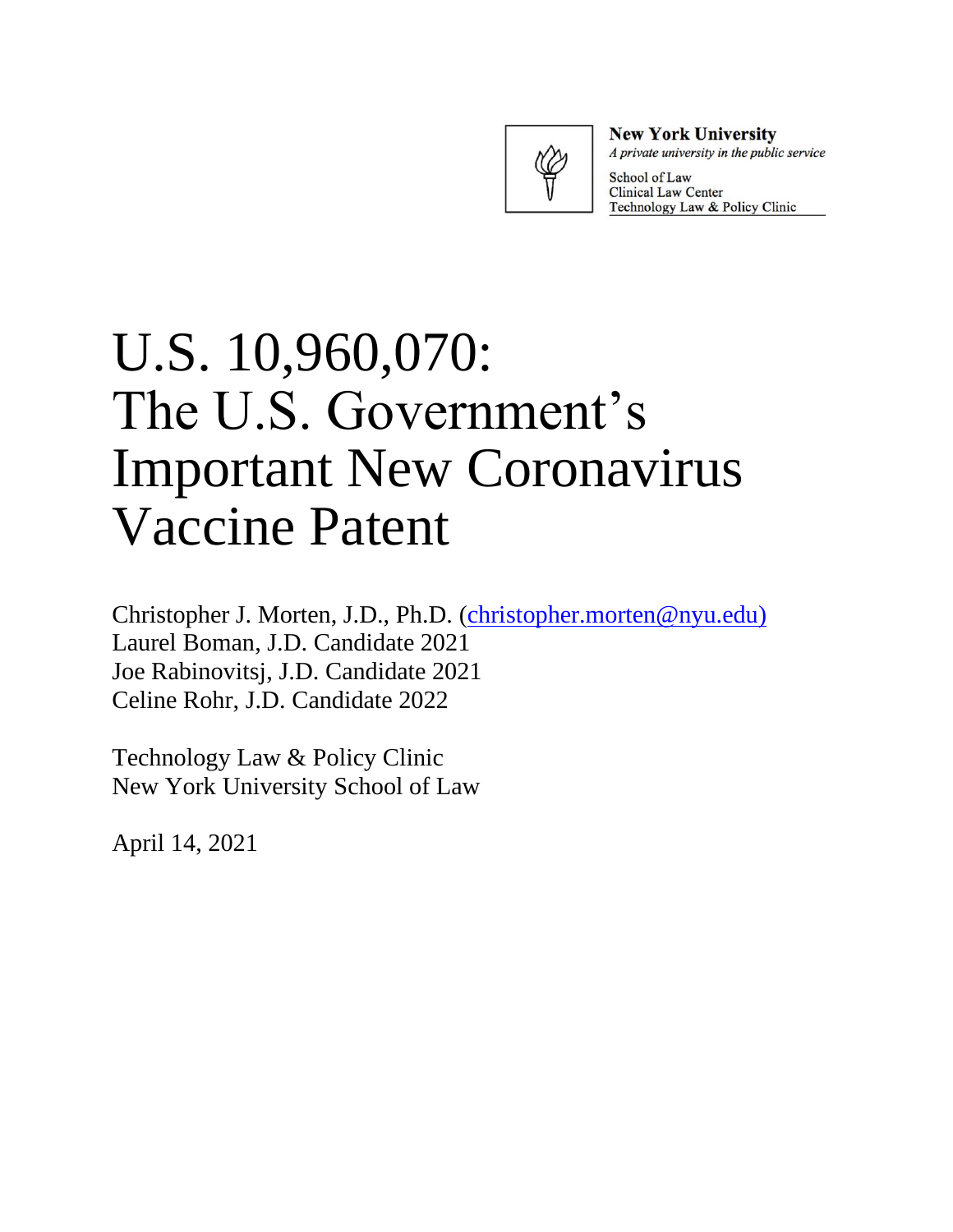# **Table of Contents**

| I.        |                                                                                         |
|-----------|-----------------------------------------------------------------------------------------|
| Π.        |                                                                                         |
| III.      |                                                                                         |
| A.        |                                                                                         |
| <b>B.</b> |                                                                                         |
| C.        |                                                                                         |
| 1.        |                                                                                         |
| 2.        |                                                                                         |
| D.        |                                                                                         |
| Ε.        |                                                                                         |
| IV.       |                                                                                         |
| A.        |                                                                                         |
| <b>B.</b> |                                                                                         |
| C.        |                                                                                         |
| 1.        |                                                                                         |
| 2.        |                                                                                         |
| 3.        | BioNTech's License to the '070 Patent Corroborates the Conclusion That                  |
| D.        |                                                                                         |
| V.        |                                                                                         |
| A.        |                                                                                         |
| <b>B.</b> | Preliminary Thoughts on Determination of Appropriate Compensation from                  |
| Ι.        | General Legal Principles of Compensation in Patent Infringement Cases 42                |
| 2.        | Legal Principles for Determining Appropriate Monetary Compensation in This Instance  42 |
| 3.        | Estimating the Compensation Moderna May Owe the U.S. Government 46                      |
| VI.       | NIH's Pending European Patent Application Could Eventually Provide NIH                  |
| VII.      |                                                                                         |
| VIII.     |                                                                                         |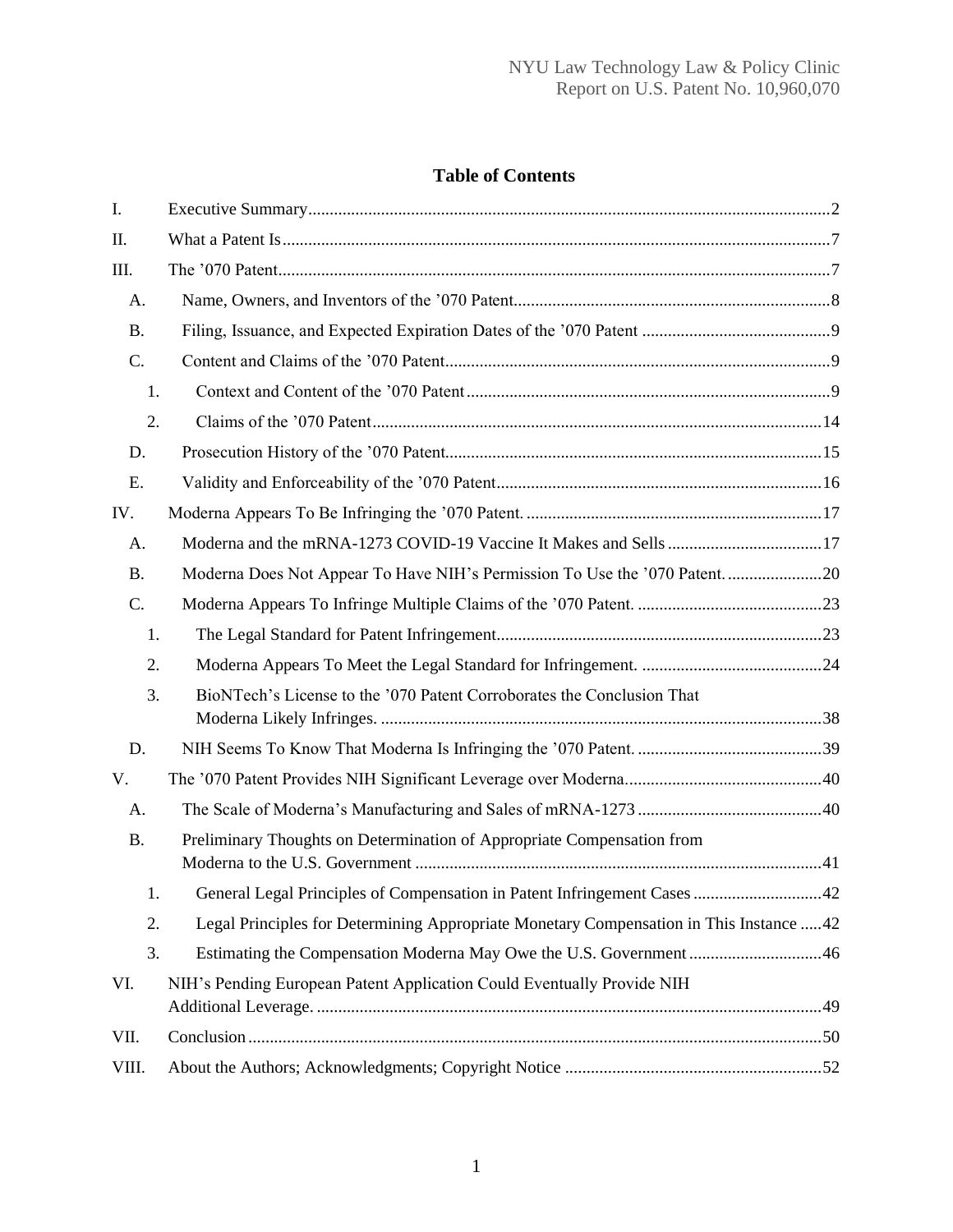#### *Abstract*

*This report presents an analysis of U.S. Patent No. 10,960,070 (the "'070 patent"), an important and new coronavirus vaccine patent owned by the U.S. government, along with two of the government's academic partners. The report concludes that the '070 patent appears to be valid, enforceable by the U.S. government, and infringed by Moderna, Inc. (Moderna), because Moderna is currently making and selling a COVID-19 vaccine—mRNA-1273—that incorporates and relies on technology described and claimed by the '070 patent. Moderna does not appear to have the U.S. government's permission to use this patented technology.* 

*Because Moderna lacks permission to use the technology, because the technology is essential to mRNA-1273's function and value as a vaccine, and because mRNA-1273 has been a financial blockbuster for Moderna, the '070 patent provides the U.S. government significant leverage over Moderna. The U.S. government could assert the '070 patent against Moderna in court and could (assuming Moderna's continued financial success) demand hundreds of millions or even over a billion dollars in compensation. The U.S. government could alternatively use the threat of litigation of the '070 patent to bring Moderna back to the negotiation table and convince Moderna to share its own patents, trade secrets, and other intellectual property on mRNA-1273 with the U.S. government and with vaccine manufacturers around the world. The latter option is the better one, to accelerate scale-up of global mRNA vaccine manufacturing, vaccinate the world, and bring the COVID-19 pandemic to a conclusive end.*

## <span id="page-2-0"></span>**I. Executive Summary**

U.S. Patent No. 10,960,070 (the "'070 patent") is a U.S. patent on coronavirus vaccine technology. The '070 patent is jointly owned by the U.S. government, Dartmouth College, and the Scripps Research Institute. The '070 patent emerged from important work that scientists at the National Institutes of Health (NIH) and their academic collaborators at Dartmouth and Scripps did on coronavirus vaccines in the mid-2010s. While the roots of the '070 patent date back years, the patent issued—that is, took legal force—on March 30, 2021. The '070 patent broadly covers a technology for modifying and stabilizing the spike proteins that occur on the surface of coronaviruses. When these modified, stabilized spike proteins are delivered to or made within the human body, they generate an immune response. These patented proteins are linchpins of many effective coronavirus vaccines today.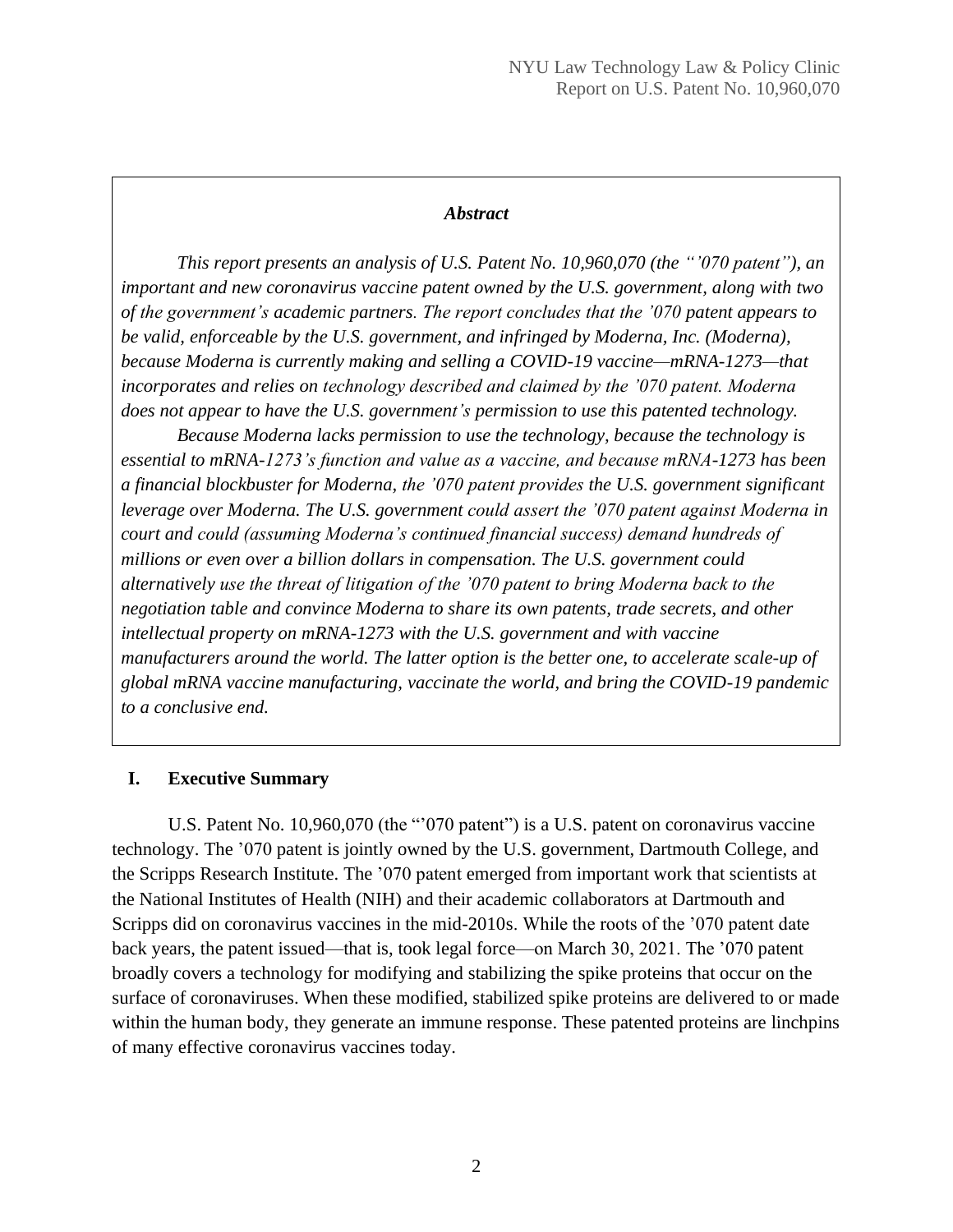The '070 patent's coronavirus vaccine technology was widely recognized as important even before COVID-19 and SARS-CoV-2 (the specific coronavirus that causes COVID-19) emerged. In 2017, NIH scientists and academic colleagues published a paper that presciently described the patent's technology as "a foundation for the structure-based design of vaccine antigens for highly pathogenic coronaviruses, including those expected to emerge in the future."<sup>1</sup>

Today, the technology described and claimed in the '070 patent is fundamental to the design of many of the world's leading COVID-19 vaccines.<sup>2</sup> One such vaccine is mRNA-1273, which is manufactured by the U.S.-based pharmaceutical company Moderna, Inc. (Moderna). The mRNA-1273 vaccine is widely described as "Moderna's" vaccine, although some have challenged this characterization, pointing to the enormous public investment made in its research, development, manufacture, and distribution—by the U.S. government first and foremost. 3

As a vaccine, mRNA-1273 has uniquely valuable properties, including stability during storage, scalability, and suitability to serve as a platform for development of vaccines effective against new variants.<sup>4</sup> These properties of mRNA-1273, along with the U.S. government's unprecedented investment in its development, have led many civil society groups, including PrEP4All and Public Citizen, to call on Moderna to share its intellectual property covering mRNA-1273—Moderna's patents, trade secrets, samples of intermediates used in its manufacturing process, and so on—with the world.<sup>5</sup> Moderna has thus far resisted those calls.<sup>6</sup> In

<sup>3</sup> Public Citizen, *Statement: Moderna Vaccine Belongs to the People* (Nov. 16, 2020), [https://www.citizen.org/news/statement-moderna-vaccine-belongs-to-the-people/;](https://www.citizen.org/news/statement-moderna-vaccine-belongs-to-the-people/) PrEP4All, *Hit Hard, Hit Fast, Hit Globally: A Model for Global Vaccine Access* (2021), [https://static1.squarespace.com/static/5e937afbfd7a75746167b39c/t/6054fdd855fb270753f4b0c9/1616182745295/P](https://static1.squarespace.com/static/5e937afbfd7a75746167b39c/t/6054fdd855fb270753f4b0c9/1616182745295/P4A+-+Hit+Hard+Hit+Fast+Hit+Globally+Report.pdf) [4A+-+Hit+Hard+Hit+Fast+Hit+Globally+Report.pdf.](https://static1.squarespace.com/static/5e937afbfd7a75746167b39c/t/6054fdd855fb270753f4b0c9/1616182745295/P4A+-+Hit+Hard+Hit+Fast+Hit+Globally+Report.pdf)

<sup>4</sup> *See* PrEP4All, *Hit Hard*, *supra* note 3.

<sup>5</sup> The NYU Technology Law & Policy Clinic, with which all of this report's authors are affiliated, has provided legal representation to PrEP4All. Author Christopher Morten has also represented PrEP4All in his personal capacity.

<sup>1</sup> Jesper Pallesen et al., *Immunogenicity and structures of a rationally designed prefusion MERS-CoV spike antigen*, PNAS (Aug. 29, 2017), [https://www.pnas.org/content/114/35/E7348.long.](https://www.pnas.org/content/114/35/E7348.long)

<sup>2</sup> News media and experts in civil society have variously concluded that many of the leading COVID-19 vaccines in use and in trials today—including those manufactured and sold by Moderna, Pfizer-BioNTech, Johnson & Johnson, Novavax, and CureVac—rely on NIH's patented technology. *See* Selam Gebrekidan & Matt Apuzzo, *Rich Countries Signed Away a Chance to Vaccinate the World,* NEW YORK TIMES (updated Mar. 25, 2021), [https://www.nytimes.com/2021/03/21/world/vaccine-patents-us-eu.html?smid=tw-share;](https://www.nytimes.com/2021/03/21/world/vaccine-patents-us-eu.html?smid=tw-share) Bob Herman, *The NIH claims joint ownership of Moderna's coronavirus vaccine*, AXIOS (Jun. 25, 2020), [https://www.axios.com/moderna](https://www.axios.com/moderna-nih-coronavirus-vaccine-ownership-agreements-22051c42-2dee-4b19-938d-099afd71f6a0.html)[nih-coronavirus-vaccine-ownership-agreements-22051c42-2dee-4b19-938d-099afd71f6a0.html;](https://www.axios.com/moderna-nih-coronavirus-vaccine-ownership-agreements-22051c42-2dee-4b19-938d-099afd71f6a0.html) Zain Rizvi, *Leading COVID-19 Vaccine Candidates Depend on NIH Technology*, Public Citizen (Nov. 10, 2020), [https://www.citizen.org/article/leading-covid-19-vaccines-depend-on-nih-technology/.](https://www.citizen.org/article/leading-covid-19-vaccines-depend-on-nih-technology/)

<sup>&</sup>lt;sup>6</sup> In October 2020, Moderna made headlines around the world by publicly pledging not to enforce its patents while the COVID-19 pandemic continues. *See, e.g.*, Peter Loftus, *Moderna Vows to Not Enforce Covid-19 Vaccine Patents During Pandemic*, WALL STREET JOURNAL (Oct. 8, 2020), [https://www.wsj.com/articles/moderna-vows-to](https://www.wsj.com/articles/moderna-vows-to-not-enforce-covid-19-vaccine-patents-during-pandemic-11602154805)[not-enforce-covid-19-vaccine-patents-during-pandemic-11602154805.](https://www.wsj.com/articles/moderna-vows-to-not-enforce-covid-19-vaccine-patents-during-pandemic-11602154805) Moderna made the following pledge: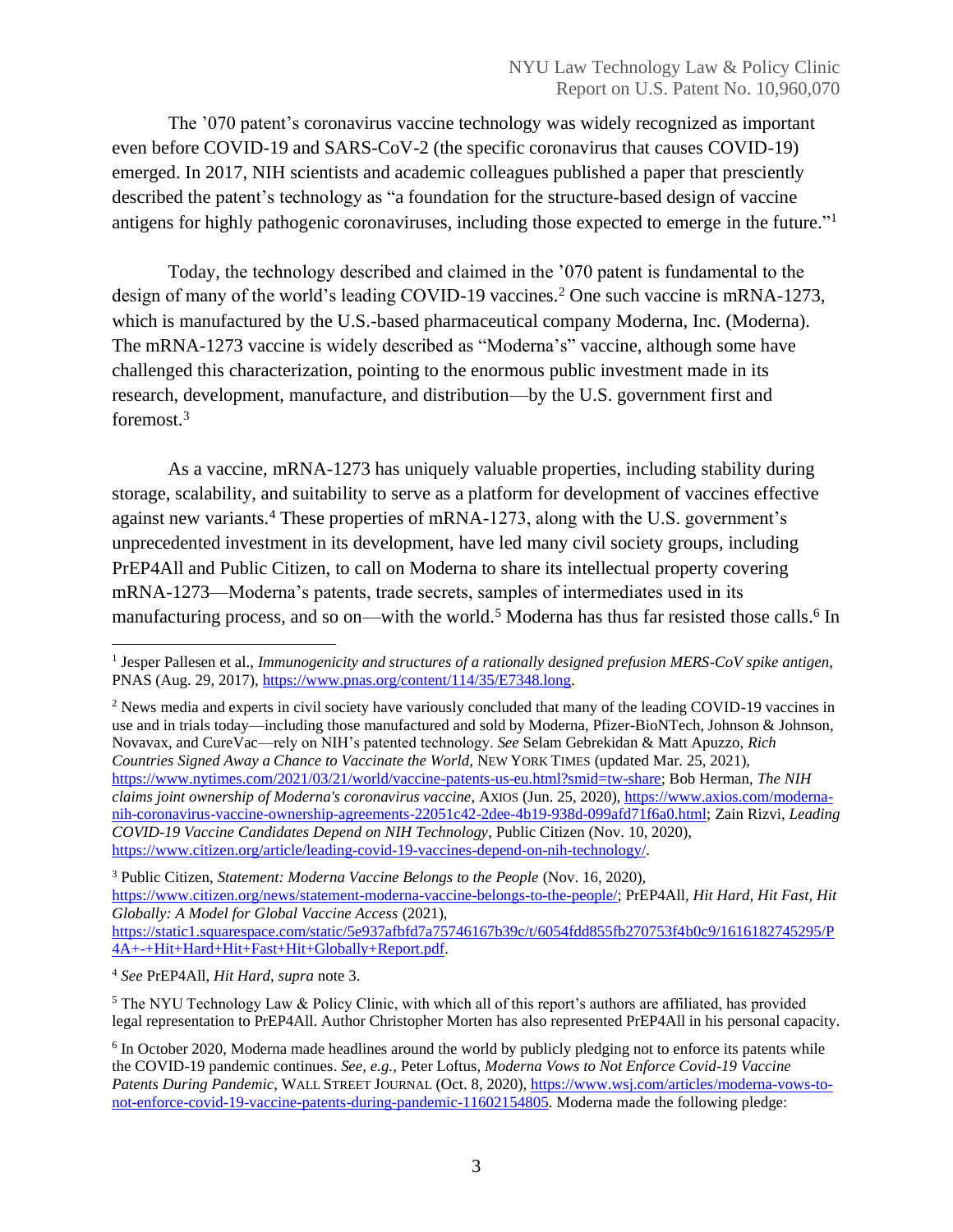fact, Moderna announced in early 2021 that it may raise prices on its vaccine as early as this year, putting mRNA-1273 even farther out of reach for many people worldwide.<sup>7</sup>

**This report highlights an important new tool the U.S. government could use to promote wider global access to the mRNA-1273 vaccine: the threat of patent infringement litigation**. The key conclusions of this report are twofold:

# **1. Moderna appears to be infringing the U.S. government's '070 patent by making and selling its blockbuster COVID-19 vaccine, mRNA-1273**, and

*Statement by Moderna on Intellectual Property Matters during the COVID-19 Pandemic*, Press Release, (Oct. 8, 2020), [https://investors.modernatx.com/news-releases/news-release-details/statement-moderna](https://investors.modernatx.com/news-releases/news-release-details/statement-moderna-intellectual-property-matters-during-covid-19)[intellectual-property-matters-during-covid-19.](https://investors.modernatx.com/news-releases/news-release-details/statement-moderna-intellectual-property-matters-during-covid-19) Moderna's pledge is unusual among major pharmaceutical companies. However, many experts have concluded that Moderna's pledge, while laudable, is insufficient to spur significant manufacturing of mRNA-based COVID-19 vaccines among its competitors, either in the U.S. or overseas. For one, Moderna's pledge lasts only "while the pandemic continues," and, as Olivia Webb has noted, Moderna "appears to have reserved the right to decide when" the pandemic ends. *A Shot in the Arm: How government succeeded in coronavirus vaccine development, and failed in distribution*, THE AMERICAN PROSPECT (January 21, 2021)[, https://prospect.org/coronavirus/shot-in-the-arm](https://prospect.org/coronavirus/shot-in-the-arm-coronavirus-vaccine-development/)[coronavirus-vaccine-development/.](https://prospect.org/coronavirus/shot-in-the-arm-coronavirus-vaccine-development/) That may leave competitor manufacturers exposed to liability for using Moderna's patents, if and when Moderna unilaterally determines that the pandemic has ended. *See* MSF (Médecins Sans Frontières/Doctors Without Borders), *Moderna's decision to not enforce COVID-19 vaccine patents during the pandemic isn't enough*, (Oct. 8, 2020), [https://www.doctorswithoutborders.org/what-we-do/news-stories/news/msf-modernas-decision-not-](https://www.doctorswithoutborders.org/what-we-do/news-stories/news/msf-modernas-decision-not-enforce-covid-19-vaccine-patents-during)

[enforce-covid-19-vaccine-patents-during.](https://www.doctorswithoutborders.org/what-we-do/news-stories/news/msf-modernas-decision-not-enforce-covid-19-vaccine-patents-during) In addition, while the pandemic continues, Moderna's nonenforcement pledge is limited to patents and does not touch other, critical varieties of intellectual property Moderna possesses: Moderna has not pledged to share its trade secrets or know-how vital to developing and manufacturing mRNA-based COVID-19 vaccines at scale. As Jorge Contreras has written,

Unlike a replacement valve for a hospital ventilator, which can often be fabricated by anyone with a 3D printer and a design file, a vaccine is difficult and expensive to manufacture, especially in large quantities. Thus, without access to Moderna's proprietary (trade secret) manufacturing data, techniques, and materials, even a rival vaccine manufacturer would have difficulty reproducing the precise processes used by Moderna in making its vaccine safely and effectively.

*Deconstructing Moderna's COVID-19 Patent Pledge*, *BILL OF HEALTH*, Petrie-Flom Center at Harvard Law School (Oct. 21, 2020), [https://blog.petrieflom.law.harvard.edu/2020/10/21/moderna-covid19-patent-pledge/.](https://blog.petrieflom.law.harvard.edu/2020/10/21/moderna-covid19-patent-pledge/) For these reasons, and others, many experts have concluded that Moderna's pledge to "not enforce patents on its COVID-19 vaccine throughout the duration of the pandemic will not ensure broad access for everyone who needs it." MSF (Médecins Sans Frontières /Doctors Without Borders), *Moderna's decision to not enforce COVID-19 vaccine patents during the pandemic isn't enough*, (Oct. 8, 2020)[, https://www.doctorswithoutborders.org/what-we-do/news](https://www.doctorswithoutborders.org/what-we-do/news-stories/news/msf-modernas-decision-not-enforce-covid-19-vaccine-patents-during)[stories/news/msf-modernas-decision-not-enforce-covid-19-vaccine-patents-during.](https://www.doctorswithoutborders.org/what-we-do/news-stories/news/msf-modernas-decision-not-enforce-covid-19-vaccine-patents-during)

<sup>7</sup> Lee Fang, *Drugmakers Promise Investors They'll Soon Hike Covid-19 Vaccine Prices*, THE INTERCEPT (Mar. 18, 2021),<https://theintercept.com/2021/03/18/covid-vaccine-price-pfizer-moderna/> (Moderna has "quietly touted plans to raise prices on coronavirus vaccines in the near future and to capitalize on the virus's lasting presence" and "indicated to investors that they plan to return to more 'commercial' pricing as early as later this year.").

Accordingly, while the pandemic continues, Moderna will not enforce our COVID-19 related patents against those making vaccines intended to combat the pandemic. Further, to eliminate any perceived IP barriers to vaccine development during the pandemic period, upon request we are also willing to license our intellectual property for COVID-19 vaccines to others for the post pandemic period.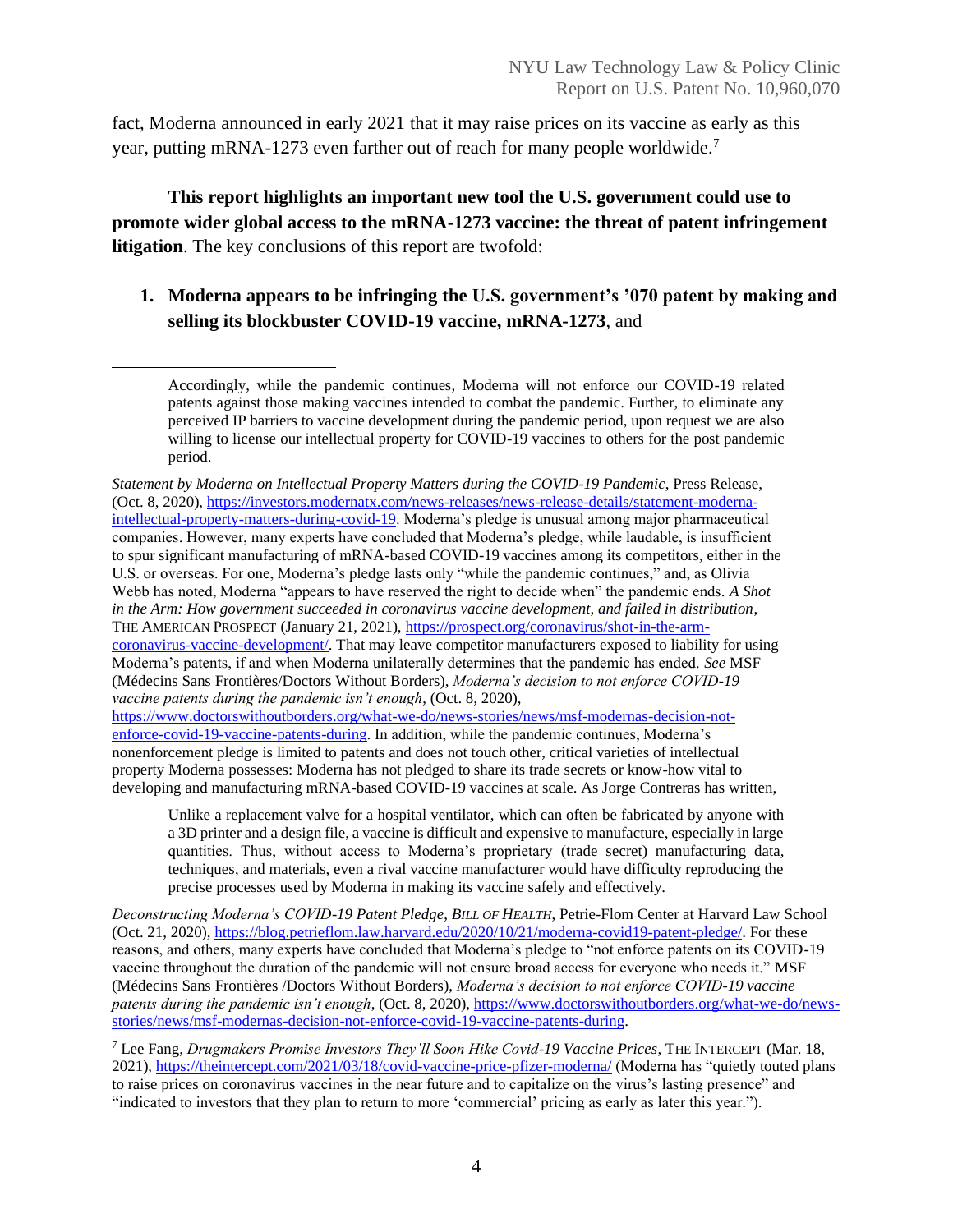# **2. As a result of Moderna's apparent infringement of the '070 patent, the U.S. government has significant leverage to negotiate with Moderna to make the mRNA-1273 vaccine more accessible and affordable, in the United States and globally.**

The mRNA-1273 vaccine manufactured and sold by Moderna embodies the technology described and claimed in the '070 patent. As a result, the '070 patent covers mRNA-1273. Moderna does not appear to have the U.S. government's permission to use the technology described and claimed in the '070 patent. Without such permission, Moderna's manufacture and sale of mRNA-1273 would constitute acts of patent infringement.

Moderna's apparent infringement of the '070 patent provides the U.S. government significant leverage over Moderna: Based on our analysis, the U.S. government could assert the '070 patent against Moderna in court and (assuming Moderna's continued financial success) demand hundreds of millions or even over a billion dollars in compensation, based on Moderna's U.S. sales in 2021 alone. The U.S. government's leverage seems likely to persist for the foreseeable future, as Moderna projects expanding its manufacturing of mRNA-1273 in 2022 and beyond. Additional revenues from sales of mRNA-1273 after 2021 create additional potential liability for Moderna and additional leverage for the U.S. government. A counterpart patent application to the '070 patent that the U.S. government has pending before the European Patent Office provides more leverage still.

In our view, the U.S. government should use its leverage over Moderna. The goal, however, should not be to litigate nor to maximize the U.S. government's financial returns on the '070 patent. Instead, **the U.S. government could—and, we think, should—use the threat of litigation over the '070 patent to bring Moderna back to the negotiation table and convince Moderna to share its own patents, trade secrets, samples, clinical trial data, and other information on mRNA-1273 with the U.S. government and vaccine manufacturers around the world, so as to expand supplies of mRNA-1273 in the U.S. and globally**. In this regard, the threat of litigation over the '070 patent can be viewed as a new and potent public policy tool at the Biden Administration's disposal to effectuate the plans outlined by Public Citizen,<sup>8</sup> PrEP4All,<sup>9</sup> and other civil society groups to rapidly scale up global manufacturing and distribution of mRNA vaccines, to bring the COVID-19 pandemic to a conclusive end.

The remainder of this report proceeds as follows:

Part II—"What a Patent Is"—briefly explains what a patent is and the legal rights it confers.

<sup>8</sup> Public Citizen, *\$25 Billion to Vaccinate the World: The U.S. Government Must Ramp up Vaccine Production and End the Global Pandemic* (Feb. 18, 2021)[, https://www.citizen.org/article/25-billion-to-vaccinate-the-world/.](https://www.citizen.org/article/25-billion-to-vaccinate-the-world/)

<sup>9</sup> *See* PrEP4All, *Hit Hard*, *supra* note 3.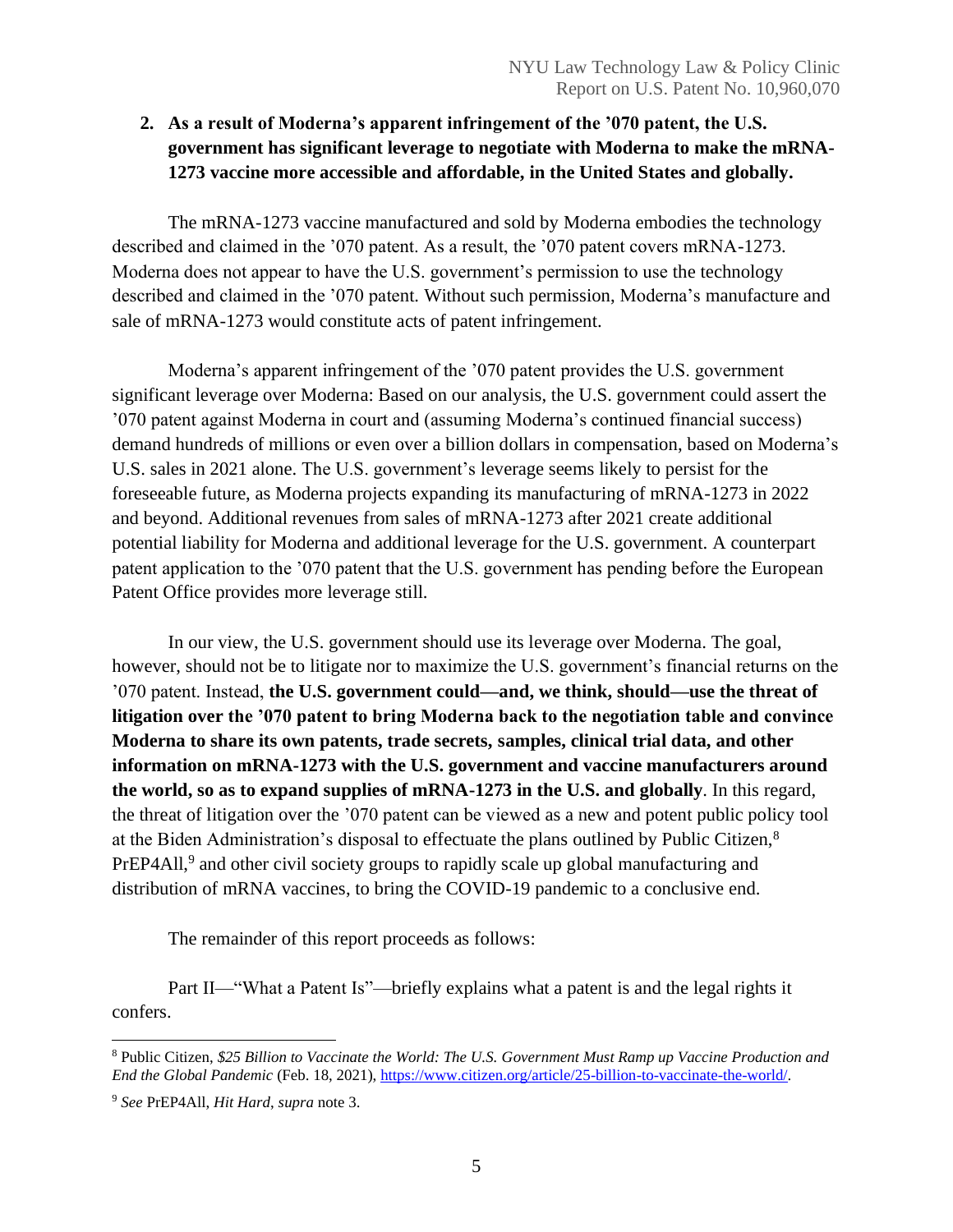Part III—"The '070 Patent"—describes and analyzes the '070 patent in detail. Part III explains who owns and invented the '070 patent; when it will expire; what the patent describes and protects; how it made its way to issuance by the U.S. Patent & Trademark Office; and why it is presumed to be valid and enforceable by its owners.

Part IV—"Moderna Appears To Be Infringing the '070 Patent"—analyzes the COVID-19 vaccine manufactured and sold by Moderna, mRNA-1273, and considers whether Moderna's manufacture and sale infringes the '070 patent. Part IV shows that Moderna does not appear to have NIH's permission to use the '070 patent. Part IV also shows that mRNA-1273 meets each and every limitation of multiple claims of the '070 patent, leading to the conclusion that Moderna is likely infringing the patent.

Part V—"The '070 Patent Provides NIH Significant Leverage over Moderna" describes the potential financial liability Moderna faces should a court find that Moderna's manufacture and sale of mRNA-1273 infringes the '070 patent. Based on Moderna's projected U.S. revenues and relevant legal precedent, Part V concludes that the court-ordered compensation Moderna would owe the U.S. government could run in the hundreds of millions or even over a billion dollars based on Moderna's 2021 revenues alone. This gives NIH significant leverage to negotiate a licensing agreement with Moderna that ensures global access to mRNA-1273.

Part VI—"NIH's Pending European Patent Application Could Eventually Provide NIH Additional Leverage"—describes a foreign "counterpart" to the '070 patent: a patent application currently pending before the European Patent Office. If and when this European patent application matures into a patent, it would give the U.S. government additional legal rights and additional leverage against Moderna.

Part VII is a brief conclusion. Part VII presents three provisions that should, in our view, be included in any agreement between the U.S. government and Moderna that extends Moderna a license to the '070 patent. These provisions would

- 1. empower the U.S. government to authorize manufacturing of mRNA-1273 itself, including in government-owned production facilities;
- 2. require Moderna to share mRNA-1273 technology, including manufacturing information currently protected as trade secrets, with the World Health Organization, to help ramp up global production; and
- 3. impose on Moderna requirements for accessible pricing, especially in low- and middleincome countries.

Part VIII provides the authors' biographies, affiliations, and acknowledgments.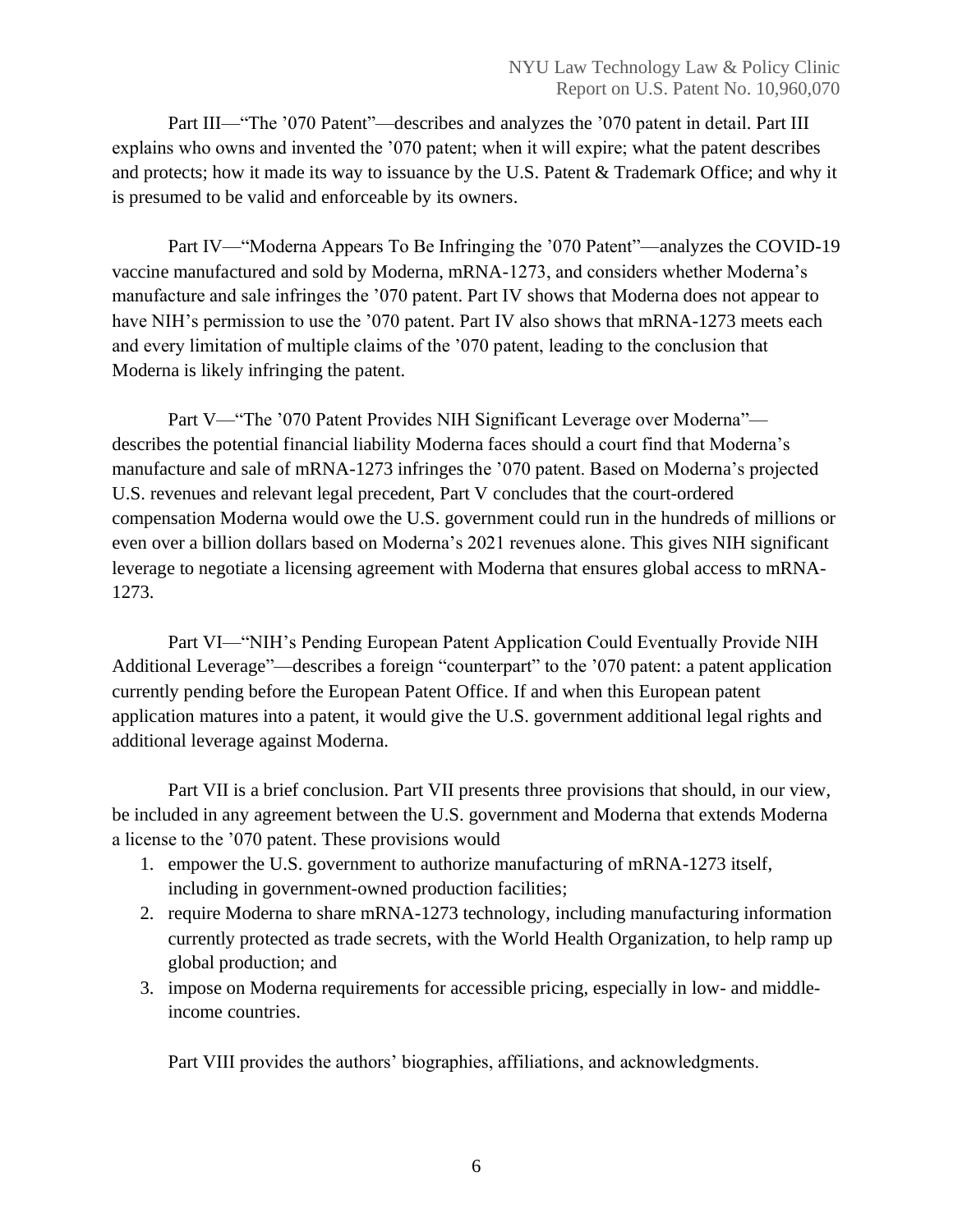# <span id="page-7-0"></span>**II. What a Patent Is**

A patent is a government-granted exclusive legal right in a technological "invention."<sup>10</sup> U.S. patents are granted or "issued" by the United States Patent & Trademark Office (USPTO),<sup>11</sup> upon application by the inventors. Before issuing a patent, a patent examiner at the USPTO examines the patent application to determine whether the patent application complies with all the conditions and requirements for patentability. This process typically takes years. 12

Once issued, U.S. patents grant their holders the legal right to exclude others from making, using, and selling the invention within the United States, and importing the invention into the United States, throughout the life of the patent.<sup>13</sup> Patents are territorial in scope—the holder of a U.S. patent can restrict others' ability to use and profit from the patented invention within the United States. Foreign countries have their own patent offices and grant their own patents that give inventors similar rights within those countries. Patents are important in the pharmaceutical industry and other research-intensive industries because they permit inventors to block "free-riding" competitors from using their inventive technologies without permission.

In general, U.S. utility patents<sup>14</sup> filed after Jun. 8, 1995, have a term of 20 years from their effective U.S. filing date, subject to any terminal disclaimers (which can decrease the patent term) or adjustments or extensions (which can increase the patent term).<sup>15</sup>

# <span id="page-7-1"></span>**III. The '070 Patent**

This Part of the report explains the basics of the '070 patent: who owns and invented it; when it will expire; what the patent describes and protects; how it made its way through the USPTO, from filing of the first patent application in 2016 to patent issuance in 2021; and why the patent is presumed to be valid and enforceable. 16

<sup>10</sup> 35 U.S.C. § 101.

<sup>11</sup> 35 U.S.C. § 151.

<sup>12</sup> US Patent and Trademark Office, *Patents Pendency Data February 2021*, <https://www.uspto.gov/dashboard/patents/pendency.html> (accessed Apr. 8, 2021).

<sup>13</sup> 35 U.S.C. §§ 154(a), 271.

<sup>&</sup>lt;sup>14</sup> The USPTO grants three kinds of patents: utility patents (on technical and scientific inventions), design patents (on ornamental designs), and plant patents (on plants). US Patent and Trademark Office, *General information concerning patents* (Oct. 2015), [https://www.uspto.gov/patents/basics.](https://www.uspto.gov/patents/basics) The '070 patent is a utility patent.

<sup>15</sup> *See, e.g.*, Manual of Patent Examining Procedure § 2701 (R-10.2019) ("Patent Term").

<sup>&</sup>lt;sup>16</sup> Important caveats apply to this report, and to this Part in particular. This report is not a formal opinion of counsel and cannot and should not be relied upon as such. Among other things, we have not undertaken an in-depth analysis of the construction of the claims of the '070 patent. Claim construction is a question of law that must ultimately be decided by a court. Validity and enforceability of the claims of the '070 patent ultimately depend on the construction of the claims. (The same is true of infringement.) Questions of enforceability are specific to a particular accused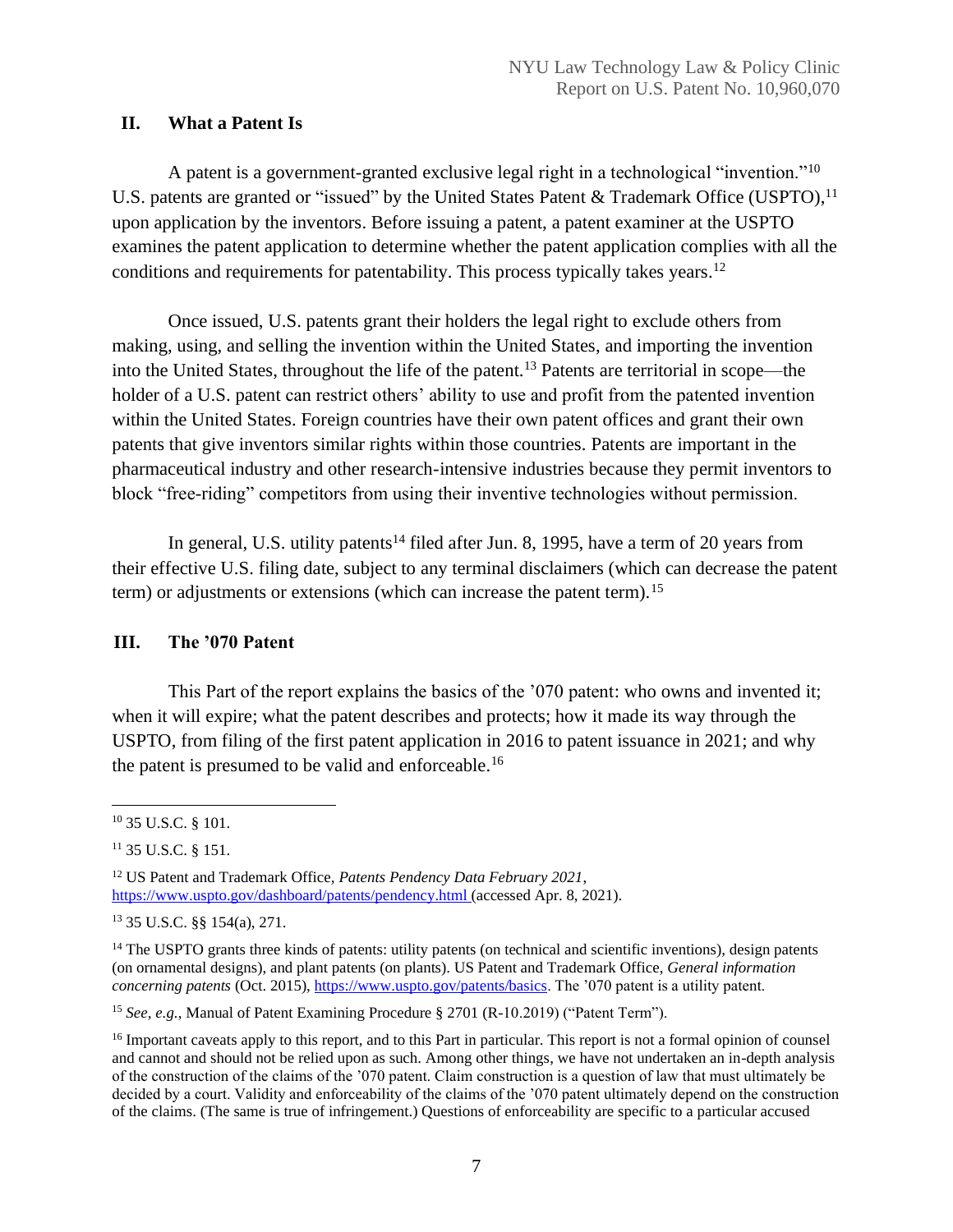# <span id="page-8-0"></span>**A. Name, Owners, and Inventors of the '070 Patent**

U.S. Patent No. 10,960,070 (the "'070 patent") is a U.S. utility patent entitled "Prefusion Coronavirus Spike Proteins and Their Use." The '070 patent is jointly owned by three owners:<sup>17</sup>

- The United States of America, as represented by the Secretary of the Department of Health and Human Services;
- The Scripps Research Institute of La Jolla, California; and
- Trustees of Dartmouth College of Hanover, New Hampshire.

The '070 patent identifies twelve patent inventors:

- Barney Graham
- Jason McLellan
- Andrew Ward
- Robert Kirchdoerfer
- Christopher Cottrell
- Michael Gordon Joyce
- Masaru Kanekiyo
- Nianshuang Wang
- Jesper Pallesen
- Hadi Yassine
- Hannah Turner
- Kizzmekia Corbett

Five of the patent's inventors were affiliated with the Viral Pathogenesis Laboratory of the Vaccine Research Center of the National Institute of Allergy and Infectious Diseases (NIAID), which is one of the institutes of NIH: Graham, Corbett, Kanekiyo, Joyce, and Yassine.<sup>18</sup> Another five of the patent's inventors were affiliated with Scripps: Ward,

infringer; a patent claim enforceable against one accused infringer may not be enforceable against another. We also have not reviewed all of the prior art references cited during prosecution of the '070 patent. New information relevant to the validity and/or enforceability of the '070 patent could come to light. In addition, the claims of the '070 patent could be cancelled or rendered or determined invalid and/or unenforceable in various ways, e.g., through statutory disclaimer, failure to pay maintenance fees, reexamination, post-grant proceeding at the Patent Trial and Appeal Board, or litigation in federal court.

<sup>17</sup> *See* the front page of the '070 patent and USPTO, *Patent Assignment Search* <https://assignment.uspto.gov/patent/index.html#/patent/search> (accessed Apr. 8, 2021).

<sup>&</sup>lt;sup>18</sup> Scientific papers published around the time the '070 patent was filed confirm the institutional affiliations of the patent's inventors. *See* Pallesen et al. *supra* note 1; Masaru Kanekiyo et al., *Rational Design of an Epstein-Barr Virus Vaccine Targeting the Receptor-Binding Site*, CELL 162, 1090-1100 (Aug. 13, 2015), [https://www.sciencedirect.com/science/article/pii/S0092867415009599;](https://www.sciencedirect.com/science/article/pii/S0092867415009599) Robert N. Kirchdoerfer et al., *Pre-fusion structure of a human coronavirus spike protein*, NATURE Vol. 531, p. 118 (Mar. 2, 2016), [https://www.nature.com/articles/nature17200.](https://www.nature.com/articles/nature17200)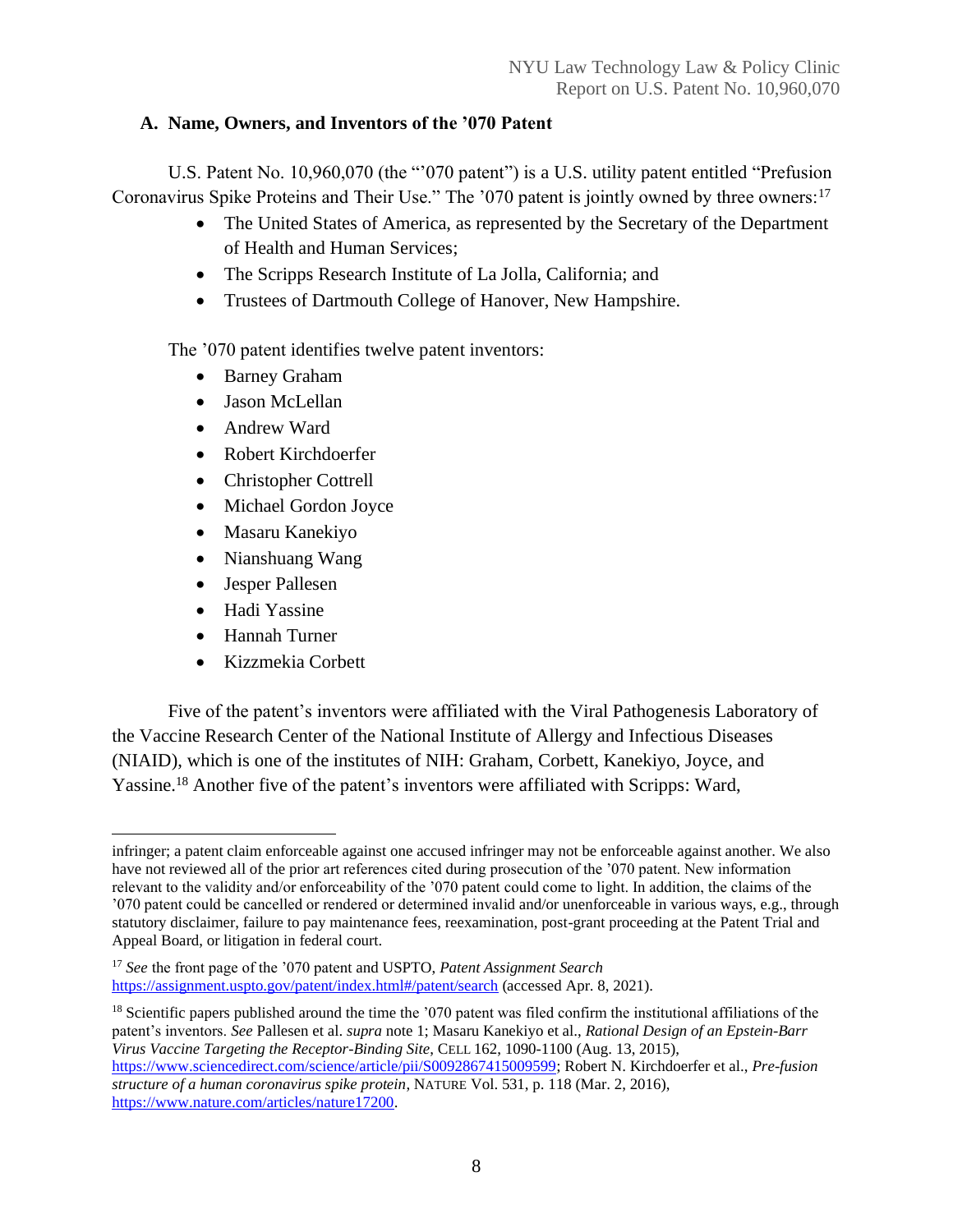Kirchdoerfer, Cottrell, Pallesen, and Turner. The remaining two inventors were affiliated with Dartmouth: McLellan and Wang.

# <span id="page-9-0"></span>**B. Filing, Issuance, and Expected Expiration Dates of the '070 Patent**

On October 25, 2016, the U.S. government filed the first patent application that ultimately matured into the  $1070$  patent.<sup>19</sup> This first application was a U.S. provisional patent application, Application No. 62/412,703.<sup>20</sup> One year later, on October 25, 2017, the U.S. government filed a Patent Cooperation Treaty (PCT) application, bearing Application No. PCT/US2017/058370.<sup>21</sup> On April 24, 2019, the PCT application entered the U.S. "national stage" and became U.S. Patent Application No. 16/344,774.<sup>22</sup> On February 27, 2020, U.S. Patent Application No. 16/344,774 was published as U.S. Patent Application Publication No. US 2020/0061185.<sup>23</sup>

On March 30, 2021, the USPTO issued the '070 patent from U.S. Patent Application No. 16/344,774. <sup>24</sup> Immediately upon issuance, as of March 30, 2021, the U.S. government has a legal right to assert the '070 patent against any parties using the technology claimed by the patent the claimed "invention"—without permission, anywhere within the United States.<sup>25</sup>

The '070 patent application has received no patent term adjustment or extension, and it is not subject to any terminal disclaimers. As such, the default 20-year term should apply to the '070 patent. Because the effective filing date of the '070 patent is October 25, 2017, the patent's expected expiration date is October 25, 2037.

# <span id="page-9-1"></span>**C. Content and Claims of the '070 Patent**

# **1. Context and Content of the '070 Patent**

<span id="page-9-2"></span>The earliest patent application that led to the '070 patent was filed in 2016, years before SARS-CoV-2 and COVID-19 emerged. Today the patent sounds remarkably prescient:

<sup>20</sup> *Id.*

<sup>22</sup> *See* the front page of the '070 patent.

<sup>23</sup> *Id.*

<sup>24</sup> *Id.*

<sup>&</sup>lt;sup>19</sup> *See* the front page of the '070 patent.

<sup>&</sup>lt;sup>21</sup> *Id.* PCT applications are international and permit an applicant to obtain multiple patents in multiple countries. Under U.S. patent law, the effective filing date of a U.S. patent derived from a PCT application is the filing date of the PCT application, which makes October 25, 2017 the effective filing date of the '070 patent. *See* 35 U.S.C. § 363.

<sup>25</sup> *See* 35 U.S.C. § 154(a)(1) ("Every patent shall contain . . . a grant to the patentee, his heirs or assigns, of the right to exclude others from making, using, offering for sale, or selling the invention throughout the United States . . . .").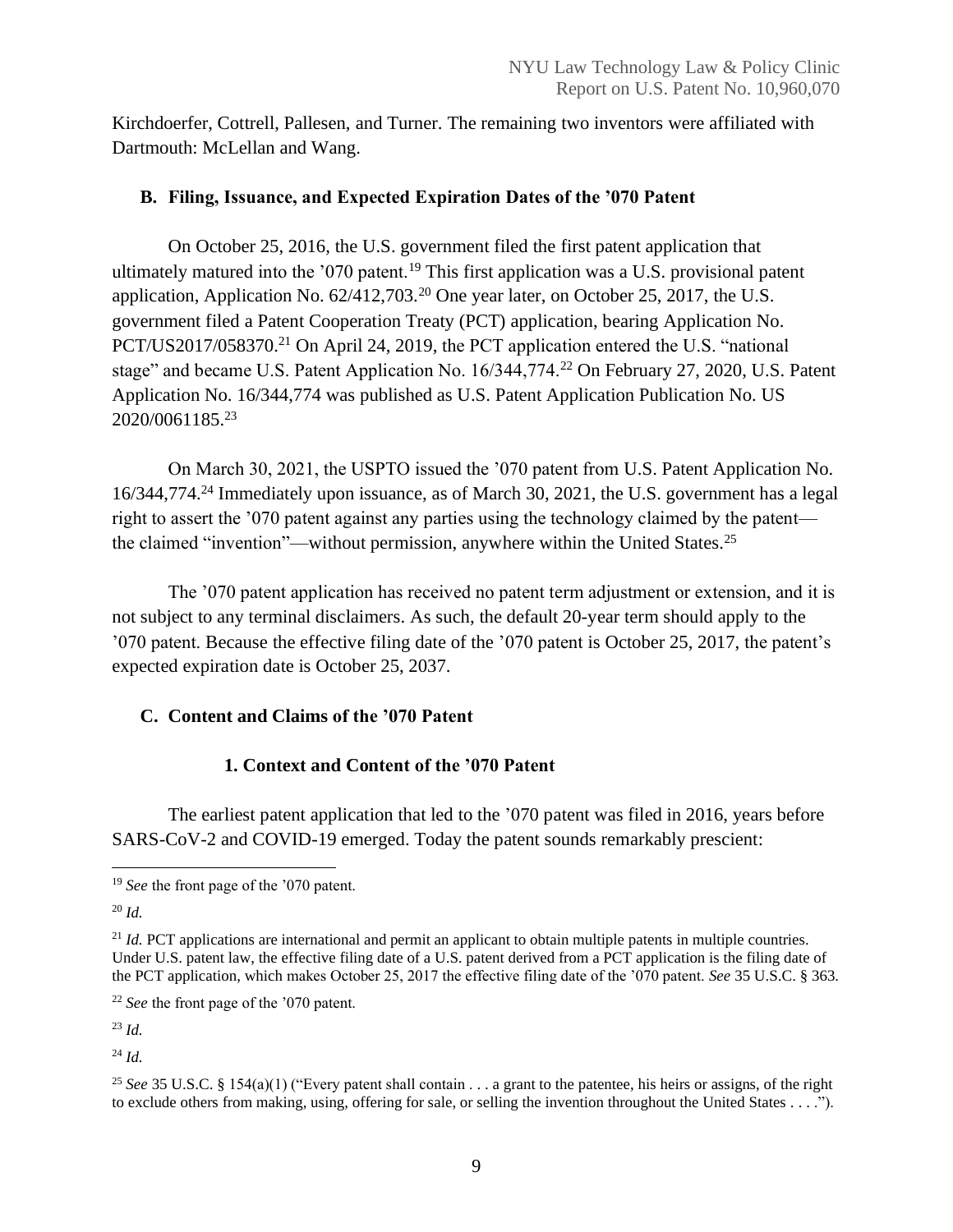The high pathogenicity and airborne transmissibility of SARS-CoV and MERS-CoV have raised concern about the potential for another coronavirus pandemic. The high case-fatality rate, vaguely defined epidemiology, and absence of prophylactic or therapeutic measures against coronaviruses have created an urgent need for an effective vaccine and related therapeutic agents.<sup>26</sup>

The inventors of the '070 patent set out to solve this urgent problem—the need to develop effective vaccines and related therapeutic agents to combat deadly coronaviruses.

The solution the scientists invented—and described and claimed in the '070 patent—was a new technology that "produce[d] a superior immune response" when tested against a wide range of different coronaviruses.<sup>27</sup> When administered as a vaccine, the technology described and claimed in the '070 patent can create "a protective immune response" and "inhibit[] subsequent infection with the corresponding coronavirus."<sup>28</sup>

The key to the '070 patent inventors' solution was to use coronaviruses' primary weapon—the "spike proteins" ("S" proteins) that the viruses use to invade human cells—against the viruses. Coronavirus spike proteins—more precisely coronavirus "S ectodomain trimers"<sup>29</sup> are the parts of a coronavirus that attach onto human host cells.<sup>30</sup> Once attached, the spike protein fuses with the human host cell, changing the structure of the spike protein—and permitting the virus to invade.<sup>31</sup> After fusion of the virus and host cell has occurred, the coronavirus's genes begin instructing the human host cell to make more copies of the virus. This replication is what produces the potentially deadly COVID-19 infection.

The inventors of the '070 patent realized that the prefusion conformation (shape) of coronavirus spike proteins is key. (The "prefusion" conformation of a spike protein is simply the

<sup>28</sup> *Id.* 74:18-21.

<sup>30</sup> *See* Ryan Cross, *The Tiny Tweak Behind COVID-19 Vaccines*, C&EN (Sept. 29, 2020),

<sup>26</sup> '070 Patent 1:53-59.

<sup>27</sup> *Id.* 2:7; 80:40-47; 83:7-12.

<sup>29</sup> In this context, "S" is simply an abbreviation for "spike." *See* '070 patent 1:16. "Ectodomain" simply refers to the portion of the spike protein that extends outside the viral membrane (and thus is able to contact, and fuse with, a target human host cell).

<https://cen.acs.org/pharmaceuticals/vaccines/tiny-tweak-behind-COVID-19/98/i38> ("Viruses multiply by dumping their genes into our cells and hijacking our cellular machinery to crank out new virus particles. But first, they need a doorway into our cells. Coronaviruses are studded with spikes, which grab hold of proteins decorating our own cells like doorknobs.").

<sup>&</sup>lt;sup>31</sup> *See id.* ("Once attached, the spike undergoes a dramatic transformation, stretching before partially turning inside out to forcefully fuse with our cells.").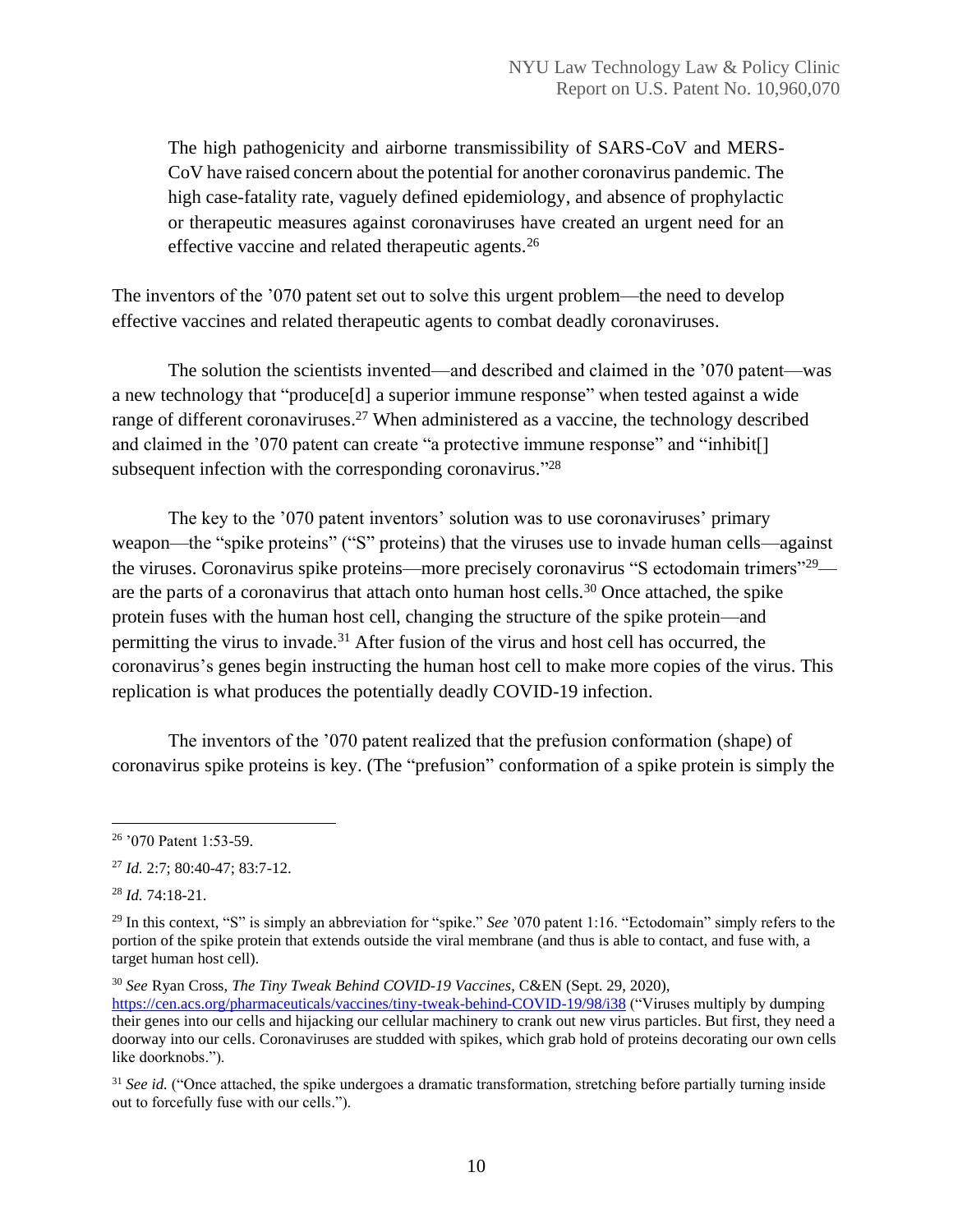specific shape of the protein before it fuses with a host cell.<sup>32</sup>) Stabilizing coronavirus spike proteins in the prefusion conformation and then exposing them to the immune system "produce[d] a superior immune response in an animal model compared to corresponding coronavirus S ectodomain trimers that are not stabilized in the prefusion conformation." <sup>33</sup> In other words, the inventors recognized that stabilized spike proteins are more immunogenic better vaccine candidates—than naturally occurring (so-called "wild type"), unstabilized spike proteins, which do not remain in the prefusion conformation for long.<sup>34</sup>

The inventors developed a generally applicable solution for stabilizing coronavirus spike proteins in their highly immunogenic prefusion conformation. Their solution was to substitute a particular amino acid—proline—for other amino acids at key positions within the chemical sequence of the spike protein. When the inventors introduced one or two proline residues at the right positions within the chemical sequence of a spike protein, the spike protein was stabilized in its prefusion conformation:

One class of mutation, comprising one or more (such as two) proline substitutions at or near the boundary between a Heptad Repeat 1 (HR1) and a central helix of the protomers of the coronavirus S ectodomain trimer was found to be surprisingly effective for stabilization of coronavirus S protein trimers in the prefusion conformation. 35

The key positions for the proline substitutions within the chemical sequence of the spike protein are "at or near the boundary between a Heptad Repeat 1 (HR1) and a central helix." These substitutions "provide for increased retention of the prefusion conformation" when compared to the spike protein in its "native coronavirus S sequence."<sup>36</sup>

The '070 patent is broad in scope: it describes not only the modified coronavirus spike protein itself<sup>37</sup> but also various ways of coding for and using the protein, including "[m]ethods of inducing an immune response in a subject" and of "inhibiting or preventing a coronavirus infection in a subject, by administering to the subject an effective amount of a disclosed

<sup>35</sup> '070 Patent 1:66-2:5.

<sup>36</sup> *Id.* 9:60-63.

<sup>32</sup> '070 Patent 9:45-56.

<sup>33</sup> *Id.* 2:5-9.

<sup>34</sup> *Id.* 18:38-41; *see also* Cross, *supra* note 30 ("Scientists believe that for COVID-19 vaccines to be effective, our immune systems must develop antibodies that prevent this fusion. Such antibodies must target the spike protein in its aptly named prefusion conformation.").

<sup>37</sup> Including various locations of the proline substitutions. *Id.* 2:24-55.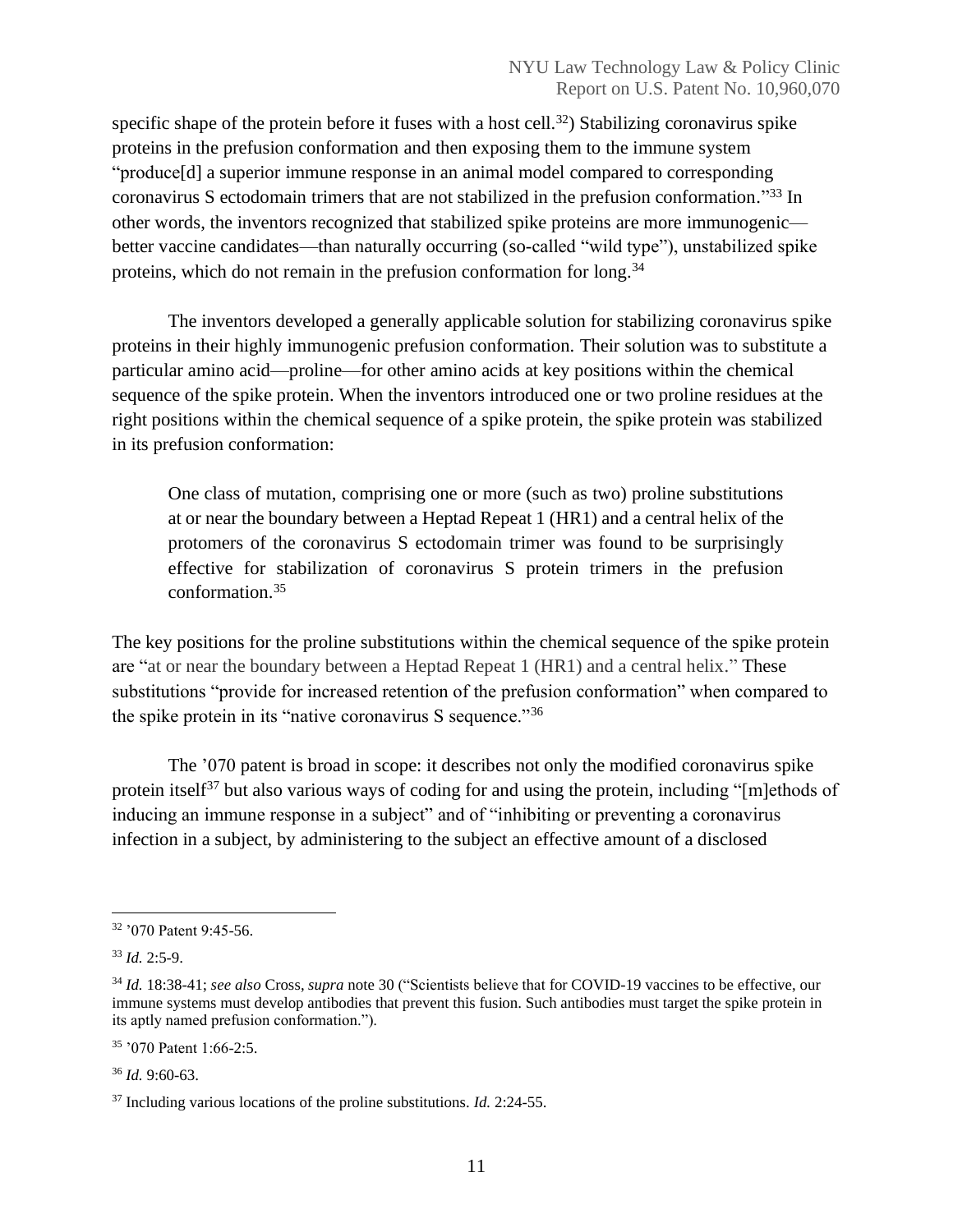recombinant coronavirus S ectodomain trimer, nucleic acid molecule, or vector."<sup>38</sup> The '070 patent specifically contemplates the use of an "mRNA-based immunization protocol" utilizing a nucleic acid that "encodes" the stabilized spike protein.<sup>39</sup> ("mRNA" is "messenger" RNA—RNA that delivers a genetic "message" to cells and thereby instructs those cells to make a particular protein. The precise genetic code of the mRNA "encodes" the precise chemical sequence of the protein.) In other words, the '070 patent inventors anticipated the possibility of creating an effective coronavirus vaccine by delivering to patients mRNA that, once inside a patient's body, begins instructing the patient's body to start making the stabilized spike protein—rather than delivering the stabilized spike protein itself.<sup>40</sup> The patent notes the safety and manufacturing benefits of an mRNA-based vaccine over vaccines that contain the protein.<sup>41</sup>

The '070 patent describes its technology—coronavirus spike proteins stabilized in their prefusion conformation via the proline substitution trick devised by the '070 patent inventors as applicable to *all* coronaviruses, including those not known at the time of filing. The patent defines a coronavirus as "[a] family of positive-sense, single-stranded RNA viruses that are known to cause severe respiratory illness<sup>142</sup> and discusses the emergence of new MERS-CoV and SARS-CoV coronaviruses in human populations.<sup>43</sup> The patent also expressly contemplates "the potential for another coronavirus pandemic."<sup>44</sup> The patent includes references to "a coronavirus infection, *such as*" <sup>45</sup> and gives "*[n]on-limiting* examples of betacoronaviruses,"<sup>46</sup> reinforcing the broad definition of coronavirus.

*See also id.* 17:30-47.

<sup>40</sup> The mRNA "encodes" the stabilized spike protein because it is genetic code that specifies the specific chemical sequence of the stabilized spike protein.

<sup>41</sup> *Id.* 78:9-11.

<sup>42</sup> *Id.* 9:1-2.

<sup>43</sup> *Id.* at 1:36-42 ("[T]he Middle East respiratory syndrome coronavirus (MERS-CoV) and the severe acute respiratory syndrome coronavirus (SARS-CoV) … emerged into the human population from animal reservoirs within the last 15 years and caused outbreaks with high case-fatality rates.").

<sup>44</sup> *Id.* 1:55-56.

<sup>45</sup> See id. 8:45-55 (defining "control" as "a positive control sample obtained from a patient diagnosed with a coronavirus infection, such as MERS-CoV or SARS-CoV").

<sup>46</sup> *Id.* 9:8-14 (defining "coronavirus" and noting listing "[n]on-limiting examples of betacoronaviruses"); *see also id.* 17:40-47 (defining "vaccine" and stating "[i]n a non-limiting example, a vaccine induces an immune response that

<sup>38</sup> *Id.* 2:20-25.

<sup>39</sup> *See id.* 78:3-29:

In another embodiment, an mRNA-based immunization protocol can be used to deliver a nucleic acid encoding a disclosed recombinant coronavirus S ectodomain or coronavirus S ectodomain trimer directly into cells. … mRNA vaccines preclude safety concerns about DNA integration into the host genome and can be directly translated in the host cell cytoplasm. Moreover, the simple cell-free, in vitro synthesis of RNA avoids the manufacturing complications associated with viral vectors.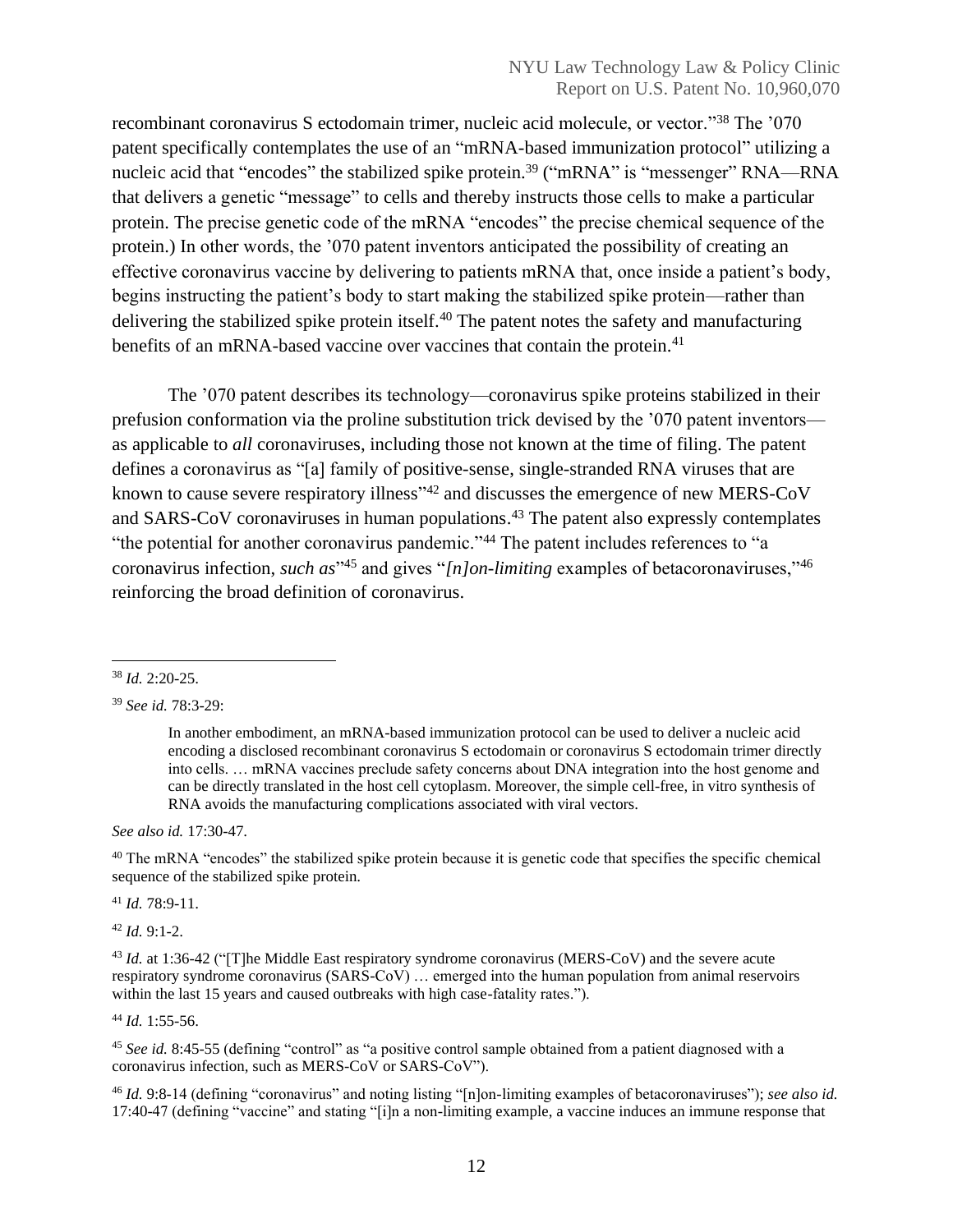Later publications from NIH—published after the patent was filed but long before COVID-19 emerged—confirm NIH's view of the breadth and importance of the '070 patent. In 2017, NIH scientists and academic colleagues published a paper that disclosed the key technology they had described and claimed in the patent application that ultimately became the '070 patent: "an engineering strategy for stabilization of soluble S proteins in the prefusion conformation, which results in greatly increased expression, conformational homogeneity, and elicitation of potent antibody responses."<sup>47</sup> The paper proudly and presciently described the '070 patent's technology as "a foundation for the structure-based design of vaccine antigens for highly pathogenic coronaviruses, including those expected to emerge in the future."<sup>48</sup>

Separately, on April 16, 2018, NIH published in the Federal Register a description of the patent application that would become the '070 patent.<sup>49</sup> NIH invited interested companies to approach NIH for a license.<sup>50</sup> NIH described the patent's stabilized coronavirus spike protein technology as follows: 51

Inventors at the Vaccine Research Center of the National Institute of Allergy and Infectious Diseases have developed a novel CoV S protein vaccine antigen. This technology employs protein engineering to stabilize S [protein] in its prefusion conformation, preventing structural rearrangement, and exposing antigenically preferable surfaces. . . . Particularly for MERS-COV, stabilized S proteins have been shown to elicit superior neutralizing antibody responses up to 10-fold higher in animal models and protect mice against lethal MERS-CoV infection. This technology is applicable for delivery via other platforms, such as mRNA.

NIH went on to describe "Potential Commercial Applications" of the '070 patent's parent application: "The stabilized prefusion coronavirus spike protein can be used as a vaccine antigen to elicit robust neutralizing antibody responses."<sup>52</sup> It also described "Competitive Advantages"

<sup>50</sup> 83 FR 16376.

<sup>52</sup> *Id.* at 16377.

reduces the severity of the symptoms associated with a coronavirus infection (such as a SARS-CoV or MERS-CoV infection) and/or decreases the viral load compared to a control.").

<sup>47</sup> *See* Pallesen et al., *supra* note 1, at E7348.

<sup>48</sup> *Id.* at E7349. Nine of the '070 patent's twelve inventors—Corbett, Cottrell, Graham, Kirchdoerfer, McLellan, Pallesen, Turner, Wang, and Ward—co-authored the Pallesen et al. paper (*supra* note 1), and the paper identifies one of the '070 patent's predecessor applications, U.S. provisional patent application no. 62/412,703, as a "conflict of interest." These connections confirm the relationship between the paper and the '070 patent.

<sup>49</sup> 83 FR 16376 (Apr. 16, 2018) (describing "U.S. Provisional Patent Application Number 62/412,703, filed October 25, 2016" and "PCT Patent Application PCT/US2017/058370 filed October 25, 2017").

<sup>51</sup> National Institutes of Health, HHS, *Government-Owned Inventions; Availability for Licensing*, 83 F.R. 16376, 16376–7 (2018).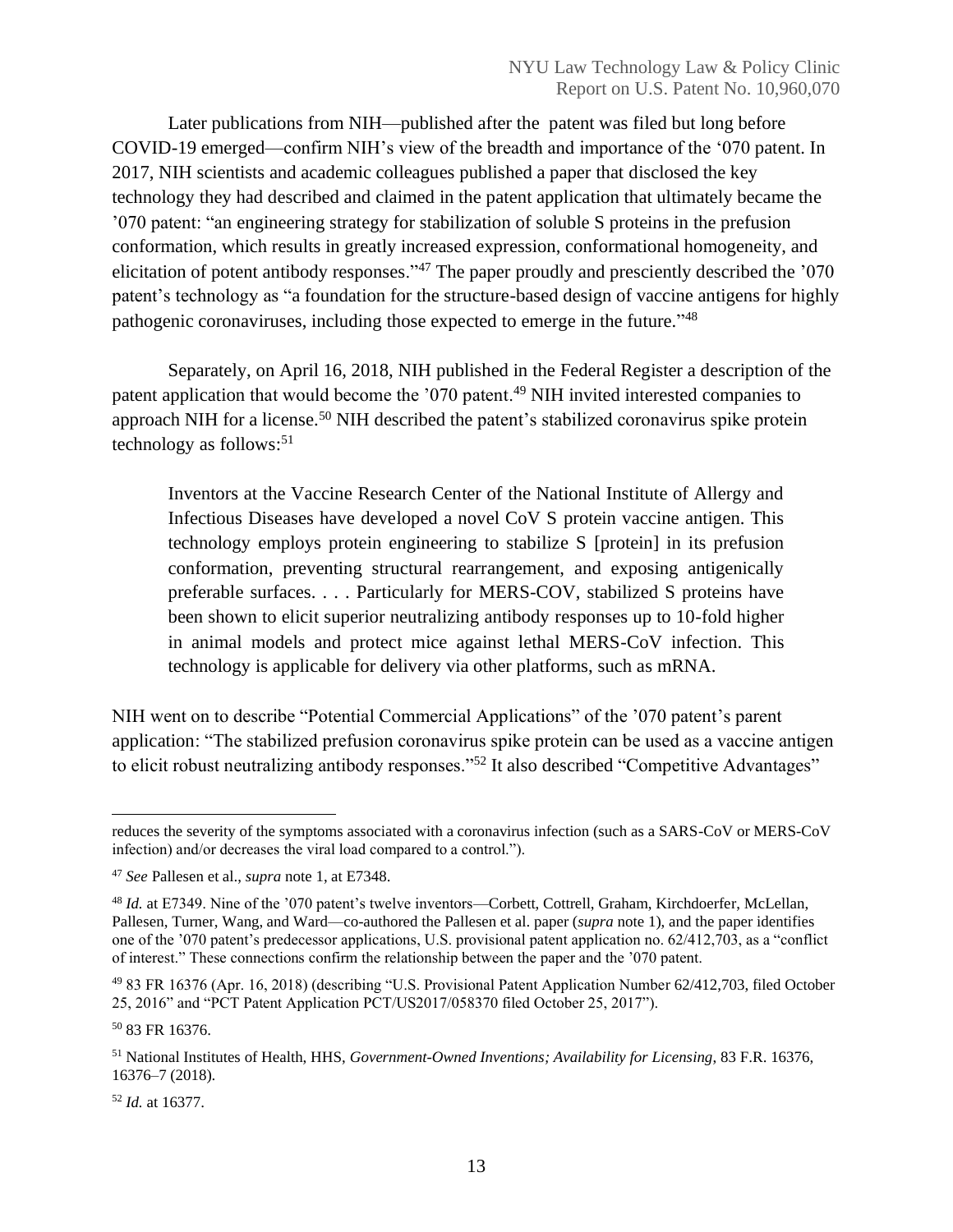that the patented technology confers: "[i]mproved immunogenicity compared to other coronavirus S vaccine formulations" and "[i]ncreased protein expression, stability, and manufacturability compared to wild-type CoV S."53

# **2. Claims of the '070 Patent**

<span id="page-14-0"></span>The '070 patent contains 23 claims. The claims are generally directed to—that is, they describe and claim—immunogens that elicit immunity to coronavirus infections and to methods of making and using these immunogens. The claimed immunogens are modified, stabilized versions of coronavirus spike ("S") proteins, stabilized via substitution of one or more prolines for other amino acids at key positions within the chemical sequence of spike proteins. Some claims of the '070 patent are directed to synthetic nucleic acids, including RNA, that encode (that is, contain the genetic instructions for) those modified, stabilized spike proteins.

What follows are five of the most relevant claims of the '070 patent, claims 1, 2, 4, 13, and  $15$ :

1. An immunogen, comprising:

a recombinant coronavirus S ectodomain trimer comprising protomers comprising one or two proline substitutions at a junction between a heptad repeat 1 (HR1) and a central helix that stabilize the S ectodomain trimer in a prefusion conformation.

2. The immunogen of claim 1, wherein the recombinant coronavirus S ectodomain trimer comprises two consecutive proline substitutions at the junction between the HR1 and the central helix.

4. The immunogen of claim 1, wherein the coronavirus is a betacoronavirus.

13. An isolated nucleic acid molecule encoding a protomer of the recombinant coronavirus S ectodomain trimer of claim 1.

15. The nucleic acid molecule of claim 13, wherein the nucleic acid molecule is an RNA molecule.<sup>54</sup>

<sup>53</sup> *Id.*

<sup>54</sup> '070 Patent 323:2-11, 323:16-7, 324:8-9, 324:10-11.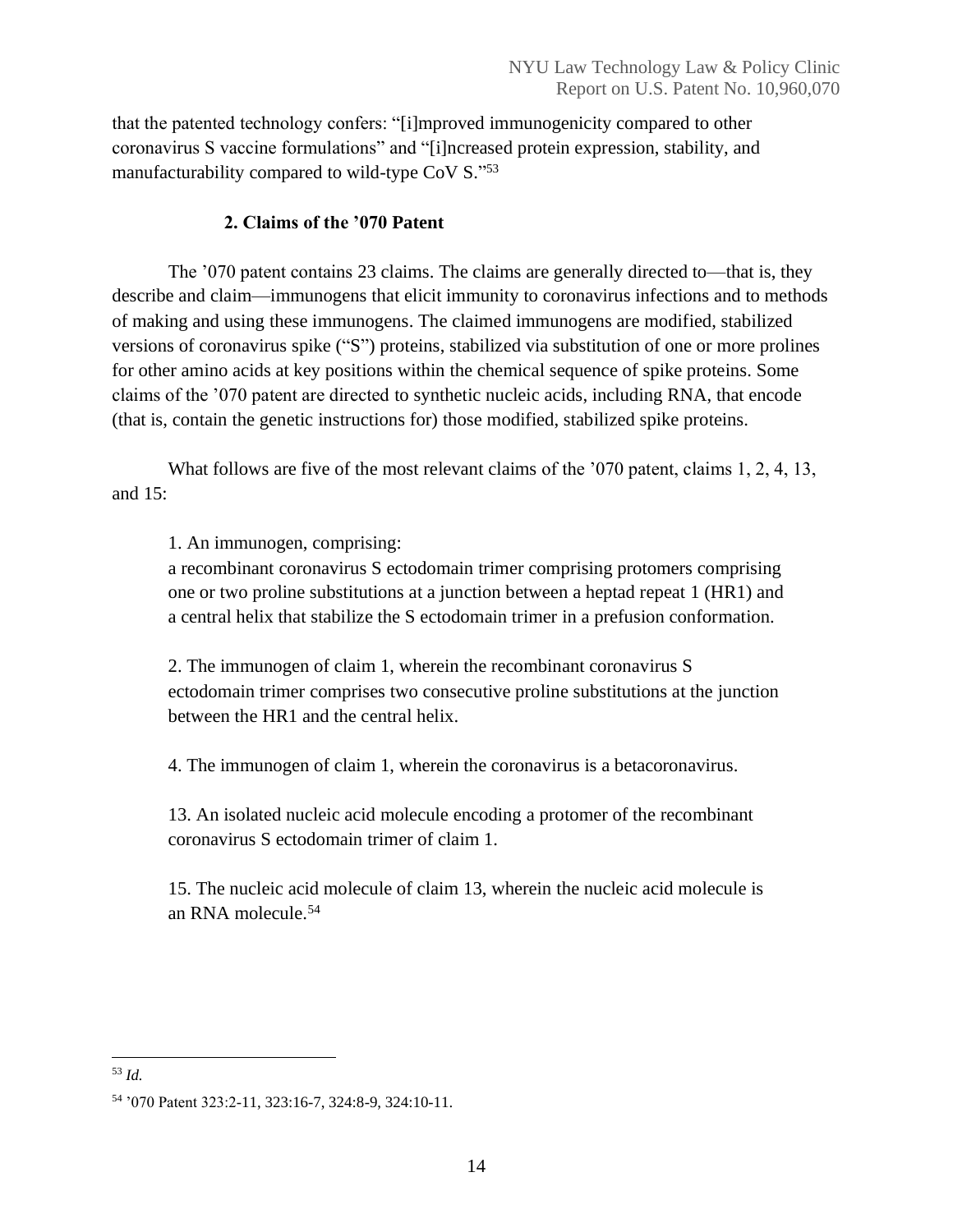#### <span id="page-15-0"></span>**D. Prosecution History of the '070 Patent**

As a patent application makes its way through the USPTO, it is reviewed by a patent examiner for compliance with the conditions and requirements of patentability. The patent examiner may reject the application's claims as not allowable for various reasons, and the patent applicant may respond to the examiner's rejections by arguing against them and/or by amending the application's claims. The record of communications between the patent examiner and patent applicant is known as the "prosecution history." The prosecution history is a public record, made freely available on the USPTO's website.

The '070 patent had a relatively smooth prosecution history. The most important events in the prosecution history were as follows: In October 2020, the patent examiner concluded that a 2006 article, "Functional Characterization of Heptad Repeat 1 and 2 Mutants of the Spike Protein of Severe Acute Respiratory Syndrome Coronavirus," by Chan et al., was a prior art reference<sup>55</sup> that rendered some of the NIH applicants' then-pending claims invalid. Chan et al. disclosed a chemically modified spike protein of SARS-CoV with a proline residue replacing the naturally occurring amino acid residue at some positions *near but not at* the junction between the central helix and the heptad repeat 1 portions of the spike protein.<sup>56</sup> NIH then amended the claims, narrowing them to specify that in the claimed invention, the chemically modified spike protein stabilized in its prefusion conformation must have at least one proline substitution *at* the central helix/heptad repeat 1 junction, not just near it.<sup>57</sup> By making this narrowing amendment, NIH distinguished the technology claimed in the '070 patent from what had been disclosed in the Chan et al. reference. Shortly thereafter, in January 2021, the USPTO examiner issued a "Notice of Allowability," concluding that the claimed "immunogen as recited in claim 1 is free of the prior art of record," including Chan et al.<sup>58</sup> NIH then paid the issue fee, and the USPTO issued the patent several weeks later, on March 30, 2021.

<sup>55</sup> Black's Law Dictionary defines prior art as follows: "Knowledge that is publicly known, used by others, or available on the date of invention to a person of ordinary skill in an art, including what would be obvious from that knowledge. Prior art includes (1) information in applications for previously patented inventions; (2) information that was published more than one year before a patent application is filed; and (3) information in other patent applications and inventor's certificates filed more than a year before the application is filed. The U.S. Patent and Trademark Office and courts analyze prior art before deciding the patentability of a comparable invention." ART, Black's Law Dictionary (11th ed. 2019)

<sup>56</sup> '070 Patent prosecution history, Office Action of October 29, 2020.

<sup>57</sup> '070 Patent prosecution history, Amendment of October 30, 2020.

<sup>58</sup> '070 Patent prosecution history, Office Action of January 7, 2021.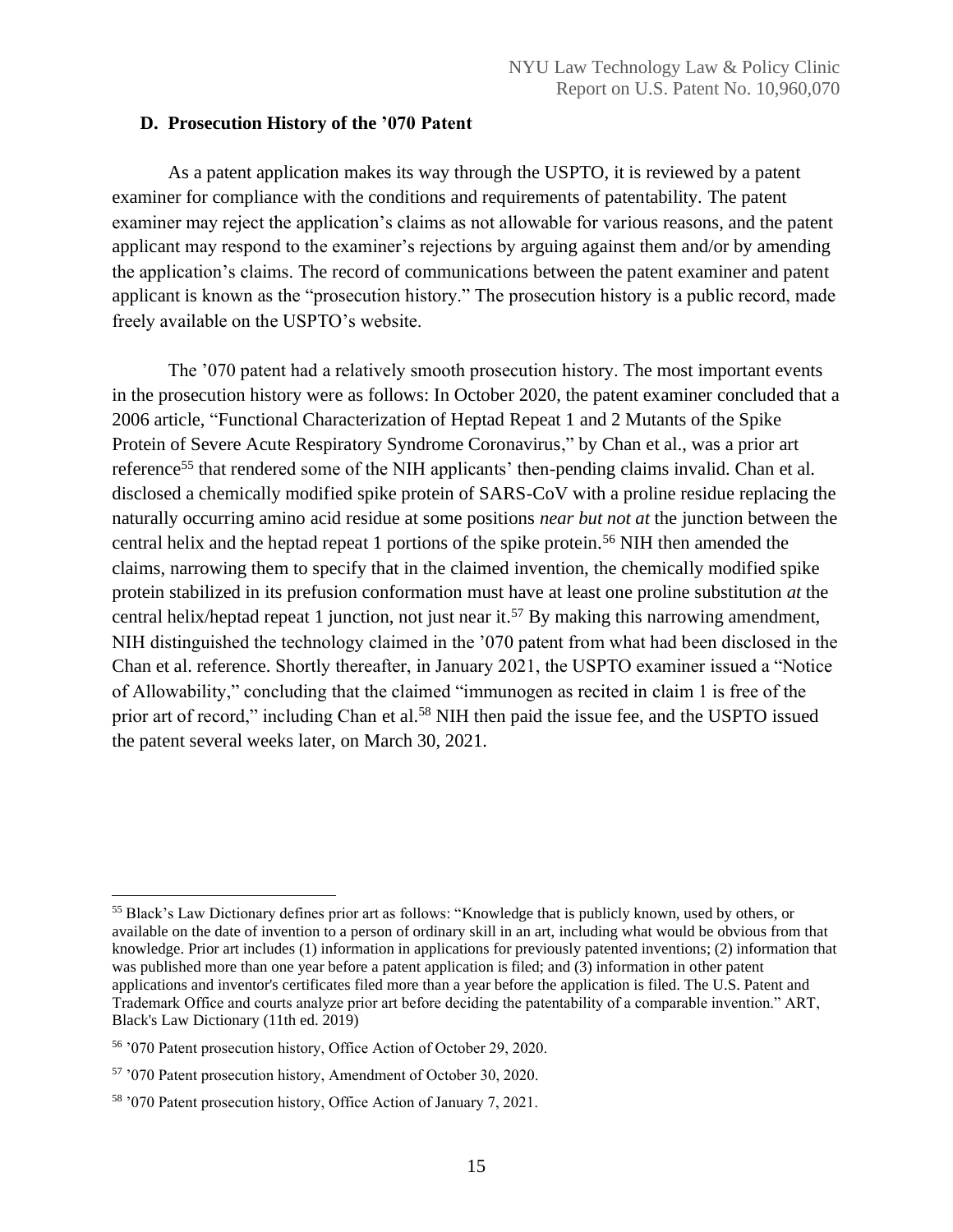## <span id="page-16-0"></span>**E. Validity and Enforceability of the '070 Patent**

Under U.S. patent law, patents are presumed valid once issued by the USPTO.<sup>59</sup> We have no reason to believe that the '070 patent is invalid or unenforceable by NIH.

While not conclusive proof of validity or enforceability, anecdotal evidence suggests that at least 17 companies making or developing COVID-19 vaccines have paid NIH for licenses to the patent and therefore likely believe the '070 patent to be valid and enforceable. *The New York Times* has reported that BioNTech—developer of the leading COVID-19 vaccine sold by Pfizer—has paid the U.S. government for a license to the '070 patent.<sup>60</sup> Public Securities  $\&$ Exchange Commission (SEC) records show that at least two other vaccine developers—GeoVax, a startup that is developing a COVID-19 vaccine,<sup>61</sup> and Noachis Terra, a subsidiary of Oragenics that is also developing a COVID-19 vaccine<sup>62</sup>—have also paid for a license to the '070 patent.<sup>63</sup> Kathryn Adrizzone of Knowledge Ecology International has reported that 14 additional companies—Medigen Vaccine Biologics Corp.; OncoSec Medical Incorporated; N4 Pharm UK Limited; Dynavax Technologies; RNAceuticals, Inc.; Sanofi Pasteur; GlaxoSmithKline Biologicals SA; Adimmune Corporation; Vaxess Technologies; Meso Scale Diagnostics, LLC; The Binding Site Group Ltd.; ReiThera Srl; ExcellGene SA; and Thermo Fisher Scientific Inc. have also taken licenses to the '070 patent.<sup>64</sup> The fact that each of these companies has paid for licenses to the '070 patent suggests that the patent is valid and enforceable.

<sup>63</sup> *See Patent License—Non-Exclusive and Biological Materials License—Non-Exclusive from NIAID to Noachis Terra Inc.*[, https://www.sec.gov/Archives/edgar/data/1174940/000149315220015841/ex10-2.htm,](https://www.sec.gov/Archives/edgar/data/1174940/000149315220015841/ex10-2.htm) at Appendix A (identifying "US Patent Application 16/344,774 filed 24 April 2019 entitled 'Prefusion coronavirus spike proteins and their use'") *and* GeoVax Labs, Inc. *Form 8-K*, [http://archive.fast-](http://archive.fast-edgar.com/20210211/ARZ2B22CZ222KJZ2222I2ZZZG4MR66S8Q232/)

<sup>59</sup> 35 U.S.C. § 282(a).

<sup>60</sup> *See* Gebrekidan & Apuzzo, *supra* note 2 ("BioNTech has paid the U.S. government to license the technology").

<sup>61</sup> GeoVax, Inc., *GeoVax Awarded NIH Grant to Advance COVID-19 Vaccine Development*, Intrado GlobalNewswire (Jan. 11 2021)[, https://www.globenewswire.com/news-release/2021/01/11/2156349/0/en/GeoVax-](https://www.globenewswire.com/news-release/2021/01/11/2156349/0/en/GeoVax-Awarded-NIH-Grant-to-Advance-COVID-19-Vaccine-Development.html)[Awarded-NIH-Grant-to-Advance-COVID-19-Vaccine-Development.html.](https://www.globenewswire.com/news-release/2021/01/11/2156349/0/en/GeoVax-Awarded-NIH-Grant-to-Advance-COVID-19-Vaccine-Development.html)

<sup>62</sup> *Oragenics Issues Letters to Stockholders*, BIOSPACE (Jan. 14 2021), [https://www.biospace.com/article/releases/oragenics-issues-letter-to-stockholders/.](https://www.biospace.com/article/releases/oragenics-issues-letter-to-stockholders/)

[edgar.com/20210211/ARZ2B22CZ222KJZ2222I2ZZZG4MR66S8Q232/](http://archive.fast-edgar.com/20210211/ARZ2B22CZ222KJZ2222I2ZZZG4MR66S8Q232/) ("The MVA backbone that the Company [GeoVax] uses in its vaccines was provided by the laboratory of Dr. Bernard Moss of the National Institute of Allergy and Infectious Diseases (NIAID) of the National Institutes of Health (NIH). The Company has a nonexclusive commercial license to the NIH MVA backbone for our SARS CoV-2 vaccine with the NIH, which includes the use of the patents and patent applications listed below," including "U.S. App. No. 16/344,774.").

<sup>64</sup> Kathryn Ardizzone, *License to NIH Spike Protein Technology Needed in COVID-19 Vaccines Demonstrates 'Available to the Public on Reasonable Terms' Requirement*, KNOWLEDGE ECOLOGY INTERNATIONAL (Mar. 30, 2021), [https://www.keionline.org/35746.](https://www.keionline.org/35746)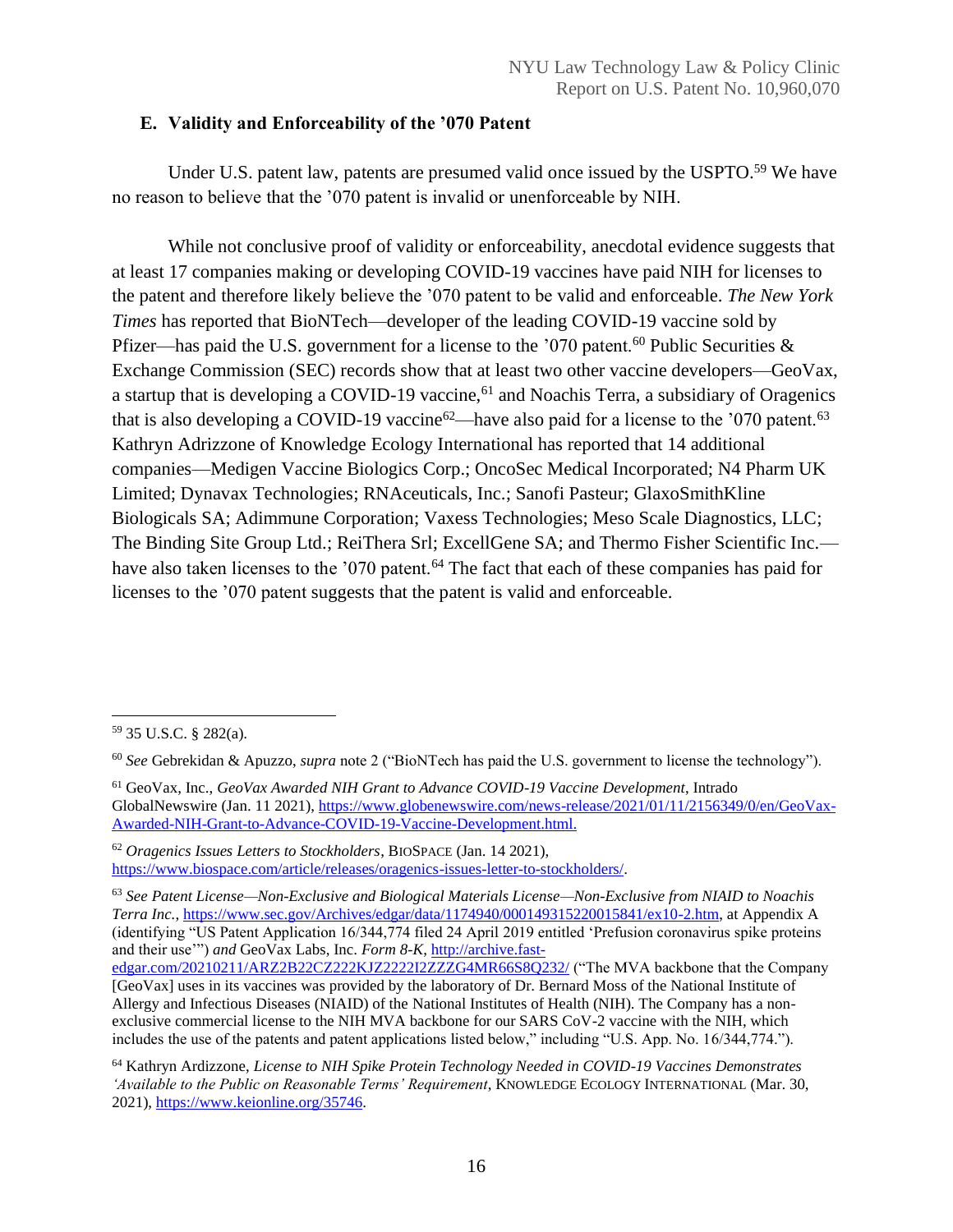# <span id="page-17-0"></span>**IV. Moderna Appears To Be Infringing the '070 Patent.**

This Part demonstrates that Moderna appears to be infringing the '070 patent by making and selling its blockbuster COVID-19 vaccine, mRNA-1273. This Part proceeds in three subparts: Part IV.A provides an overview of both Moderna, the company, and the mRNA-1273 vaccine it makes and sells. Part IV.B establishes that Moderna does not appear to have NIH's permission to use the '070 patent. Part IV.C concludes that multiple claims of the '070 patent appear to cover mRNA-1273 and that, as a result, Moderna is likely infringing the '070 patent by making and selling the vaccine.

# <span id="page-17-1"></span>**A. Moderna and the mRNA-1273 COVID-19 Vaccine It Makes and Sells**

This subpart provides a brief factual introduction to Moderna and to the COVID-19 vaccine, mRNA-1273, that Moderna makes and sells.

mRNA-1273 is a COVID-19 vaccine manufactured by Moderna. <sup>65</sup> On December 18, 2020, the Food & Drug Administration (FDA) granted mRNA-1273 emergency use authorization (EUA), based on clinical trial evidence that the vaccine is safe and effective at preventing COVID-19.<sup>66</sup>

As the FDA's EUA materials for mRNA-1273 explain, mRNA-1273 "contains a nucleoside-modified messenger RNA encoding the viral spike (S) glycoprotein of SARS-CoV-2 formulated in lipid particles."<sup>67</sup> "Each 0.5 mL dose of Moderna COVID-19 Vaccine [mRNA-1273] contains 100 mcg of nucleoside-modified messenger RNA (mRNA) encoding the prefusion stabilized Spike glycoprotein (S) of SARS-CoV-2 virus."<sup>68</sup> mRNA-1273 contains no protein; only the mRNA that *encodes* spike protein, along with some additional ingredients to help stabilize and deliver the mRNA.<sup>69</sup> When injected into a human's body, the mRNA in mRNA-1273 instructs the human body to produce the SARS-CoV-2 spike protein (in modified

<sup>65</sup> "mRNA-1273" was apparently the internal codename Moderna used for the vaccine while it was in development, and it has stuck. Moderna, the FDA, and the public at large all commonly use the name. *See generally* FDA, *Vaccines and Related Biological Products Advisory Committee Meeting: FDA Briefing Document, Moderna COVID-19 Vaccine* (Dec. 17, 2020), [https://www.fda.gov/media/144434/download,](https://www.fda.gov/media/144434/download) *and see* NIH, *Press Release: Phase 3 Clinical Trial of Investigational Vaccine for COVID-19 Begins*, (Jul. 27, 2020), [https://www.nih.gov/news](https://www.nih.gov/news-events/news-releases/phase-3-clinical-trial-investigational-vaccine-covid-19-begins)[events/news-releases/phase-3-clinical-trial-investigational-vaccine-covid-19-begins.](https://www.nih.gov/news-events/news-releases/phase-3-clinical-trial-investigational-vaccine-covid-19-begins) 

<sup>66</sup> Letter from FDA Informing Moderna of EUA for mRNA-1273, 1 (Feb. 25, 2021), [https://www.fda.gov/media/144636/download.](https://www.fda.gov/media/144636/download)

<sup>67</sup> *Id.*

<sup>68</sup> Moderna, *Fact Sheet for Healthcare Providers Administering Vaccine (Vaccination Providers): Emergency Use Authorization (EUA) of the Moderna COVID-19 Vaccine to Prevent Coronavirus Disease 2019 (COVID-19)*, at 20 (Mar. 31, 2021), [https://www.modernatx.com/covid19vaccine-eua/eua-fact-sheet-providers.pdf.](https://www.modernatx.com/covid19vaccine-eua/eua-fact-sheet-providers.pdf)

<sup>69</sup> *See id.*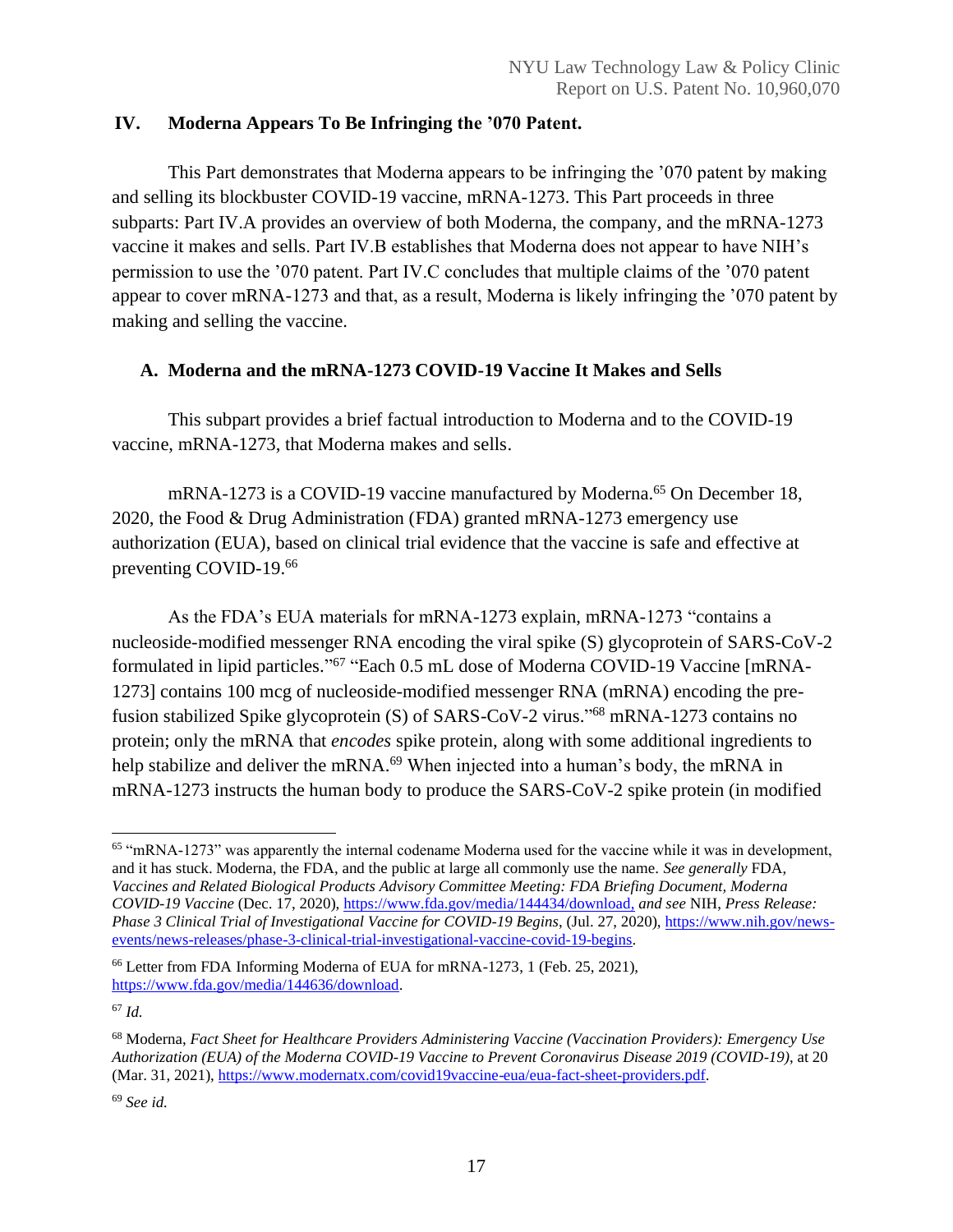form, stabilized in its prefusion conformation). It is this spike protein that generates the body's immunity to COVID-19: "The nucleoside-modified mRNA in the Moderna COVID-19 Vaccine [mRNA-1273] is formulated in lipid particles, which enable delivery of the nucleoside-modified mRNA into host cells to allow expression of the SARS-CoV-2 S antigen. The vaccine elicits an immune response to the S antigen, which protects against COVID-19."<sup>70</sup>

As a COVID-19 vaccine, mRNA-1273 appears to have uniquely valuable chemical and medicinal properties, including improved storage characteristics as compared to Pfizer-BioNTech's competitor mRNA-based COVID-19 vaccine.<sup>71</sup> Among existing COVID-19 vaccines, mRNA-1273 and other mRNA vaccines are reportedly also uniquely suitable to serve as platforms for development of new "booster" vaccines effective against newly emergent variants.<sup>72</sup>

mRNA-1273 is manufactured and sold by Moderna but was jointly developed by Moderna and NIAID. As Moderna's press releases attest, "[t]he Moderna COVID-19 Vaccine (previously referred to as mRNA-1273) is an mRNA vaccine against COVID-19 encoding for a prefusion stabilized form of the Spike (S) protein, which was co-developed by Moderna and investigators from NIAID's Vaccine Research Center." <sup>73</sup> The U.S. government not only contributed NIH's and NIAID's scientific acumen; it funded essentially 100% of mRNA-1273's R&D, including nearly \$1 billion in grants from the Biomedical Advanced Research and Development Authority (BARDA)<sup>74</sup> and over \$400 million from the Department of Health  $\&$ Human Services (HHS) for the large clinical trial that supported mRNA-1273 authorization by the FDA.<sup>75</sup> (While the U.S. government appears to have covered essentially all of the costs associated with development of mRNA-1273, Moderna did make important earlier investments in mRNA vaccine technology more broadly, including techniques for keeping mRNA molecules

<sup>70</sup> *Id.* at 21.

<sup>71</sup> *See* PrEP4All, *Hit Hard*, *supra* note 3, at 5.

<sup>72</sup> *See id.* at 17.

<sup>73</sup> Moderna Press Release, *Moderna Announces FDA Authorization of Moderna COVID-19 Vaccine in US* (Dec. 18, 2020), [https://investors.modernatx.com/news-releases/news-release-details/moderna-announces-fda-authorization](https://investors.modernatx.com/news-releases/news-release-details/moderna-announces-fda-authorization-moderna-covid-19-vaccine-us)[moderna-covid-19-vaccine-us.](https://investors.modernatx.com/news-releases/news-release-details/moderna-announces-fda-authorization-moderna-covid-19-vaccine-us)

<sup>74</sup> *See* Bob Herman, *Moderna Skirts Disclosures of Coronavirus Vaccine Costs*, AXIOS (Aug. 5, 2020), [https://www.axios.com/moderna-barda-coronavirus-funding-disclosure-2775a517-a775-485a-a509](https://www.axios.com/moderna-barda-coronavirus-funding-disclosure-2775a517-a775-485a-a509-b6906c8535a9.html.) [b6906c8535a9.html.](https://www.axios.com/moderna-barda-coronavirus-funding-disclosure-2775a517-a775-485a-a509-b6906c8535a9.html.)

<sup>75</sup> David Heath and Gus Garcia-Roberts, *Luck, Foresight and Science: How an Unheralded Team Developed a COVID-19 Vaccine in Record Time*, USA TODAY (Jan. 26, 2021), [https://www.usatoday.com/in](https://www.usatoday.com/in-depth/news/investigations/2021/01/26/moderna-covid-vaccine-science-fast/6555783002/)[depth/news/investigations/2021/01/26/moderna-covid-vaccine-science-fast/6555783002/;](https://www.usatoday.com/in-depth/news/investigations/2021/01/26/moderna-covid-vaccine-science-fast/6555783002/) *see also* Allie Clouse, *Fact Check: Moderna Vaccine Funded by Government Spending, With Notable Private Donation*, USA TODAY (Nov. 24, 2020), [https://www.usatoday.com/story/news/factcheck/2020/11/24/fact-check-donations-research-grants](https://www.usatoday.com/story/news/factcheck/2020/11/24/fact-check-donations-research-grants-helped-fund-moderna-vaccine/6398486002/)[helped-fund-moderna-vaccine/6398486002/](https://www.usatoday.com/story/news/factcheck/2020/11/24/fact-check-donations-research-grants-helped-fund-moderna-vaccine/6398486002/) (acknowledging that while the U.S. government funded almost all R&D on mRNA-1273, Dolly Parton funded a small fraction).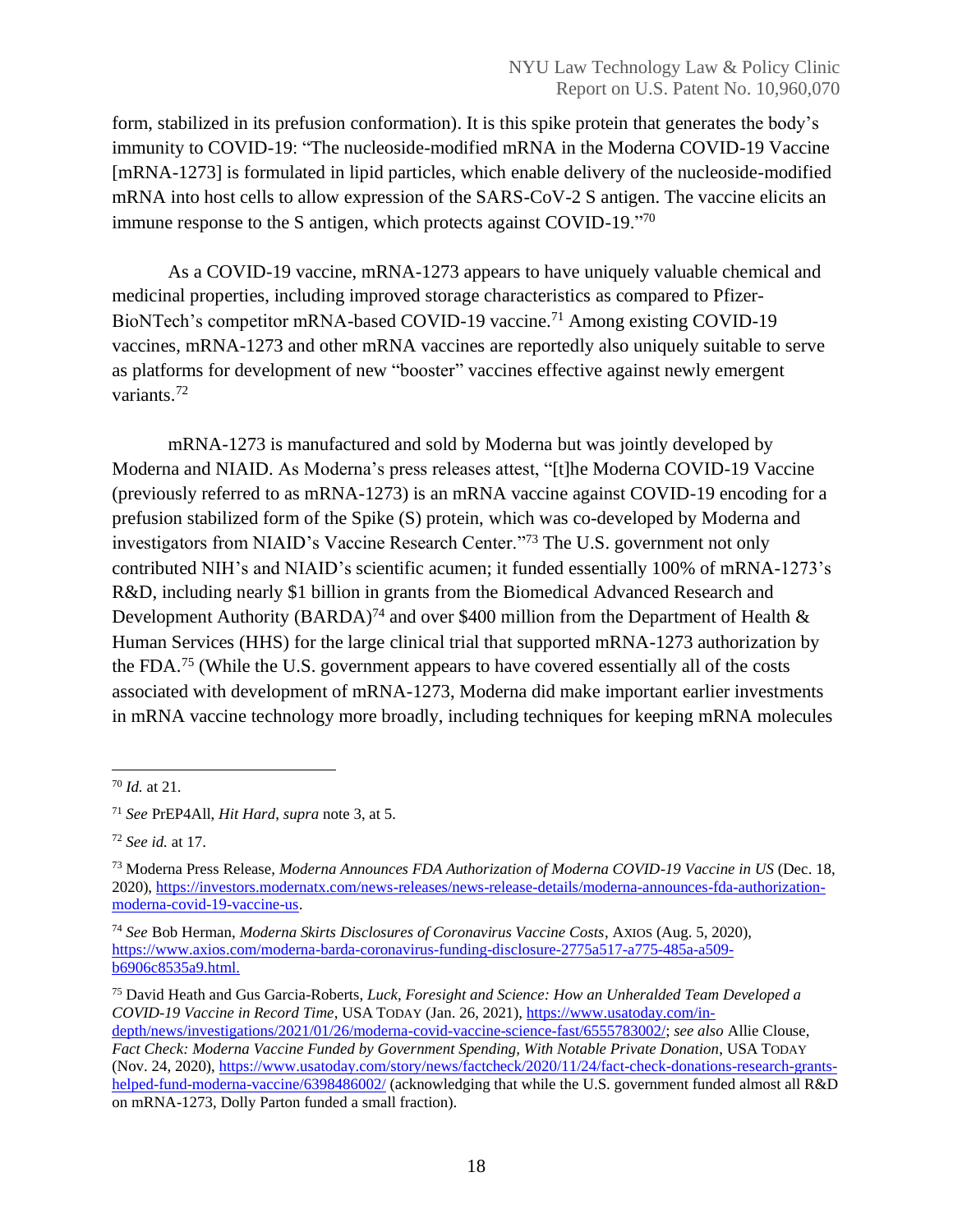stable enough to use as vaccines.<sup>76</sup>) As a result of the public funding and contributions of U.S. government scientists that led to mRNA-1273, Peter Maybarduk, director of Public Citizen's Access to Medicines program, has characterized mRNA-1273 as "not merely Moderna's" but instead "the people's vaccine."<sup>77</sup>

Moderna is a public company based in the United States, incorporated in Delaware and headquartered in Cambridge, Massachusetts.<sup>78</sup> Moderna conducts and directs extensive manufacturing activities within the United States. Moderna manufactures mRNA-1273 itself at a facility in Norwood, Massachusetts.<sup>79</sup> Moderna's contractor, Lonza, manufactures additional quantities of mRNA-1273 in Portsmouth, New Hampshire.<sup>80</sup> Two Moderna contractors, Catalent and Baxter BioPharma Solutions, perform vial filling and packaging of the vaccine in Bloomington, Indiana.<sup>81</sup> Moderna appears to manufacture mRNA-1273 within the United States in order to sell it within the United States; in January 2021, Moderna stated in a press release that "[a]ll U.S. supply comes from Moderna's dedicated supply chain in the U.S."82

Moderna has sold millions of doses in the U.S. and around the world, and it has told investors that it expects to sell much more. Pursuant to advance purchase agreements already executed between Moderna and the U.S. government, Moderna expected to sell 100 million doses to the U.S. government by the end of March 2021 and expected to sell an additional 200 million doses between April and July 2021.<sup>83</sup> In addition, Moderna disclosed that the U.S.

<sup>76</sup> Ryan Cross, *Without These Lipid Shells, There Would Be No mRNA Vaccines for COVID-19*, C&EN (Mar. 6, 2021), [https://cen.acs.org/pharmaceuticals/drug-delivery/Without-lipid-shells-mRNA-vaccines/99/i8.](https://cen.acs.org/pharmaceuticals/drug-delivery/Without-lipid-shells-mRNA-vaccines/99/i8)

<sup>77</sup> Public Citizen, *Statement*, *supra* note 3.

<sup>78</sup> Moderna, *Form 10-K* (2020), [https://investors.modernatx.com/static-files/6c67452f-6a27-47a2-8ee7-](https://investors.modernatx.com/static-files/6c67452f-6a27-47a2-8ee7-48d18c54ea4c) [48d18c54ea4c.](https://investors.modernatx.com/static-files/6c67452f-6a27-47a2-8ee7-48d18c54ea4c)

<sup>79</sup> Dan Stanton, *Inhouse Manufacturing Helping Speedy Progression of mRNA COVID Vaccine, Says Moderna*, BIOPROCESS INTERNATIONAL (May 19, 2020)[, https://bioprocessintl.com/bioprocess-insider/facilities](https://bioprocessintl.com/bioprocess-insider/facilities-capacity/inhouse-manufacturing-helping-speedy-progression-of-mrna-covid-vaccine-says-moderna/)[capacity/inhouse-manufacturing-helping-speedy-progression-of-mrna-covid-vaccine-says-moderna/.](https://bioprocessintl.com/bioprocess-insider/facilities-capacity/inhouse-manufacturing-helping-speedy-progression-of-mrna-covid-vaccine-says-moderna/)

<sup>80</sup> Paul Briand, *Lonza on Target Producing Moderna COVID Vaccine in Portsmouth*, SEACOASTLINE (Dec. 18, 2020) [https://www.seacoastonline.com/story/news/local/2020/12/18/lonza-moderna-covid-vaccine](https://www.seacoastonline.com/story/news/local/2020/12/18/lonza-moderna-covid-vaccine-portsmouth/3912244001/)[portsmouth/3912244001/.](https://www.seacoastonline.com/story/news/local/2020/12/18/lonza-moderna-covid-vaccine-portsmouth/3912244001/)

<sup>81</sup> Catalent Press Release, *Moderna and Catalent Announce Collaboration for Fill-Finish Manufacturing of Moderna's COVID-19 Vaccine Candidate* (June 25, 2020), [https://www.catalent.com/catalent-news/moderna-and](https://www.catalent.com/catalent-news/moderna-and-catalent-announce-collaboration-for-fill-finish-manufacturing-of-modernas-covid-19-vaccine-candidate/)[catalent-announce-collaboration-for-fill-finish-manufacturing-of-modernas-covid-19-vaccine-candidate/;](https://www.catalent.com/catalent-news/moderna-and-catalent-announce-collaboration-for-fill-finish-manufacturing-of-modernas-covid-19-vaccine-candidate/) Baxter Press Release, *Baxter BioPharma Solutions and Moderna Announce Agreement for Fill/Finish Manufacturing of the Moderna COVID-19 Vaccine in the U.S.* (Mar. 8, 2021), [https://www.baxter.com/baxter-newsroom/baxter](https://www.baxter.com/baxter-newsroom/baxter-biopharma-solutions-and-moderna-announce-agreement-fillfinish-manufacturing)[biopharma-solutions-and-moderna-announce-agreement-fillfinish-manufacturing.](https://www.baxter.com/baxter-newsroom/baxter-biopharma-solutions-and-moderna-announce-agreement-fillfinish-manufacturing) 

<sup>82</sup> Moderna Press Release, *Moderna Provides U.S. COVID-19 Vaccine Supply Update* (Jan. 26, 2021), [https://investors.modernatx.com/news-releases/news-release-details/moderna-provides-us-covid-19-vaccine-supply](https://investors.modernatx.com/news-releases/news-release-details/moderna-provides-us-covid-19-vaccine-supply-update)[update.](https://investors.modernatx.com/news-releases/news-release-details/moderna-provides-us-covid-19-vaccine-supply-update)

<sup>83</sup> Moderna Press Release, *Moderna Announces Additional Capital Investments to Increase Global Manufacturing Capacity for COVID-19 Vaccine* (Feb. 24, 2021)[, https://investors.modernatx.com/news-releases/news-release](https://investors.modernatx.com/news-releases/news-release-details/moderna-announces-additional-capital-investments-increase-global)[details/moderna-announces-additional-capital-investments-increase-global](https://investors.modernatx.com/news-releases/news-release-details/moderna-announces-additional-capital-investments-increase-global) ("Moderna expects to complete delivery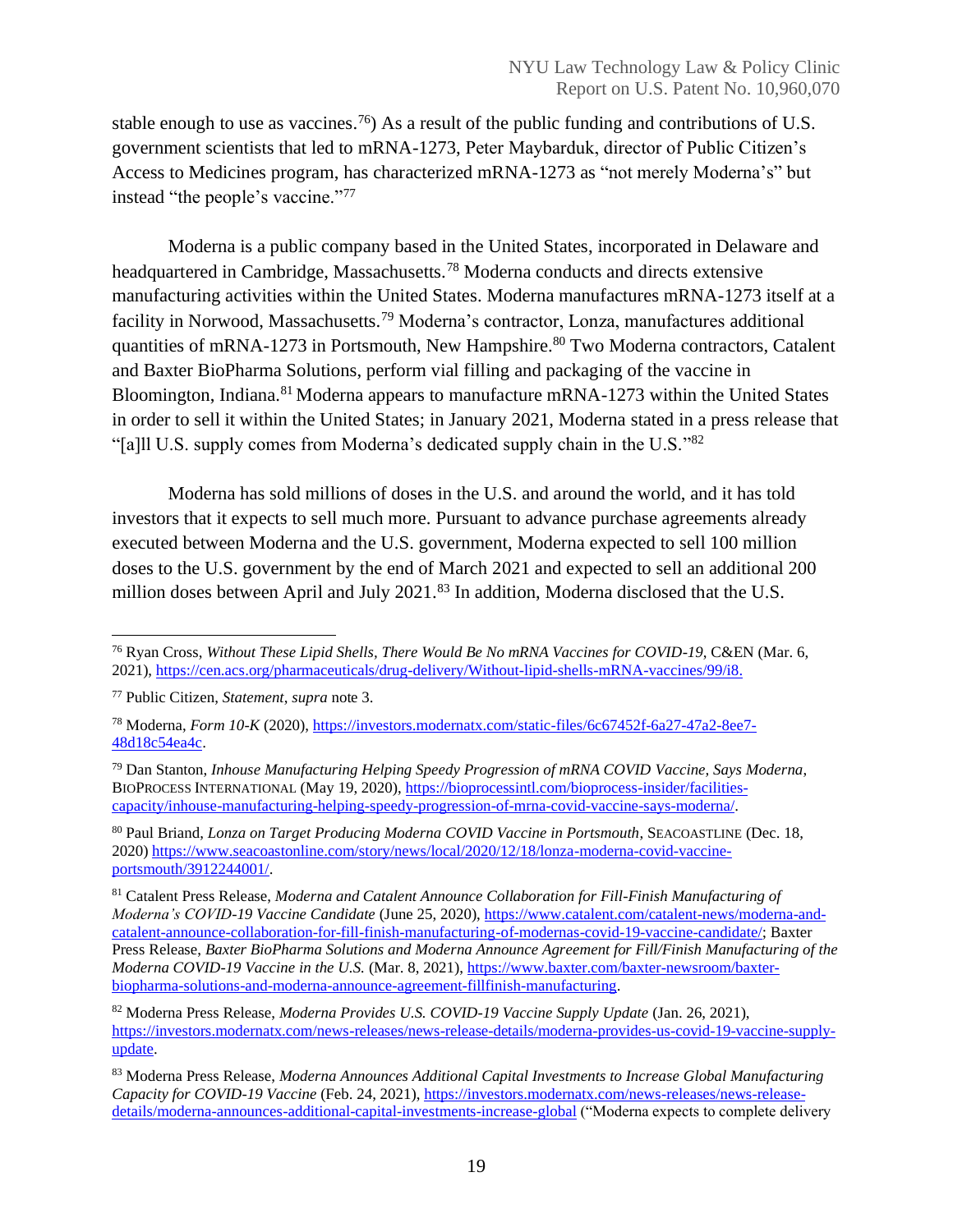government has an option of purchasing 200 million more doses before the end of 2021,<sup>84</sup> suggesting Moderna may sell as many as 400 million doses of mRNA-1273 to the U.S. government alone between April and December 2021. Moderna has also said it expects to continue to scale up its global manufacturing and distribution of mRNA-1273 in the months to come, projecting a global total of 700 million doses made and shipped in 2021 and 1.4 billion doses in 2022.<sup>85</sup>

Moderna's astounding commercial success<sup>86</sup> is driven by the medical value of mRNA-1273. mRNA-1273 is widely considered to be one of the leading COVID-19 vaccines, with an excellent safety and efficacy profile.<sup>87</sup> It was authorized by the FDA in December 2020 after FDA regulators found the vaccine to be 94% effective at preventing symptomatic disease.<sup>88</sup>

# <span id="page-20-0"></span>**B. Moderna Does Not Appear To Have NIH's Permission To Use the '070 Patent.**

Moderna does not appear to have NIH's permission to use the stabilized spike protein technology described and claimed in the '070 patent.

A March 21, 2021 story in *The New York Times* by Selam Gebrekidan and Matt Apuzzo discussed the '070 patent<sup>89</sup> and stated that "it is clear now that several of today's vaccines including those from Moderna, Johnson & Johnson, Novavax, CureVac and Pfizer-BioNTech—

of the first 100 million doses to the U.S. Government by the end of the first quarter 2021, the second 100 million doses by the end of May 2021 and the third 100 million doses by the end of July 2021.").

<sup>84</sup> *Moderna Inc. Q4 2020 Earnings Call Transcript* (Dec. 31, 2020)[, https://www.fool.com/earnings/call](https://www.fool.com/earnings/call-transcripts/2021/02/25/moderna-inc-mrna-q4-2020-earnings-call-transcript/)[transcripts/2021/02/25/moderna-inc-mrna-q4-2020-earnings-call-transcript/](https://www.fool.com/earnings/call-transcripts/2021/02/25/moderna-inc-mrna-q4-2020-earnings-call-transcript/) ("We have disclosed advanced purchase agreements to supply our COVID-19 vaccine to 40 countries through the end of 2021, including the U.S. government for 300 million doses with options for an additional 200 million doses . . . .").

<sup>85</sup> Holly Ellyatt, *\$100 Billion Market Cap is the Blue-Sky Scenario for Moderna, Analyst Says*, CNBC (Feb. 25, 2021), [https://www.cnbc.com/2021/02/25/100-billion-market-cap-is-the-blue-sky-scenario-for-moderna](https://www.cnbc.com/2021/02/25/100-billion-market-cap-is-the-blue-sky-scenario-for-moderna-analyst.html)[analyst.html.](https://www.cnbc.com/2021/02/25/100-billion-market-cap-is-the-blue-sky-scenario-for-moderna-analyst.html)

<sup>86</sup> Shares of Moderna rose by 700% in 2020 alone. Matt Egan, *Pfizer and Moderna Could Score \$32 Billion in Covid-19 Vaccine Sales – in 2021 Alone*, CNN BUSINESS (Dec. 11, 2020), [https://www.cnn.com/2020/12/11/business/pfizer-vaccine-covid-moderna-revenue/index.html.](https://www.cnn.com/2020/12/11/business/pfizer-vaccine-covid-moderna-revenue/index.html)

<sup>87</sup> *See* PrEP4All, *supra* note 3, at 17.

<sup>88</sup> Carolyn Johnson, *FDA Review Clears Path for Second Coronavirus Vaccine, This One Developed by Moderna*, WASHINGTON POST (Dec. 15, 2020), [https://www.washingtonpost.com/health/2020/12/15/moderna-vaccine-found](https://www.washingtonpost.com/health/2020/12/15/moderna-vaccine-found-safe-effective/)[safe-effective/;](https://www.washingtonpost.com/health/2020/12/15/moderna-vaccine-found-safe-effective/) *see also* Moderna, *Vaccines and Related Biological Products Advisory Committee Meeting Presentation*, (Dec. 17, 2020), [8 https://www.fda.gov/media/144452/download.](https://www.fda.gov/media/144452/download)

<sup>89</sup> While the *Times* story does not identify the '070 patent by its name or number, the story refers to a patent that is clearly the '070 patent. The *Times* describes the patent in question as having an issue date of March 30 and as having been filed by the U.S. government "along with its partners at Dartmouth College and the Scripps Research Institute." A search of the USPTO website established that the '070 patent is the only patent owned by the U.S. government, Dartmouth, and Scripps that issued on March 30, 2021, confirming that the *Times* story is referring to the '070 patent.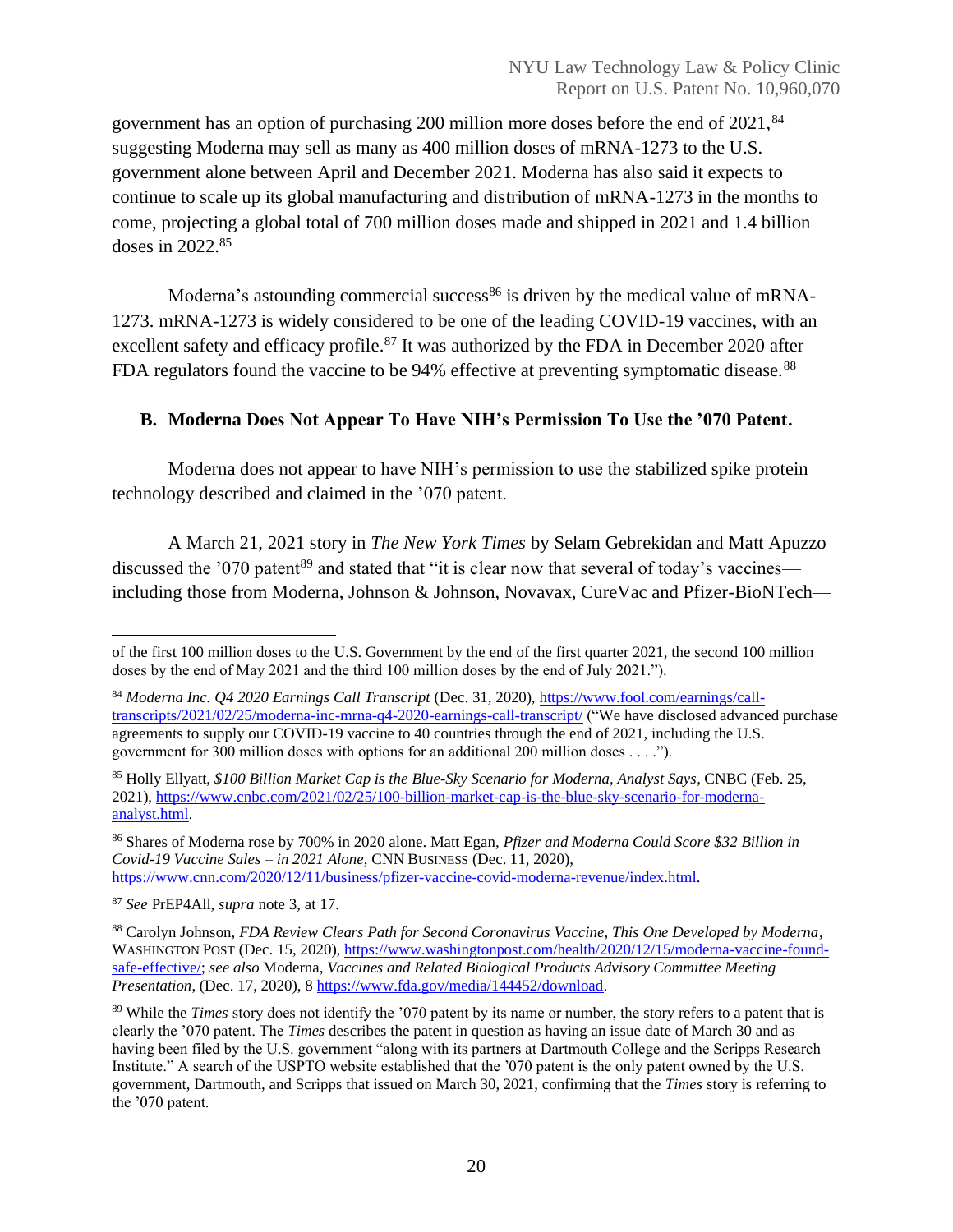rely on" the technology described and claimed in the patent.<sup>90</sup> The *Times* story revealed that, among those several vaccine developers, "only BioNTech has paid the U.S. government to license the technology."<sup>91</sup> Moderna declined to comment when asked outright by the *Times* whether it has authorization to use the '070 patent.<sup>92</sup> As such, Moderna seems not to have paid the U.S. government for a license to the '070 patent.

Even if Moderna has not paid the U.S. government for a license to the '070 patent, is it possible that Moderna nonetheless has secured by some other means legal authorization to use the patent? In the context of the close collaboration between Moderna and NIH to develop mRNA-1273, the U.S. government could perhaps have extended Moderna a royalty-free (gratis) license to the '070 patent (and perhaps to other U.S. government-owned patents). (Under the leadership of then-President Trump and HHS Secretary Alex Azar, BARDA provided Moderna with almost a billion dollars in support for the development of mRNA-1273 as part of Operation Warp Speed,<sup>93</sup> and NIH spent over \$400 million in additional public money funding and conducting clinical trials of mRNA-1273. $94$  A gratis license to the '070 patent could plausibly have been included in these agreements, as an additional incentive to induce Moderna to join Operation Warp Speed.) However, we have reviewed the set of confidential contracts between NIH and Moderna that were obtained by Bob Herman of *Axios*. <sup>95</sup> None of these contracts appears to provide Moderna with a license to the '070 patent, gratis or otherwise.<sup>96</sup>

<sup>91</sup> *Id.*

<sup>92</sup> *Id.*

<sup>95</sup> *See* Bob Herman, *The NIH claims joint ownership of Moderna's coronavirus vaccine*, AXIOS (Jun 25, 2020), [https://www.axios.com/moderna-nih-coronavirus-vaccine-ownership-agreements-22051c42-2dee-4b19-938d-](https://www.axios.com/moderna-nih-coronavirus-vaccine-ownership-agreements-22051c42-2dee-4b19-938d-099afd71f6a0.html)[099afd71f6a0.html.](https://www.axios.com/moderna-nih-coronavirus-vaccine-ownership-agreements-22051c42-2dee-4b19-938d-099afd71f6a0.html) (The NIH-Moderna agreements are linked at [https://www.documentcloud.org/documents/6935295-NIH-Moderna-Confidential-Agreements.html.](https://www.documentcloud.org/documents/6935295-NIH-Moderna-Confidential-Agreements.html))

<sup>96</sup> In August, 2016, NIAID and Moderna entered a Cooperative Research and Development Agreement (CRADA), the goal of which was to "identify and optimize the next generation of HIV-1 [redacted] antigens by enabling the accelerated expression and characterization of lead molecules through Moderna's mRNA technology … [by] … discover[ing] antigens that can induce broadly neutralizing antibodies ["bNAB"], or stimulate bNAB lineages ... as well as to test the preclinical efficacy of an mRNA vaccine encoding for these proteins." *See NIH-Moderna Confidential Agreements* at 35, 38–39, [https://www.documentcloud.org/documents/6935295-NIH-Moderna-](https://www.documentcloud.org/documents/6935295-NIH-Moderna-Confidential-Agreements.html)[Confidential-Agreements.html.](https://www.documentcloud.org/documents/6935295-NIH-Moderna-Confidential-Agreements.html) If research undertaken by NIAID pursuant to this CRADA had resulted in invention of the stabilized spike protein technology described and claimed by the '070 patent, the CRADA could grant Moderna co-ownership of the '070 patent (*id*. at 24, § 6.1), or at minimum an option to license NIAID's rights therein (*id*. at 25–26, § 7.2). However, the August 2016 CRADA does not appear to us to grant Moderna any such rights, for two reasons. First, the August 2016 CRADA concerned research at NIAID on HIV, apparently unrelated to the distinct line of research on coronaviruses undertaken with Dartmouth and Scripps scientists that led to the '070 patent. Second, NIAID filed the provisional application (Application No. 62/412,703) that eventually became the '070 patent on October 25, 2016—two months after executing the 2016 CRADA with Moderna, an improbably

<sup>90</sup> *See* Gebrekidan and Apuzzo, *supra* note 2.

<sup>93</sup> *See* Clouse*, supra* note 75.

<sup>94</sup> Sydney Lupkin, *Prices For COVID-19 Vaccines Are Starting To Come Into Focus*, NPR (Aug. 6, 2020), [https://www.npr.org/sections/health-shots/2020/08/06/899869278/prices-for-covid-19-vaccines-are-starting-to](https://www.npr.org/sections/health-shots/2020/08/06/899869278/prices-for-covid-19-vaccines-are-starting-to-come-into-focus)[come-into-focus.](https://www.npr.org/sections/health-shots/2020/08/06/899869278/prices-for-covid-19-vaccines-are-starting-to-come-into-focus)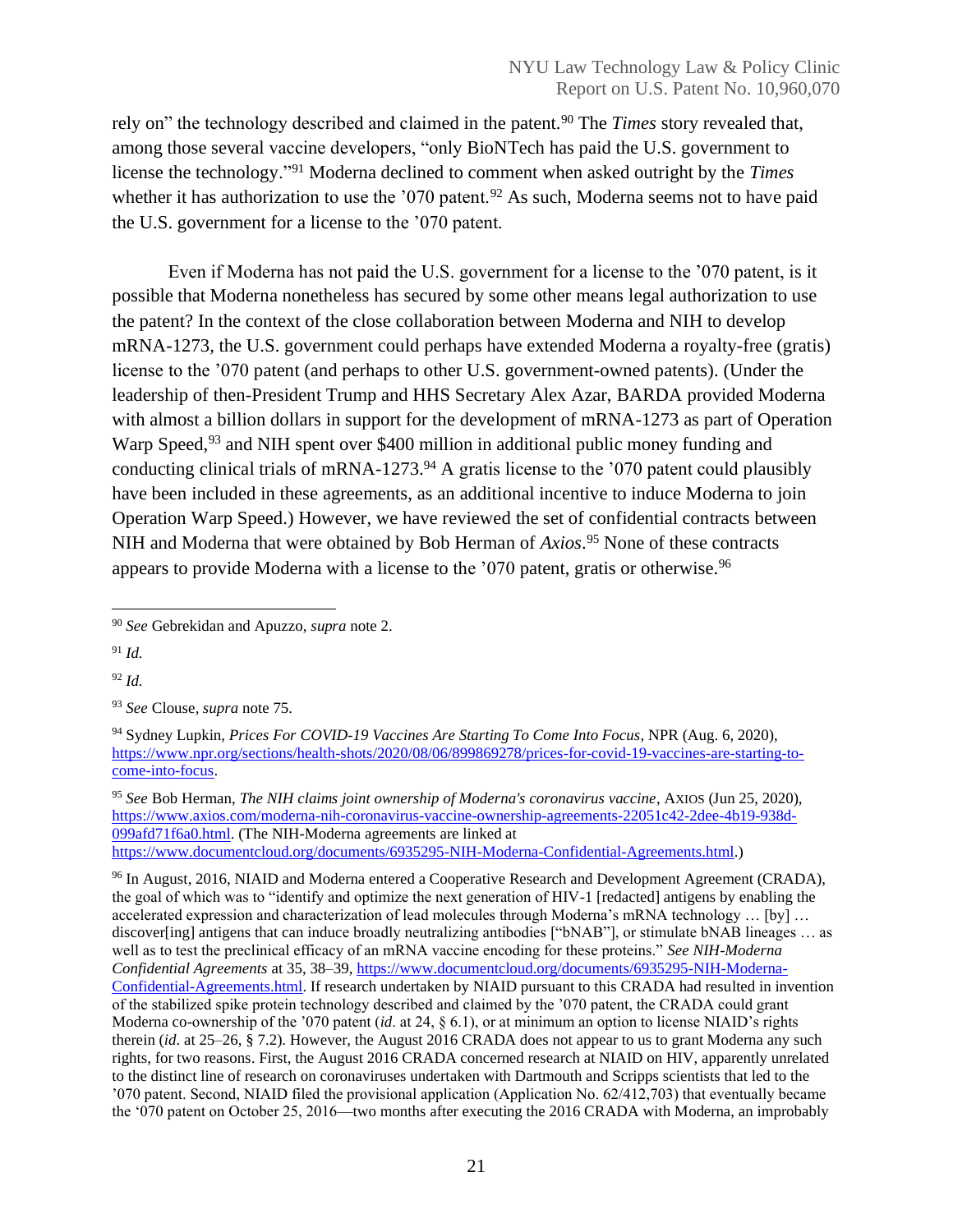It is also possible that the '070 patent's non-governmental co-owners, Dartmouth and Scripps, could have provided Moderna with a license. Under the default rules of patent law, Dartmouth or Scripps could extend Moderna a license to the '070 patent without NIH's knowledge or permission: "Each co-owner's ownership rights carry with them the right to license others, a right that also does not require the consent of any other co-owner."<sup>97</sup> However, the default rules can be superseded by contract among a patent's co-owners to give one of the coowners unilateral and exclusive control of decisions to license the patent. <sup>98</sup> Indeed, from publicly available information, the U.S. government appears to have unilateral and exclusive control of licensing of the '070 patent. Three lines of evidence support this premise:

- According to *The New York Times*, "the United States government will control" the '070 patent.<sup>99</sup> The same *Times* story suggests that NIH is undertaking discussions with drug companies unilaterally, without participation of Dartmouth or Scripps; for example, the story states that "[t]he National Institutes of Health declined to comment on its discussions with the drugmakers."<sup>100</sup>
- NIH's website lists the '070 patent as "available for licensing for commercial development" and provides, as "licensing contact," the name of an NIH official, Amy Petrik.<sup>101</sup> Dartmouth and Scripps each maintain technology transfer offices of their own, but their respective websites make no mention of the '070 patent.<sup>102</sup>
- The U.S. government appears to have paid for and controlled the process of obtaining the '070 patent. According to the USPTO website, the law firm officially responsible for the '070 patent is "Klarquist Sparkman, LLP (OTT-NIH)."<sup>103</sup> "OTT-NIH" appears to be a reference to NIH's Office of Technology Transfer,<sup>104</sup> and Klarquist Sparkman appears

<sup>100</sup> *Id.*

short period of time in which to invent a technology like that covered by the '070 patent. It is, of course, possible that another contract between Moderna and the U.S. government, unknown to us, extends Moderna a license to the '070 patent.

<sup>97</sup> *Schering Corp. v. Roussel–UCLAF SA*, 104 F.3d 341, 344 (Fed. Cir. 1997).

<sup>98</sup> Arina Gorbatyuk, *The Allocation of Patent Ownership in R&D Partnerships: Default Rules v. Contractual Practices,* 17:1 SCRIPTED 4 (Jan. 31, 2020), [https://papers.ssrn.com/sol3/papers.cfm?abstract\\_id=3534172.](https://papers.ssrn.com/sol3/papers.cfm?abstract_id=3534172)

<sup>99</sup> *See* Gebrekidan & Apuzzo, *supra* note 2.

<sup>101</sup> NIH, Office of Technology Transfer, *NIH Prefusion Coronavirus Spike Proteins and Their Use* (Apr. 8, 2020), [https://www.ott.nih.gov/technology/e-234-2016.](https://www.ott.nih.gov/technology/e-234-2016)

<sup>102</sup> *Dartmouth Technology Transfer Homepage*,<https://www.tto.dartmouth.edu/> (accessed Apr. 8, 2021); *Scripps Research Technology Development Homepage,* <https://www.scripps.edu/technology-development/> (accessed Apr. 8, 2021).

<sup>&</sup>lt;sup>103</sup> USPTO Public PAIR entry for the '070 patent,<https://portal.uspto.gov/pair/PublicPair> (search Patent Number "10,960,070" and navigate to "Address & Attorney/Agent tab).

<sup>104</sup> NIH, *Office of Technology Transfer Home page*[, https://www.ott.nih.gov/](https://www.ott.nih.gov/) (accessed Apr. 8, 2021).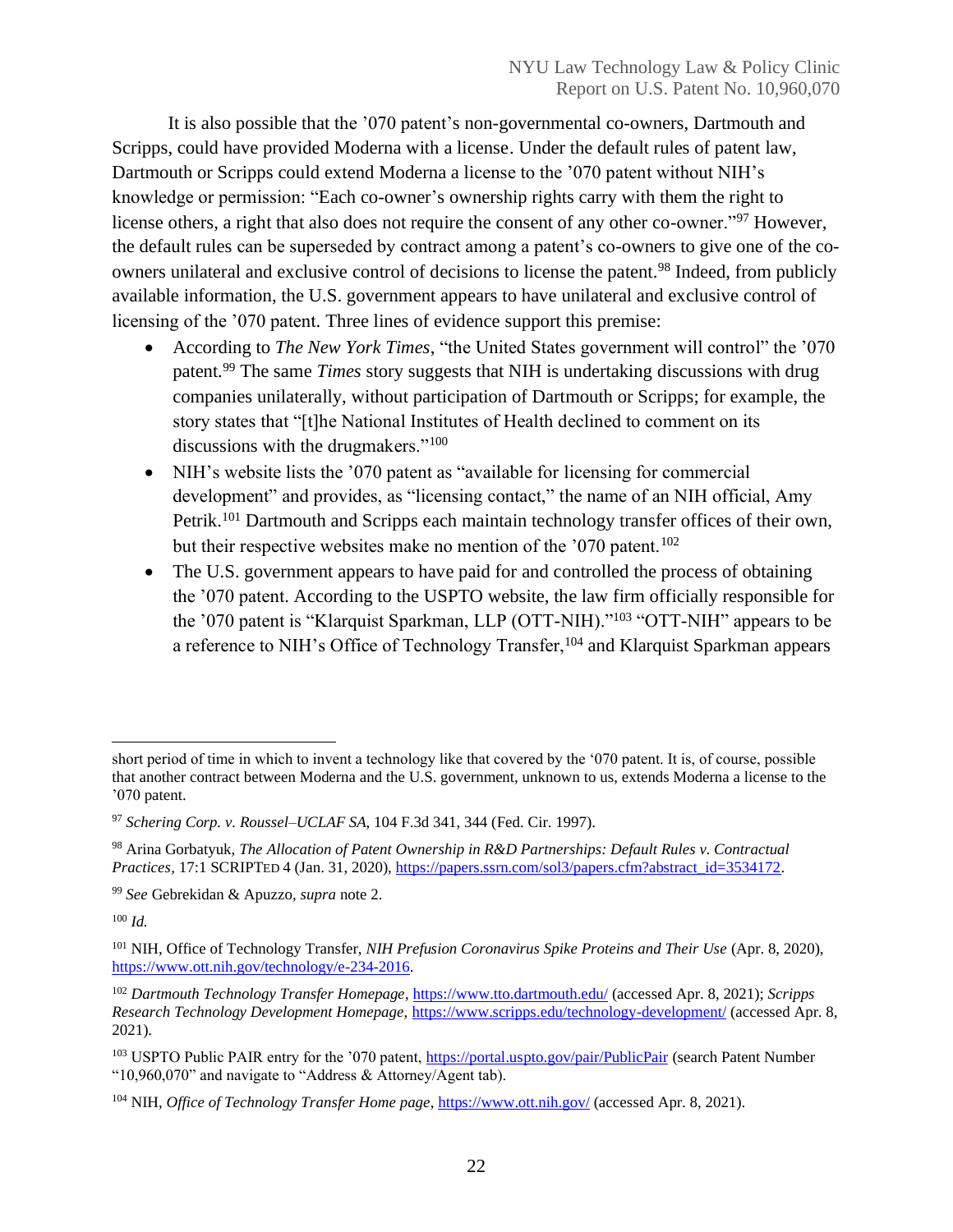to be the U.S. government's preferred law firm for help with patent matters, and is the largest provider of legal services to the U.S. government.<sup>105</sup>

# <span id="page-23-0"></span>**C. Moderna Appears To Infringe Multiple Claims of the '070 Patent.**

The previous subpart concluded that Moderna does not appear to have NIH's permission to use the '070 patent. This subpart considers the question of whether Moderna infringes the '070 patent. It sets forth the legal standard for patent infringement and then explains why Moderna appears to meet that legal standard. This subpart includes detailed claim charts that map in detail how elements of the mRNA-1273 vaccine manufactured and sold by Moderna meet each and every limitation of multiple claims of the '070 patent, establishing that those claims cover mRNA-1273. We conclude with a brief analysis of the recently reported news that BioNTech has paid for a license to the '070 patent; given the apparent chemical similarity between mRNA-1273 and the Pfizer-BioNTech vaccine, it is likely that if the'070 patent covers the Pfizer-BioNTech vaccine, the patent covers mRNA-1273 as well.

# **1. The Legal Standard for Patent Infringement**

<span id="page-23-1"></span>Direct infringement of a U.S. patent "consists of the making, using, selling or offering for sale, within the United States, or the importing into the United States, during the term of the patent, the invention defined by a patent's claims, without the patent owner's authority."<sup>106</sup> "To infringe a claim, each claim limitation must be present in the accused product, literally or equivalently."<sup>107</sup> "Literal infringement exists when every limitation recited in the claim is found in the accused device."<sup>108</sup>

A party may also infringe a U.S. patent indirectly. For example, "[w]hoever actively induces infringement of a patent shall be liable as an infringer."<sup>109</sup> "[A] person infringes by actively and knowingly aiding and abetting another's direct infringement of the patent."<sup>110</sup> To induce infringement, "[t]he accused infringer must have knowingly aided and abetted direct infringement."<sup>111</sup> The accused infringer must also know of the patent and know that the induced

<sup>105</sup> Klarquist News, *Klarquist Recognized as the Largest Provider of Legal Services to the United States Government* (Jan. 13, 2015), [https://klarquist.com/news/klarquist-ranked-largest-provider-of-legal-services-to-united-states](https://klarquist.com/news/klarquist-ranked-largest-provider-of-legal-services-to-united-states-government/)[government/.](https://klarquist.com/news/klarquist-ranked-largest-provider-of-legal-services-to-united-states-government/)

<sup>106</sup> 5 CHISUM ON PATENTS § 16.01 (2021); *see also* 35 U.S.C. § 271(a).

<sup>107</sup> *Dawn Equipment Co. v. Kentucky Farms Inc.*, 140 F.3d 1009, 1014 (Fed. Cir. 1998).

<sup>108</sup> *Akzo Nobel Coatings, Inc. v. Dow Chem. Co.*, 811 F.3d 1334, 1341 (Fed. Cir. 2016).

<sup>109</sup> 35 U.S.C. § 271(b).

<sup>110</sup> 5 CHISUM ON PATENTS § 17.04 (2021).

<sup>111</sup> *Takeda Pharms. U.S.A., Inc. v. West-Ward Pharm. Corp.*, 785 F.3d 625, 630 (Fed. Cir. 2015) (internal quotations omitted).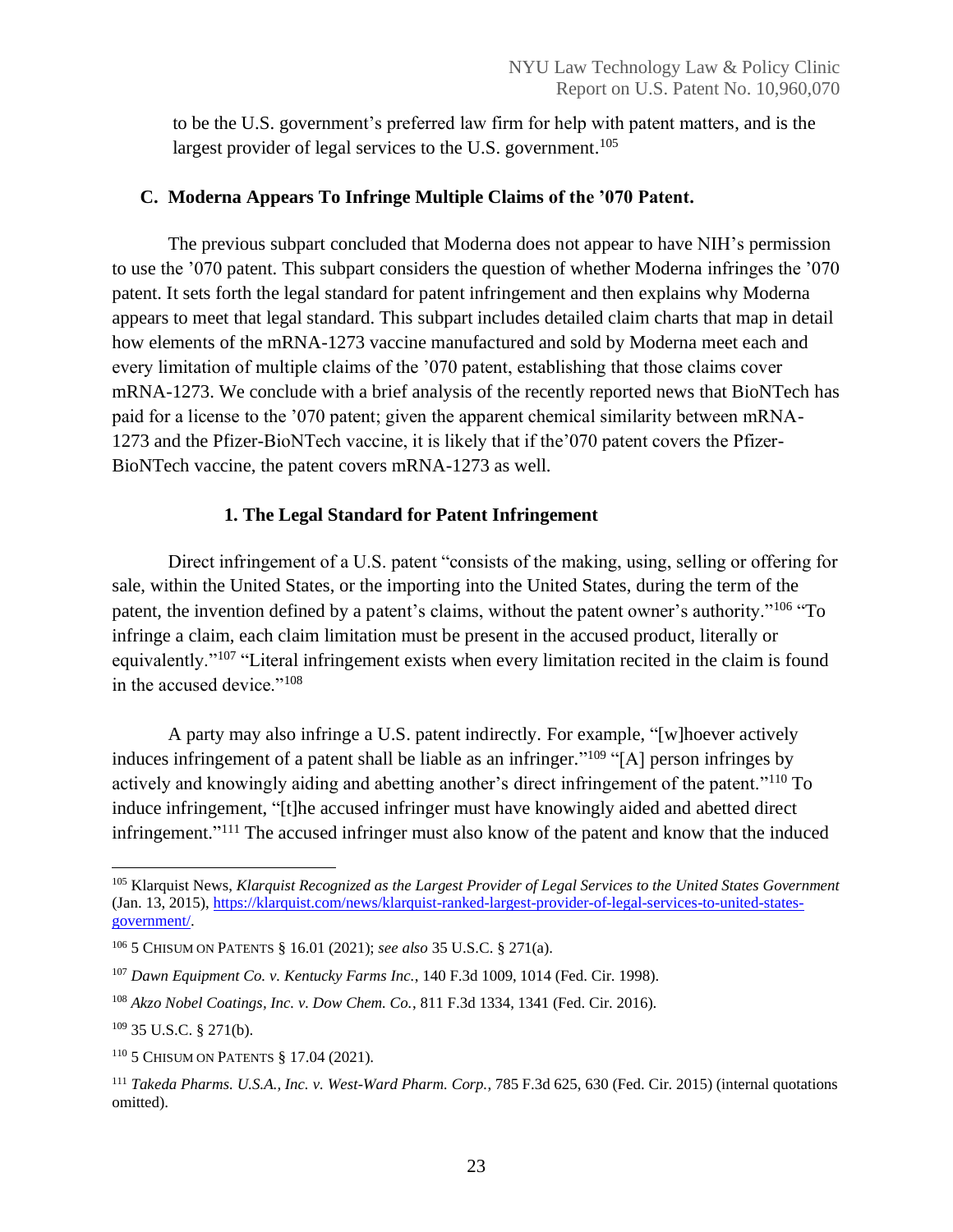acts constitute infringement. "To prove inducement of infringement, the patentee must show that the accused inducer took an affirmative act to encourage infringement with the knowledge that the induced acts constitute patent infringement."<sup>112</sup>

The question of patent infringement is a complex one, and ultimately one for a judge or jury to decide. In addition, a thorough analysis of infringement of a patent claim requires careful "construction"—interpretation—of the words of the claim,<sup>113</sup> which we have not undertaken here. Accordingly, what follows is merely our preliminary analysis of Moderna's apparent infringement of certain claims of the '070 patent.

## **2. Moderna Appears To Meet the Legal Standard for Infringement.**

<span id="page-24-0"></span>As described above, Moderna is currently making and selling mRNA-1273 within the United States. Moderna is doing so during the term of the '070 patent, which began on March 30, 2021. As described above, Moderna does not appear to have a license or other authority from the U.S. government (or from either of the other two owners of the '070 patent, Dartmouth and Scripps) to make, sell, use, or otherwise profit from the invention defined by the claims of the '070 patent.

# *Direct Infringement of Claims 13 and 15*

As is presented in detail in the charts below, mRNA-1273 appears to embody at least two of the inventions defined by the '070 patent's claims. That is, each and every limitation of two claims of the '070 patent can be found in mRNA-1273 itself. Below are claim charts that map, in detail, how various elements of mRNA-1273 match each and every limitation of claims 13 and 15 of the '070 patent. Because mRNA-1273 meets each and every limitation of these claims, Moderna appears to directly infringe these two claims. The U.S. government's claim that Moderna infringes these two patent claims seems to us clear and strong.

All **emphasis** in the claim charts that follow has been added, to highlight how elements and features of mRNA-1273 meet limitations of various claims of the '070 patent.

<sup>112</sup> *Astornet Techs. Inc. v. BAE Sys., Inc.*, 802 F.3d 1271, 1279 (Fed. Cir. 2015) (quoting *Info–Hold, Inc. v. Muzak LLC*, 783 F.3d 1365, 1372 (Fed. Cir. 2015)).

<sup>113</sup> *See, e.g.*, *Markman v. Westview Instruments, Inc.*, 517 U.S. 370, 374 (1996) (stating that "[v]ictory in an infringement suit requires a finding that the patent claim covers the alleged infringer's product or process, which in turn necessitates a determination of what the words in the claim mean" (citations and internal quotation marks omitted)).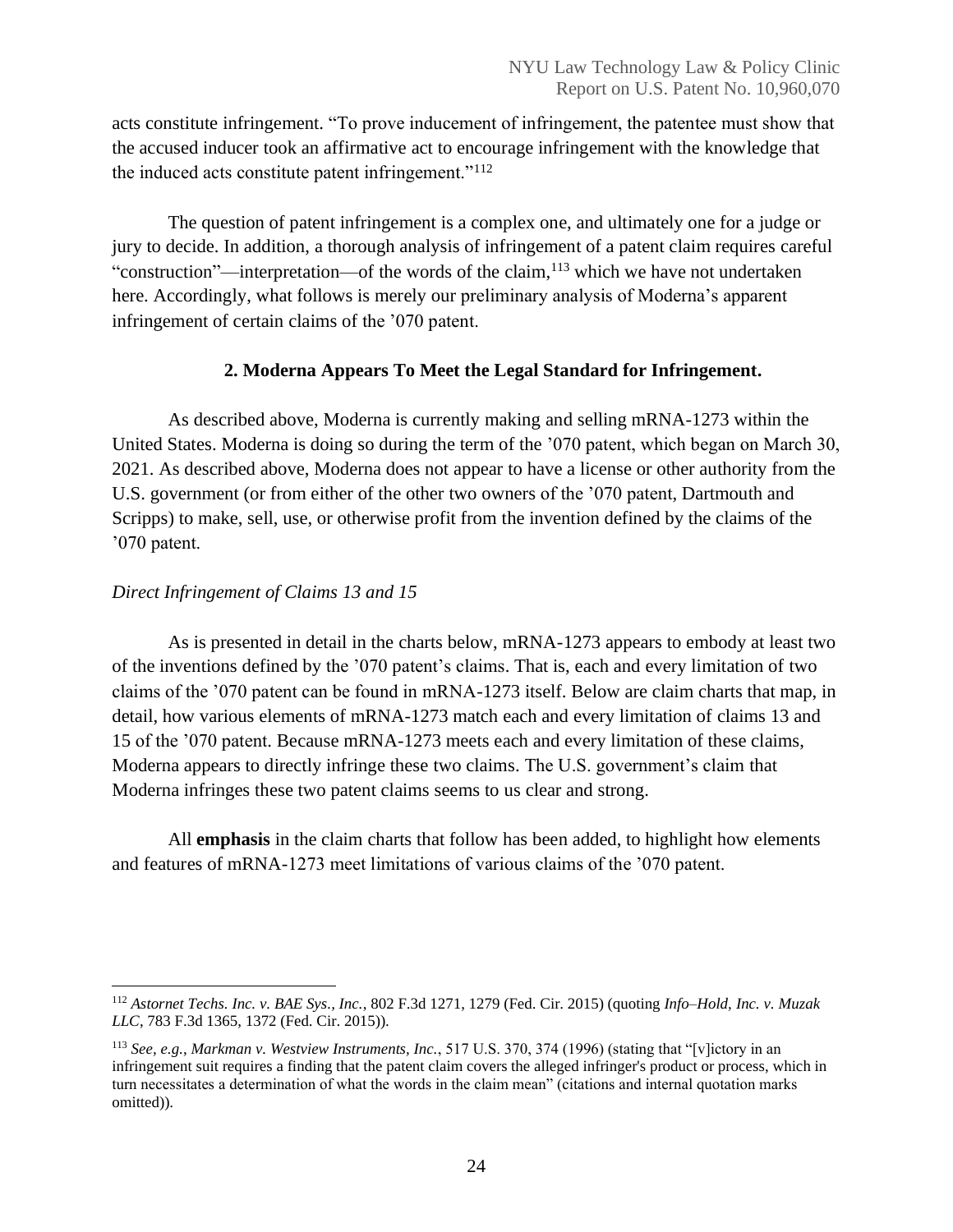#### **Claim 13**

| <b>Claim</b>                            | Corresponding elements of mRNA-1273, as identified by                                                                                                                                                                                                  | <b>Comments:</b>                                                                                                                                                                                                                                       |
|-----------------------------------------|--------------------------------------------------------------------------------------------------------------------------------------------------------------------------------------------------------------------------------------------------------|--------------------------------------------------------------------------------------------------------------------------------------------------------------------------------------------------------------------------------------------------------|
| limitations:                            | Moderna:                                                                                                                                                                                                                                               |                                                                                                                                                                                                                                                        |
| An isolated<br>nucleic acid<br>molecule | "The candidate vaccine mRNA-1273 is a lipid nanoparticle-<br>encapsulated, nucleoside-modified messenger RNA<br>(mRNA)-based vaccine that encodes the SARS-CoV-2 spike<br>$(S)$ glycoprotein stabilized in its prefusion conformation." <sup>114</sup> | As the '070 patent explains, an "isolated" nucleic acid or<br>other biomolecule refers to a nucleic acid or other<br>biomolecule that "has been substantially separated or<br>purified away from other biological components." '070<br>patent 13:6-10. |
|                                         |                                                                                                                                                                                                                                                        | The nucleic acid (mRNA) molecule of mRNA-1273 is<br>"isolated," per this definition, as it has been purified away<br>from other biological components. <sup>115</sup>                                                                                  |
| encoding a                              | "mRNA-1273, an mRNA vaccine that encodes a SARS-                                                                                                                                                                                                       | As the '070 patent explains, a "recombinant" protein,                                                                                                                                                                                                  |
| protomer of the                         | $CoV-2$ spike protein that is stabilized in the prefusion                                                                                                                                                                                              | nucleic acid, or other biomolecule refers to a biomolecule                                                                                                                                                                                             |
| recombinant                             | conformation."116                                                                                                                                                                                                                                      | that has a sequence that is not naturally occurring. '070                                                                                                                                                                                              |
| coronavirus S                           |                                                                                                                                                                                                                                                        | patent 15:36-41. The protein encoded by mRNA-1273 is                                                                                                                                                                                                   |
| ectodomain                              |                                                                                                                                                                                                                                                        | recombinant because it is not the naturally occurring spike                                                                                                                                                                                            |
| trimer of claim                         | "We report interim findings from this phase 1 clinical trial of                                                                                                                                                                                        | protein for SARS-CoV-2; instead, the spike protein                                                                                                                                                                                                     |
|                                         | the mRNA-1273 SARS-CoV-2 vaccine encoding a                                                                                                                                                                                                            | associated with mRNA-1273 has been chemically modified                                                                                                                                                                                                 |
|                                         | stabilized prefusion spike trimer, S-2P The candidate                                                                                                                                                                                                  | by substitution of two proline residues in place of the                                                                                                                                                                                                |
|                                         | vaccine mRNA-1273 is a lipid nanoparticle-encapsulated,                                                                                                                                                                                                | naturally occurring amino acid residues.                                                                                                                                                                                                               |
|                                         | nucleoside-modified messenger RNA (mRNA)-based vaccine<br>that encodes the SARS-CoV-2 spike (S) glycoprotein                                                                                                                                           | An "ectodomain" is the portion of a membrane protein that                                                                                                                                                                                              |
|                                         | stabilized in its prefusion conformation." <sup>117</sup>                                                                                                                                                                                              | extends into extracellular space (the space outside a cell or                                                                                                                                                                                          |
|                                         |                                                                                                                                                                                                                                                        |                                                                                                                                                                                                                                                        |

<sup>114</sup> Lisa A. Jackson et al., *An mRNA Vaccine against SARS-CoV-2 — Preliminary Report*, 383 NEW ENGL. J. MED. 1920, 1921 (2020), [https://www.nejm.org/doi/full/10.1056/nejmoa2022483.](https://www.nejm.org/doi/full/10.1056/nejmoa2022483) 

<sup>115</sup> *See, e.g.*, Moderna, *Fact Sheet for Healthcare Providers Administering Vaccine (Vaccination Providers): Emergency Use Authorization (EUA) of the Moderna COVID-19 Vaccine to Prevent Coronavirus Disease 2019 (COVID-19)*, [https://www.modernatx.com/covid19vaccine-eua/eua-fact-sheet-providers.pdf,](https://www.modernatx.com/covid19vaccine-eua/eua-fact-sheet-providers.pdf)  *supra* note 68, at 20 (describing the "Moderna COVID-19 Vaccine" (mRNA-1273) as containing "100 mcg of nucleoside-modified messenger RNA (mRNA) encoding the pre-fusion stabilized Spike glycoprotein (S) of SARS-CoV-2 virus" and no other biological components).

<sup>116</sup> Kizzmekia S. Corbett et al., *SARS-CoV-2 mRNA vaccine design enabled by prototype pathogen preparedness*, 586 NATURE 567, 567 (2020), [https://www.nature.com/articles/s41586-020-2622-0.](https://www.nature.com/articles/s41586-020-2622-0)

<sup>117</sup> Jackson et al., *An mRNA Vaccine against SARS-CoV-2 — Preliminary Report*, *supra* note 114, at 1921.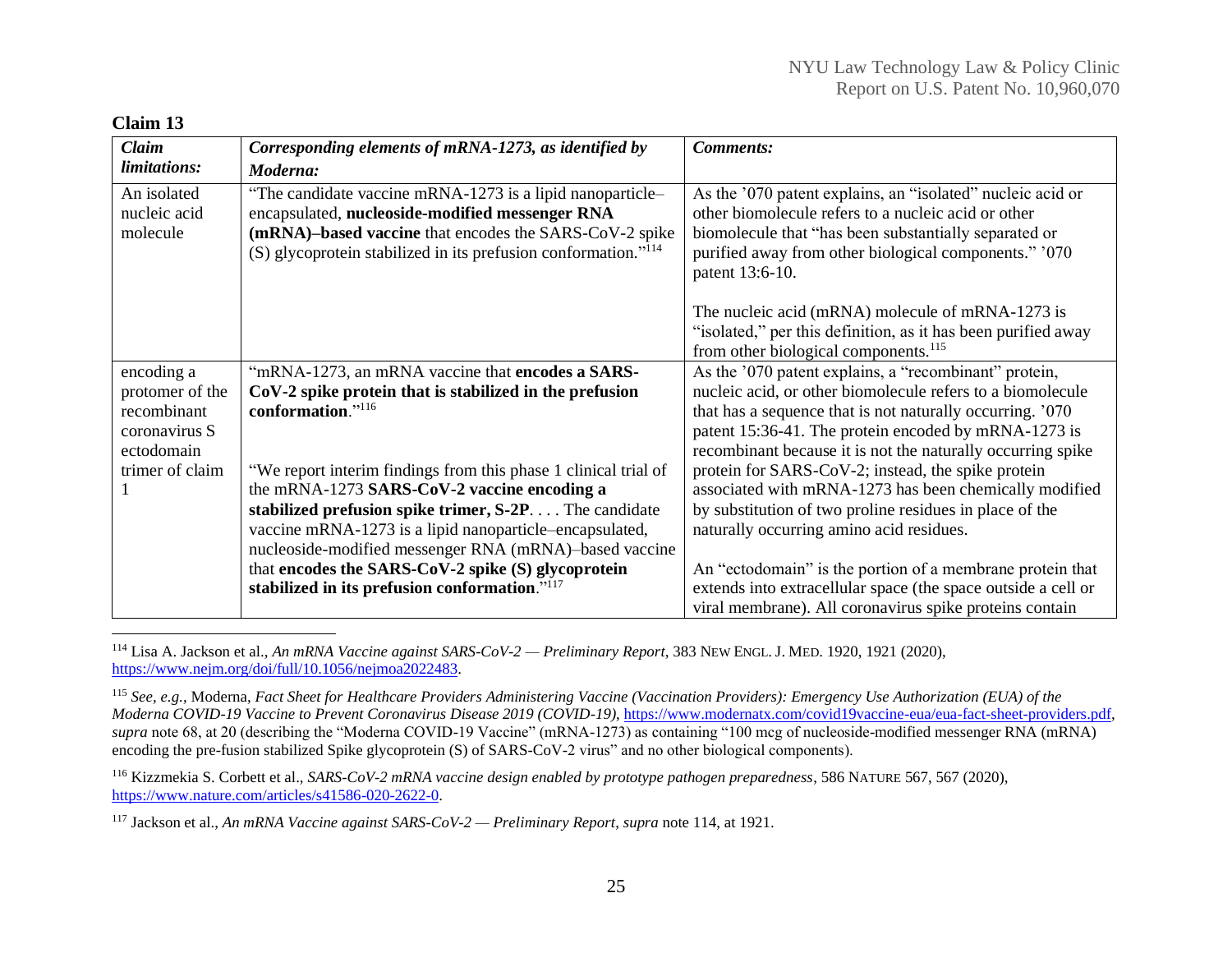|                                                                                                                                    | "Cells are able to uptake mRNA delivered in an LNP,<br>translate the mRNA into its associated protein, and then<br>express that protein viral antigen( $s$ ) on the cell surface to<br>elicit an immune response After delivery, the mRNA<br>utilizes the cell's translational machinery to produce the<br>spike protein, which after proper assembly and processing is<br>trafficked to the cell membrane for display to the immune<br>system." <sup>118</sup> | ectodomains. It is the ectodomain portion of the spike<br>proteins of SARS-CoV-2 virus particles that permit them to<br>invade and "fuse" with host cells, causing infection. <sup>119</sup><br>A "trimer" is "a molecular complex having three<br>components or subunits." See Oxford Dictionary of<br>Biochemistry and Molecular Biology, 2006. With both the<br>naturally occurring SARS-CoV-2 virus spike protein and<br>the modified, stabilized version produced by mRNA-1273,<br>three identical copies of the individual spike protein<br>"protomer" combine to form the trimer. |
|------------------------------------------------------------------------------------------------------------------------------------|-----------------------------------------------------------------------------------------------------------------------------------------------------------------------------------------------------------------------------------------------------------------------------------------------------------------------------------------------------------------------------------------------------------------------------------------------------------------|------------------------------------------------------------------------------------------------------------------------------------------------------------------------------------------------------------------------------------------------------------------------------------------------------------------------------------------------------------------------------------------------------------------------------------------------------------------------------------------------------------------------------------------------------------------------------------------|
| [wherein the<br>recombinant                                                                                                        | "S-2P spike (S) protein <b>modified with 2 proline</b><br>substitutions within the heptad repeat 1 domain $^{\prime\prime\prime\prime}$                                                                                                                                                                                                                                                                                                                         | A "protomer" is the building block of a trimer; three copies<br>of a protomer combine to form a trimer. See Oxford                                                                                                                                                                                                                                                                                                                                                                                                                                                                       |
| coronavirus S<br>ectodomain<br>trimer of claim<br>1 comprises<br>protomers<br>comprising one<br>or two proline<br>substitutions at | "The mRNA-1273 vaccine candidate, manufactured by<br>Moderna, encodes the S-2P antigen S-2P is stabilized in<br>its prefusion conformation by two consecutive proline<br>substitutions at amino acid positions 986 and 987, at the<br>top of the central helix in the S2 subunit." <sup>121</sup>                                                                                                                                                               | Dictionary of Biochemistry and Molecular Biology, 2006<br>(defining "protomer" as "any of the subunits of an<br>oligomeric protein that are identical"). As noted above, with<br>both the naturally occurring SARS-CoV-2 virus spike<br>protein and the modified, stabilized version produced by<br>mRNA-1273, three identical copies of the individual spike<br>protein protomer combine to form the trimer.                                                                                                                                                                            |
| a junction                                                                                                                         | "Subsequently, we identified 2 proline substitutions (2P) at                                                                                                                                                                                                                                                                                                                                                                                                    | According to Moderna, in the modified SARS-CoV-2 spike                                                                                                                                                                                                                                                                                                                                                                                                                                                                                                                                   |
| between a<br>heptad repeat 1                                                                                                       | the apex of the central helix and heptad repeat 1 that<br>effectively stabilized MERS-CoV, SARS-CoV and human                                                                                                                                                                                                                                                                                                                                                   | protein protomer encoded by mRNA-1273, two naturally<br>occurring amino acid residues at positions 986 and 987 of                                                                                                                                                                                                                                                                                                                                                                                                                                                                        |

<sup>118</sup> Moderna, *Vaccines and Related Biological Products Advisory Committee Meeting Presentation*, *supra* note 88[, https://www.fda.gov/media/144452/download,](https://www.fda.gov/media/144452/download) at 9.

<sup>119</sup> *See, e.g.*, Yuan Huang et al., *Structural and functional properties of SARS-CoV-2 spike protein: potential antivirus drug development for COVID-19*, 41 Acta Pharmacologica Sinica 1141, 1144 (2020), <https://www.nature.com/articles/s41401-020-0485-4> (the SARS-CoV-2 "S protein consists of an extracellular Nterminus, a transmembrane (TM) domain anchored in the viral membrane, and a short intracellular C-terminal segment. . . . The trimer of the S protein located on the surface of the viral envelope is the basic unit by which the S protein binds to the receptor.").

<sup>120</sup> Moderna, *Vaccines and Related Biological Products Advisory Committee Meeting Presentation*, *supra* note 88[, https://www.fda.gov/media/144452/download,](https://www.fda.gov/media/144452/download) at 7.

<sup>121</sup> Jackson et al., *An mRNA Vaccine against SARS-CoV-2 — Preliminary Report*, *supra* note 114, at 1921.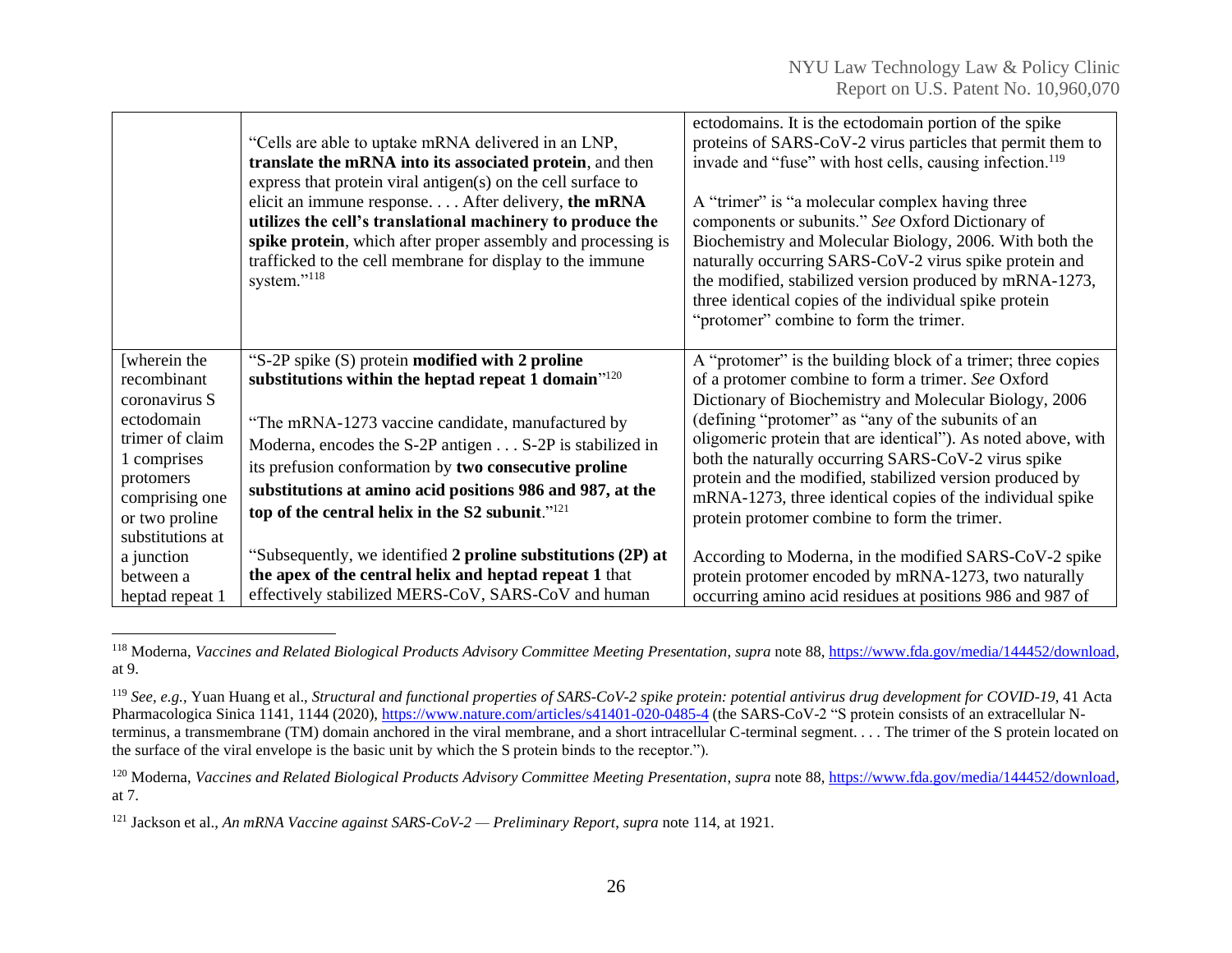| (HRI) and a<br>central helix | coronavirus HKU1 S proteins in the prefusion<br>conformation." <sup>122</sup> | the protein sequence are replaced with proline residues. <sup>123</sup><br>Once these modified spike protein protomers combine to |
|------------------------------|-------------------------------------------------------------------------------|-----------------------------------------------------------------------------------------------------------------------------------|
|                              |                                                                               | form a trimer, the two proline substitutions stabilize the                                                                        |
|                              |                                                                               | trimer in its prefusion state. <sup>124</sup> The two proline substitutions                                                       |
|                              |                                                                               | occur at one precise place in the sequence of the spike                                                                           |
|                              |                                                                               | protein protomer: at the junction between the heptad repeat                                                                       |
|                              |                                                                               | 1 (HR1) portion of the sequence and the central helix (CH)                                                                        |
|                              |                                                                               | portion of the sequence. <sup>125</sup>                                                                                           |
|                              |                                                                               |                                                                                                                                   |
|                              |                                                                               | ΊR                                                                                                                                |
|                              |                                                                               |                                                                                                                                   |
|                              |                                                                               | HR <sup>-</sup>                                                                                                                   |
|                              |                                                                               | 910<br>985 1035 1068                                                                                                              |
|                              |                                                                               | S2                                                                                                                                |
|                              |                                                                               |                                                                                                                                   |
| that stabilize               | "mRNA-1273 encodes the full length SARS-CoV-2 spike                           |                                                                                                                                   |
| the S                        | protein stabilized in a prefusion conformation with 2                         |                                                                                                                                   |
| ectodomain                   | proline mutations."126                                                        |                                                                                                                                   |
| trimer in a                  |                                                                               |                                                                                                                                   |
| prefusion                    |                                                                               |                                                                                                                                   |
| conformation].               |                                                                               |                                                                                                                                   |

<sup>124</sup> *Id.*

<sup>&</sup>lt;sup>122</sup> Corbett et al., *SARS-CoV-2 mRNA vaccine design enabled by prototype pathogen preparedness*, *supra* note 116, at 567 (citing the 2017 PNAS paper that is the counterpart publication to the '070 patent, Pallesen et al., *supra* note 1).

<sup>&</sup>lt;sup>123</sup> See Jackson et al., *An mRNA Vaccine against SARS-CoV-2 — Preliminary Report*, *supra* note 114, at 1921 ("S-2P is stabilized in its prefusion conformation by two consecutive proline substitutions at amino acid positions 986 and 987, at the top of the central helix in the S2 subunit.").

<sup>125</sup> *See* Yongfei Cai et al., *Distinct conformational states of SARS-CoV-2 spike protein*, 369 SCIENCE 1586, 1587 (2020), <https://science.sciencemag.org/content/369/6511/1586/tab-pdf> (showing that, in the sequence of the SARS-CoV-2 spike protein, the junction between the heptad

repeat 1 portion (ending at amino acid position 985) and the central helix portion (beginning at amino acid position 986) occurs at amino acid positions 985-986).

<sup>&</sup>lt;sup>126</sup> Moderna, *Vaccines and Related Biological Products Advisory Committee Meeting Presentation*, *supra* note 88[, https://www.fda.gov/media/144452/download,](https://www.fda.gov/media/144452/download) at 9.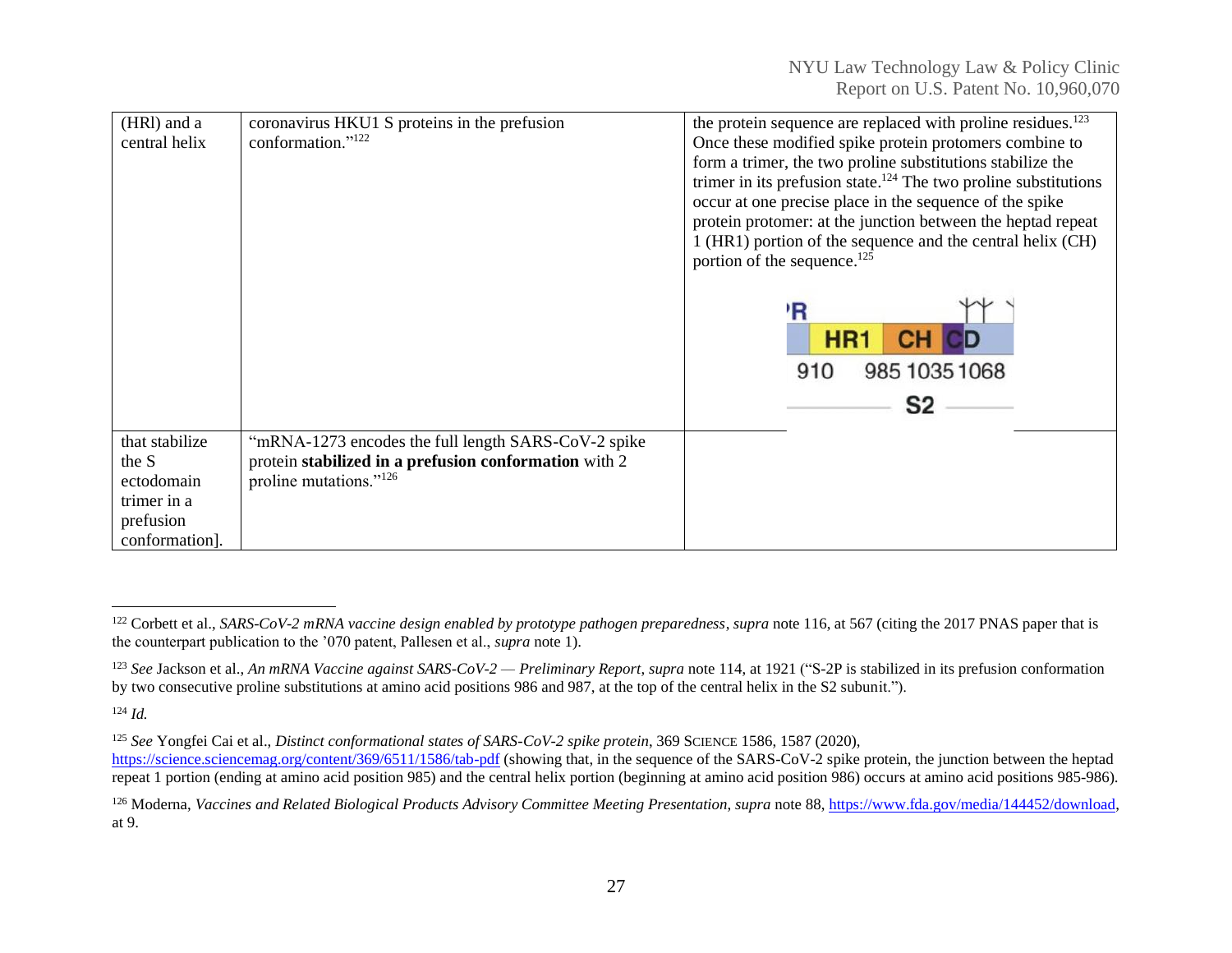| "mRNA-1273, an mRNA vaccine that <b>encodes a SARS-</b><br>$CoV-2$ spike protein that is stabilized in the prefusion<br>conformation."127                                                                                                                                                                                                                                                                       |  |
|-----------------------------------------------------------------------------------------------------------------------------------------------------------------------------------------------------------------------------------------------------------------------------------------------------------------------------------------------------------------------------------------------------------------|--|
| "We report interim findings from this phase 1 clinical trial of<br>the mRNA-1273 SARS-CoV-2 vaccine encoding a<br>stabilized prefusion spike trimer, S-2P The candidate<br>vaccine mRNA-1273 is a lipid nanoparticle-encapsulated,<br>nucleoside-modified messenger RNA (mRNA)-based vaccine<br>that encodes the SARS-CoV-2 spike (S) glycoprotein<br>stabilized in its prefusion conformation." <sup>128</sup> |  |

#### **Claim 15**

| Claim<br><i>limitations:</i>                                   | Corresponding elements of mRNA-1273, as identified by<br>Moderna:                                                                                                                                                                                    |
|----------------------------------------------------------------|------------------------------------------------------------------------------------------------------------------------------------------------------------------------------------------------------------------------------------------------------|
| The nucleic<br>acid molecule<br>of claim 13,                   | See supra, claim 13.                                                                                                                                                                                                                                 |
| wherein the<br>nucleic acid<br>molecule is an<br>RNA molecule. | "RNA-1273, an mRNA vaccine that encodes a SARS-CoV-2<br>spike protein that is stabilized in the prefusion<br>conformation."129                                                                                                                       |
|                                                                | "The candidate vaccine mRNA-1273 is a lipid nanoparticle-<br>encapsulated, nucleoside-modified messenger RNA<br>(mRNA)-based vaccine that encodes the SARS-CoV-2 spike<br>(S) glycoprotein stabilized in its prefusion conformation." <sup>130</sup> |

<sup>127</sup> Corbett et al., *SARS-CoV-2 mRNA vaccine design enabled by prototype pathogen preparedness*, *supra* note 116, at 567.

<sup>128</sup> Jackson et al., *An mRNA Vaccine against SARS-CoV-2 — Preliminary Report*, *supra* note 114, at 1921.

<sup>129</sup> Corbett et al., *SARS-CoV-2 mRNA vaccine design enabled by prototype pathogen preparedness*, *supra* note 116, at 567.

<sup>130</sup> Jackson et al., *An mRNA Vaccine against SARS-CoV-2 — Preliminary Report*, *supra* note 114, at 1921.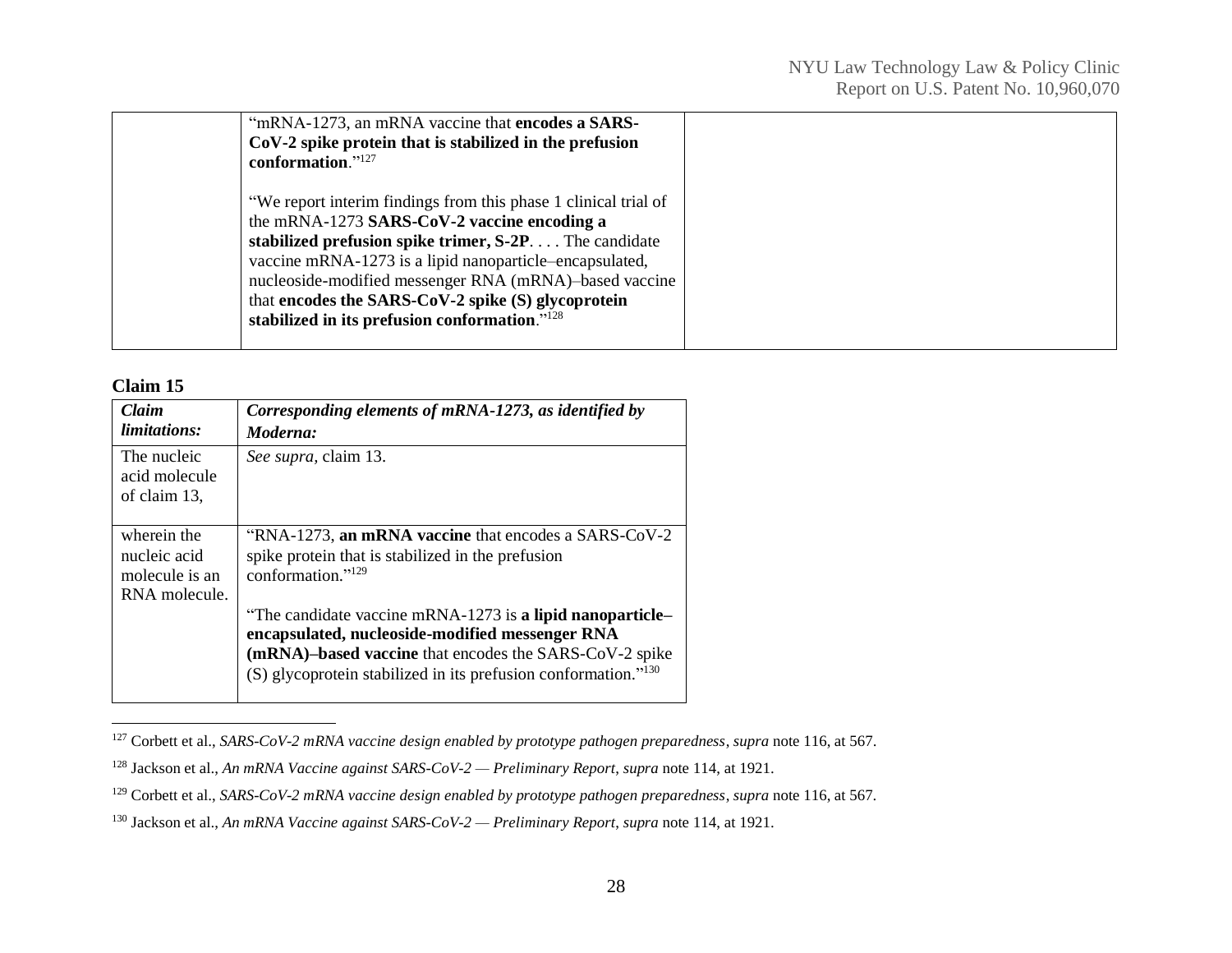## *Indirect Infringement of Claims 1, 2, and 4*

Claims 1, 2, and 4 of the '070 patent cover immunogens that contain spike protein—"a recombinant coronavirus S ectodomain trimer comprising protomers comprising one or two proline substitutions at a junction between a heptad repeat 1 (HR1) and a central helix that stabilize the S ectodomain trimer in a prefusion conformation."<sup>131</sup> mRNA-1273 does not contain any spike protein, only mRNA that *encodes* spike protein. As such, mRNA-1273 cannot meet each and every limitation of any of claims 1, 2, or 4, and Moderna cannot directly infringe those claims by making or selling mRNA-1273.

However, as explained above,  $132$  once injected into a human patient, the mRNA of mRNA-1273 instructs the patient's body to produce spike protein, which then confers immunity. This fact pattern can constitute *induced* infringement of a claim covering spike protein. 133

Moderna may be infringing claims 1, 2, and 4 under this theory. To induce infringement of any of claims 1, 2, and 4, Moderna must take "an affirmative act to encourage infringement with the knowledge that the induced acts constitute patent infringement."<sup>134</sup>

There is no question that Moderna is actively encouraging—indeed, instructing—health care providers to inject mRNA-1273 into patients, and is doing so in order to induce those patients' bodies to create immunogenic spike protein that confers immunity to COVID-19. For example, Moderna maintains on its website a "Fact Sheet for Healthcare Providers Administering Vaccine (Vaccination Providers)" ("Moderna's Fact Sheet").<sup>135</sup> Moderna's Fact Sheet instructs health care providers to inject mRNA-1273 into patients: "Administer the Moderna COVID-19 Vaccine intramuscularly."<sup>136</sup> Moderna's Fact Sheet also explains to health care providers that, once inside the human body, mRNA-1273 begins instructing the body to produce immunogenic SARS-CoV-2 spike protein, thus conferring immunity: "The nucleosidemodified mRNA in the Moderna COVID-19 Vaccine is formulated in lipid particles, which enable delivery of the nucleoside-modified mRNA into host cells to allow expression of the

 $131$  '070 patent claim 1.

<sup>132</sup> *See supra* § IV.A.

<sup>133</sup> *See Hoechst-Roussel Pharms., Inc. v. Lehman,* 109 F.3d 756, 759 (Fed. Cir. 1997) ("[T]he right to exclude may arise from the fact that when administered, [the alleged infringer's product] metabolizes into another product . . . which [the patent] has claimed."); *Zenith Labs. v. Bristol-Myers Squibb,* 19 F.3d 1418, 1422 (Fed. Cir. 1994) (induced infringement may occur if the administered product is converted *in vivo* into the claimed product).

<sup>134</sup> *Astornet Techs.*, 802 F.3d at 1279.

<sup>135</sup> Moderna, *Fact Sheet for Healthcare Providers Administering Vaccine (Vaccination Providers): Emergency Use Authorization (EUA) of the Moderna COVID-19 Vaccine to Prevent Coronavirus Disease 2019 (COVID-19)* (Mar. 31, 2021), [https://www.modernatx.com/covid19vaccine-eua/eua-fact-sheet-providers.pdf.](https://www.modernatx.com/covid19vaccine-eua/eua-fact-sheet-providers.pdf)

<sup>136</sup> *Id.* at 4.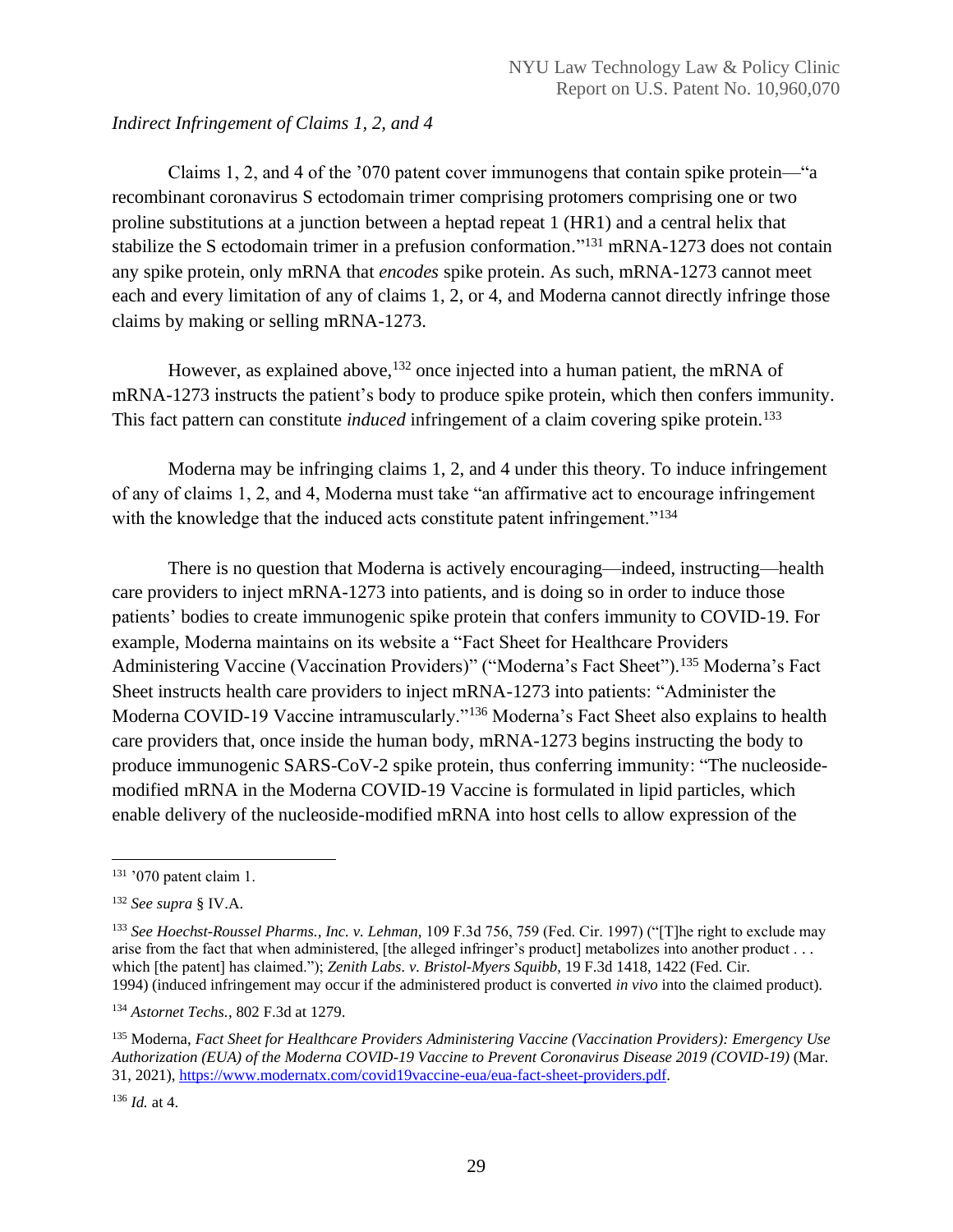SARS-CoV-2 S antigen. The vaccine elicits an immune response to the S antigen, which protects against COVID-19."<sup>137</sup> "Each 0.5 mL dose of Moderna COVID-19 Vaccine contains 100 mcg of nucleoside-modified messenger RNA (mRNA) encoding the pre-fusion stabilized Spike glycoprotein (S) of SARS-CoV-2 virus."<sup>138</sup>

Health care providers have already vaccinated millions of Americans according to Moderna's instructions.<sup>139</sup> In March of 2021, Moderna issued a press release stating "[m]ore than 67 million doses of the Moderna COVID-19 Vaccine have been administered in the U.S., according to the U.S. Centers for Disease Control and Prevention."<sup>140</sup> It is clear, then, that Moderna is inducing health care providers to inject mRNA-1273 into patients so as to spur the creation of immunogenic spike protein and that health care providers are doing just that.

Does Moderna know that the acts it is inducing health care providers to undertake injection of mRNA-1273 into patients, so as to provoke production of coronavirus spike protein and thus immunity—constitute infringement of the '070 patent? There is overwhelming evidence that Moderna knows of the existence of the '070 patent. Reporters from numerous newspapers, including *The Washington Post<sup>141</sup>* and *STAT*, <sup>142</sup> have asked Moderna to comment on whether it is infringing the '070 patent. (Moderna has consistently declined to comment.) And language in Moderna's recent SEC filings suggests—though does not confirm beyond all doubt—that Moderna is aware it may have a legal obligation to license the '070 patent:

[T]here may be issued and pending patent applications that may be asserted against us in a court proceeding or otherwise based upon the asserting party's belief that we may need such patents for our mRNA therapeutic candidates. Thus, it is possible that one or more organizations will hold patent rights to which we may need a license, or hold patent rights which could be asserted against us. If those organizations refuse to grant us a license to such patent rights on reasonable terms or a court rules that we need such patent rights that have been asserted against us and we are not able to obtain a license on reasonable terms, we may be unable to

<sup>137</sup> *Id.* at 21.

<sup>138</sup> *Id.* at 20.

<sup>139</sup> *See supra* § IV.A.

<sup>140</sup> Moderna Press Release, *Moderna Announces Shipment of 100 Millionth Dose of its COVID-19 Vaccine to the U.S. Government* (Mar. 29, 2021), [https://investors.modernatx.com/news-releases/news-release-details/moderna](https://investors.modernatx.com/news-releases/news-release-details/moderna-announces-shipment-100-millionth-dose-its-covid-19)[announces-shipment-100-millionth-dose-its-covid-19.](https://investors.modernatx.com/news-releases/news-release-details/moderna-announces-shipment-100-millionth-dose-its-covid-19)

<sup>141</sup> Christopher Rowland, *Advocates want NIH to use its Moderna vaccine patent to push for global access,*  WASHINGTON POST (Mar. 25, 2021)[, https://www.washingtonpost.com/business/2021/03/25/moderna-vaccine](https://www.washingtonpost.com/business/2021/03/25/moderna-vaccine-patent-nih/)[patent-nih/.](https://www.washingtonpost.com/business/2021/03/25/moderna-vaccine-patent-nih/)

<sup>142</sup> Ed Silverman, *HHS is urged to use its patents for the Moderna Covid-19 vaccine to widen global access*, STAT (Mar. 25, 2021), [https://www.statnews.com/pharmalot/2021/03/25/covid19-coronavirus-vaccnie-moderna-patents](https://www.statnews.com/pharmalot/2021/03/25/covid19-coronavirus-vaccnie-moderna-patents-nih-hhs/)[nih-hhs/.](https://www.statnews.com/pharmalot/2021/03/25/covid19-coronavirus-vaccnie-moderna-patents-nih-hhs/)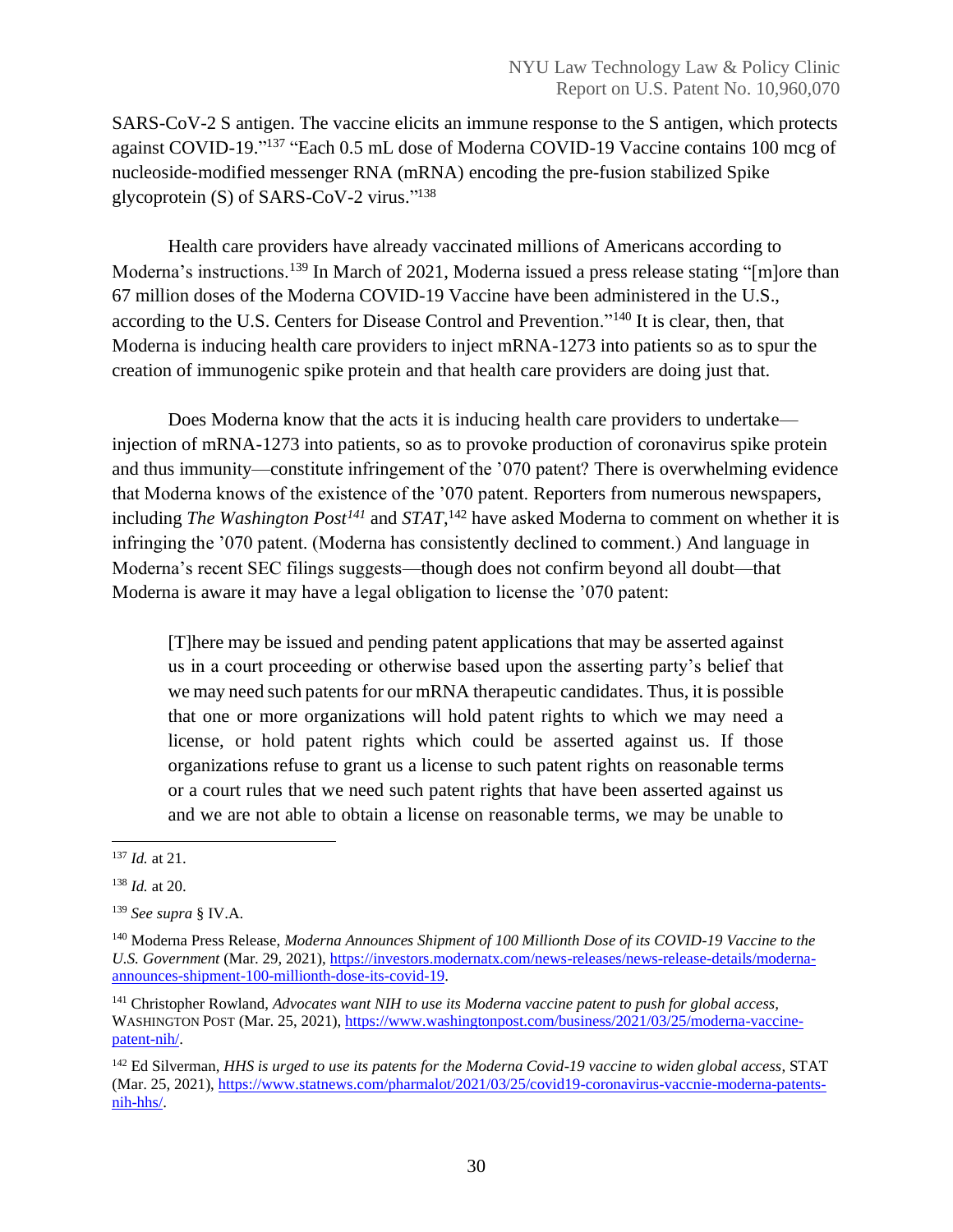perform research and development or other activities or market products, including mRNA-1273, covered by such patents.

\* \* \*

Further, we may be required to obtain licenses under third-party patents to market our proposed products or conduct our research and development or other activities. If licenses are not available to us on favorable terms, we may not be able to market the affected products or conduct the desired activities.<sup>143</sup>

The only remaining question is whether the specific immunogenic spike protein produced by mRNA-1273 upon injection into the human body is the same immunogenic spike protein claimed by claims 1, 2, and 4 of the '070 patent.

As is presented in detail in the charts below, it is. Below are claim charts that map, in detail, how various elements of the immunogenic spike protein created by mRNA-1273 match each and every limitation of the immunogenic spike protein covered by claims 1, 2, and 4 of the '070 patent. As a result, Moderna appears to induce infringement of these three claims.

All **emphasis** in the claim charts that follow has been added, to highlight how elements and features of mRNA-1273 meet limitations of various claims of the '070 patent.

<sup>143</sup> *See* Moderna Inc. (MRNA) Q4 2020 Earnings Call Transcript, *supra* note 84.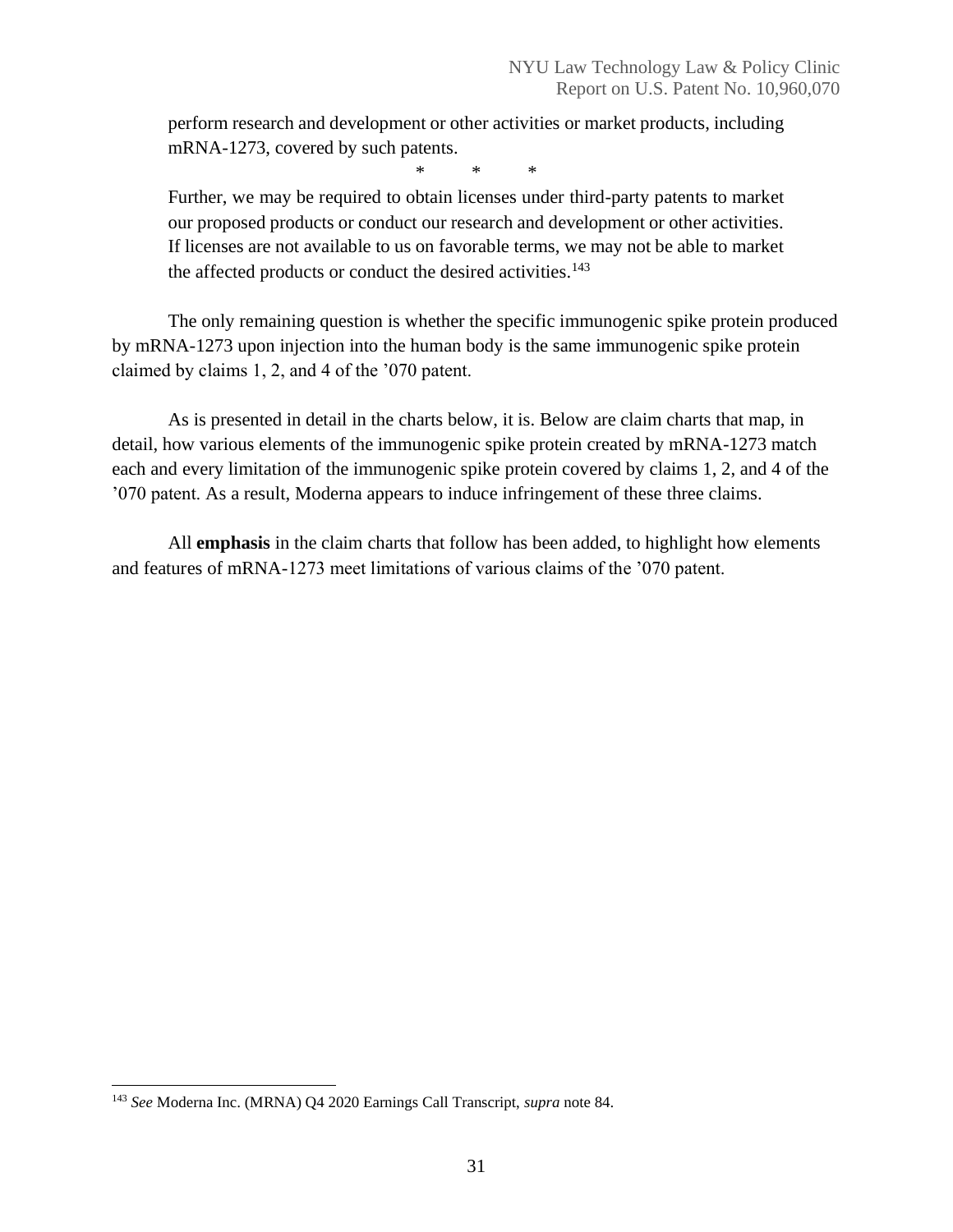| <b>Claim limitations:</b>    | Corresponding elements of mRNA-1273, as identified by                                                                                                                                                                                                                                                                                                                              | <b>Comments:</b>                                                                                                                                                                                                                                               |
|------------------------------|------------------------------------------------------------------------------------------------------------------------------------------------------------------------------------------------------------------------------------------------------------------------------------------------------------------------------------------------------------------------------------|----------------------------------------------------------------------------------------------------------------------------------------------------------------------------------------------------------------------------------------------------------------|
|                              | Moderna:                                                                                                                                                                                                                                                                                                                                                                           |                                                                                                                                                                                                                                                                |
| An immunogen,<br>comprising: | "mRNA-1273 is <b>immunogenic</b> , efficacious and does not<br>produce evidence of VAERD when given at subprotective doses<br>in mice." <sup>144</sup><br>The mRNA-1273 vaccine was <b>immunogenic</b> , inducing robust                                                                                                                                                           | The mRNA-1273 vaccine is immunogenic because it<br>induces a vaccine recipient's body to create a<br>stabilized, modified form of the SARS-CoV-2 spike<br>protein. The spike protein then activates the body's<br>immune system. As Moderna has written, mRNA- |
|                              | binding antibody responses to both full-length S-2P and<br>receptor-binding domain in all participants after the first<br>vaccination in a time- and dose-dependent fashion." <sup>145</sup>                                                                                                                                                                                       | 1273 "utilizes the cell's translational machinery to<br>produce the spike protein, which after proper<br>assembly and processing is trafficked to the cell<br>membrane for display to the immune system." <sup>147</sup>                                       |
|                              | The mRNA-1273 vaccine "encapsulate[s] synthetic mRNA that<br>encodes for the full length SARS-CoV-2 spike protein stabilized<br>in a prefusion conformation with 2 proline mutations. The CoV<br>spike protein mediates attachment and entry of the virus into                                                                                                                     |                                                                                                                                                                                                                                                                |
|                              | host cells by attachment followed by membrane fusion, making<br>it a primary target for neutralizing antibodies (nAbs) that<br>prevent infection. The mRNA-1273 vaccine is delivered via<br>intramuscular injection, and mRNA is subsequently delivered                                                                                                                            |                                                                                                                                                                                                                                                                |
|                              | into cells, primarily antigen presenting cells at the injection site<br>and draining lymph nodes. After delivery, the mRNA utilizes<br>the cell's translational machinery to produce the spike protein,<br>which after proper assembly and processing is trafficked to the<br>cell membrane for display to the immune system. mRNA-1273<br>stimulates innate immune responses "146 |                                                                                                                                                                                                                                                                |

# **Claim 1**

<sup>144</sup> Corbett et al., *SARS-CoV-2 mRNA vaccine design enabled by prototype pathogen preparedness*, *supra* note 116, at 570.

<sup>145</sup> Jackson et al., *An mRNA Vaccine against SARS-CoV-2 — Preliminary Report*, *supra* note 114, at 1925.

<sup>146</sup> Moderna, *Vaccines and Related Biological Products Advisory Committee Meeting Presentation*, *supra* note 88, at 19-20.

<sup>147</sup> *Id.* at 19.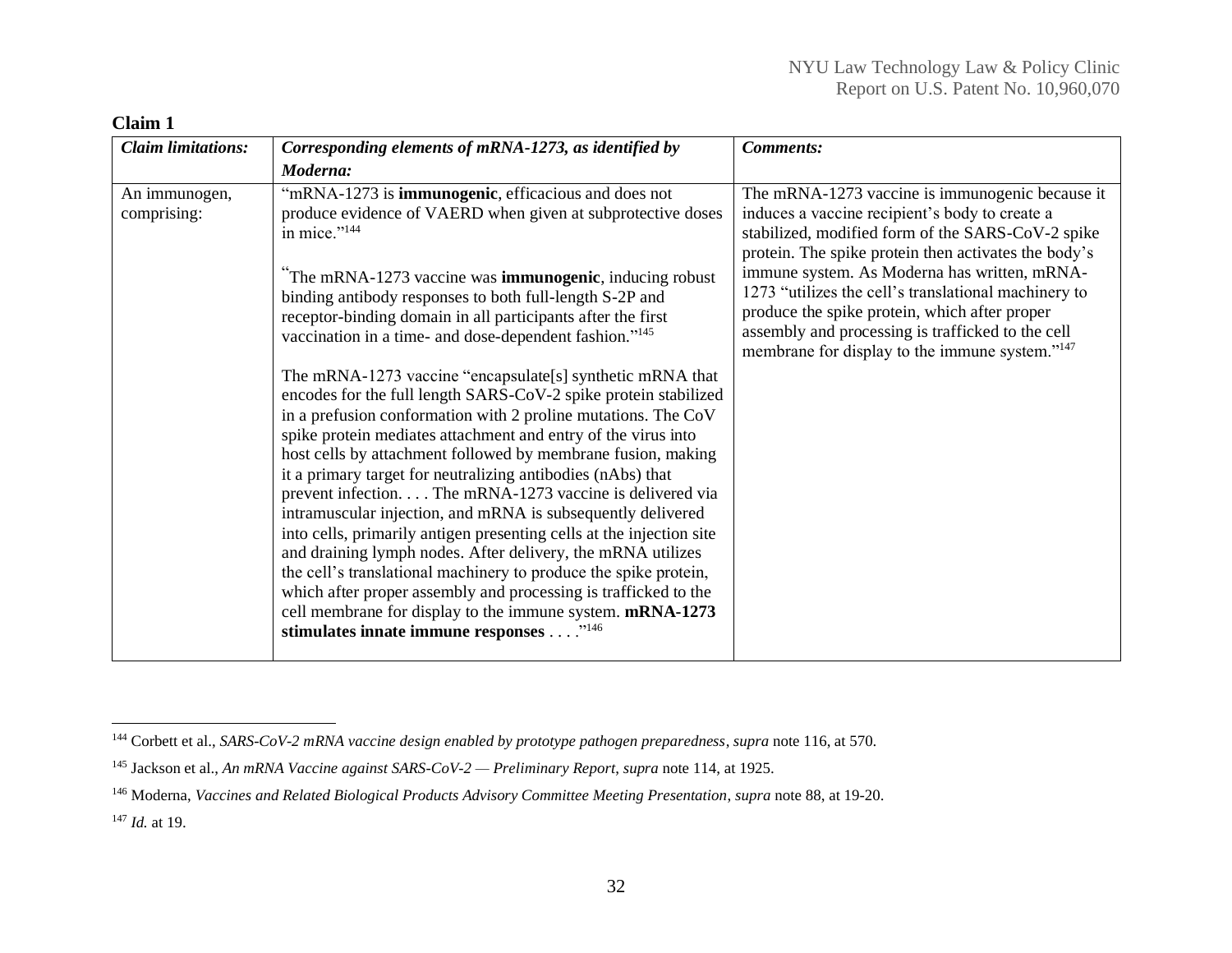| a recombinant     | "Cells are able to uptake mRNA delivered in an LNP, translate       | As the '070 patent explains, a "recombinant" protein, |
|-------------------|---------------------------------------------------------------------|-------------------------------------------------------|
| coronavirus S     | the mRNA into its associated protein, and then express that         | nucleic acid, or other biomolecule refers to a        |
| ectodomain trimer | protein viral antigen(s) on the cell surface to elicit an immune    | biomolecule that has a sequence that is not naturally |
|                   | response After delivery, the mRNA utilizes the cell's               | occurring. '070 patent 15:36-41. The protein encoded  |
|                   | translational machinery to produce the spike protein, which         | by mRNA-1273 is recombinant because it is not the     |
|                   | after proper assembly and processing is trafficked to the cell      | naturally occurring spike protein for SARS-CoV-2;     |
|                   | membrane for display to the immune system." <sup>148</sup>          | instead, the spike protein associated with mRNA-      |
|                   |                                                                     | 1273 has been chemically modified by substitution of  |
|                   | "We report interim findings from this phase 1 clinical trial of the | two proline residues in place of the naturally        |
|                   | mRNA-1273 SARS-CoV-2 vaccine encoding a stabilized                  | occurring amino acid residues.                        |
|                   | prefusion spike trimer, S-2P."149                                   |                                                       |
|                   |                                                                     | An "ectodomain" is the portion of a membrane          |
|                   |                                                                     | protein that extends into extracellular space (the    |
|                   |                                                                     | space outside a cell or viral membrane). All          |
|                   |                                                                     | coronavirus spike proteins contain ectodomains. It is |
|                   |                                                                     | the ectodomain portion of the spike proteins of       |
|                   |                                                                     | SARS-CoV-2 virus particles that permit them to        |
|                   |                                                                     | invade and "fuse" with host cells, causing            |
|                   |                                                                     | infection. <sup>150</sup>                             |
|                   |                                                                     |                                                       |
|                   |                                                                     | A "trimer" is "a molecular complex having three       |
|                   |                                                                     | components or subunits." See Oxford Dictionary of     |
|                   |                                                                     | Biochemistry and Molecular Biology, 2006. With        |
|                   |                                                                     | both the naturally occurring SARS-CoV-2 virus spike   |
|                   |                                                                     | protein and the modified, stabilized version produced |
|                   |                                                                     | by mRNA-1273, three identical copies of the           |
|                   |                                                                     | individual spike protein "protomer" combine to form   |
|                   |                                                                     | the trimer.                                           |

<sup>148</sup> *Id.* at 9, 19.

<sup>149</sup> Jackson et al., *An mRNA Vaccine against SARS-CoV-2 — Preliminary Report*, *supra* note 114, at 1925.

<sup>150</sup> *See, e.g.*, Huang et al., *Structural and functional properties of SARS-CoV-2 spike protein: potential antivirus drug development for COVID-19*, *supra* note 119, at 1144 (the SARS-CoV-2 "S protein consists of an extracellular N-terminus, a transmembrane (TM) domain anchored in the viral membrane, and a short intracellular C-terminal segment. . . . The trimer of the S protein located on the surface of the viral envelope is the basic unit by which the S protein binds to the receptor.").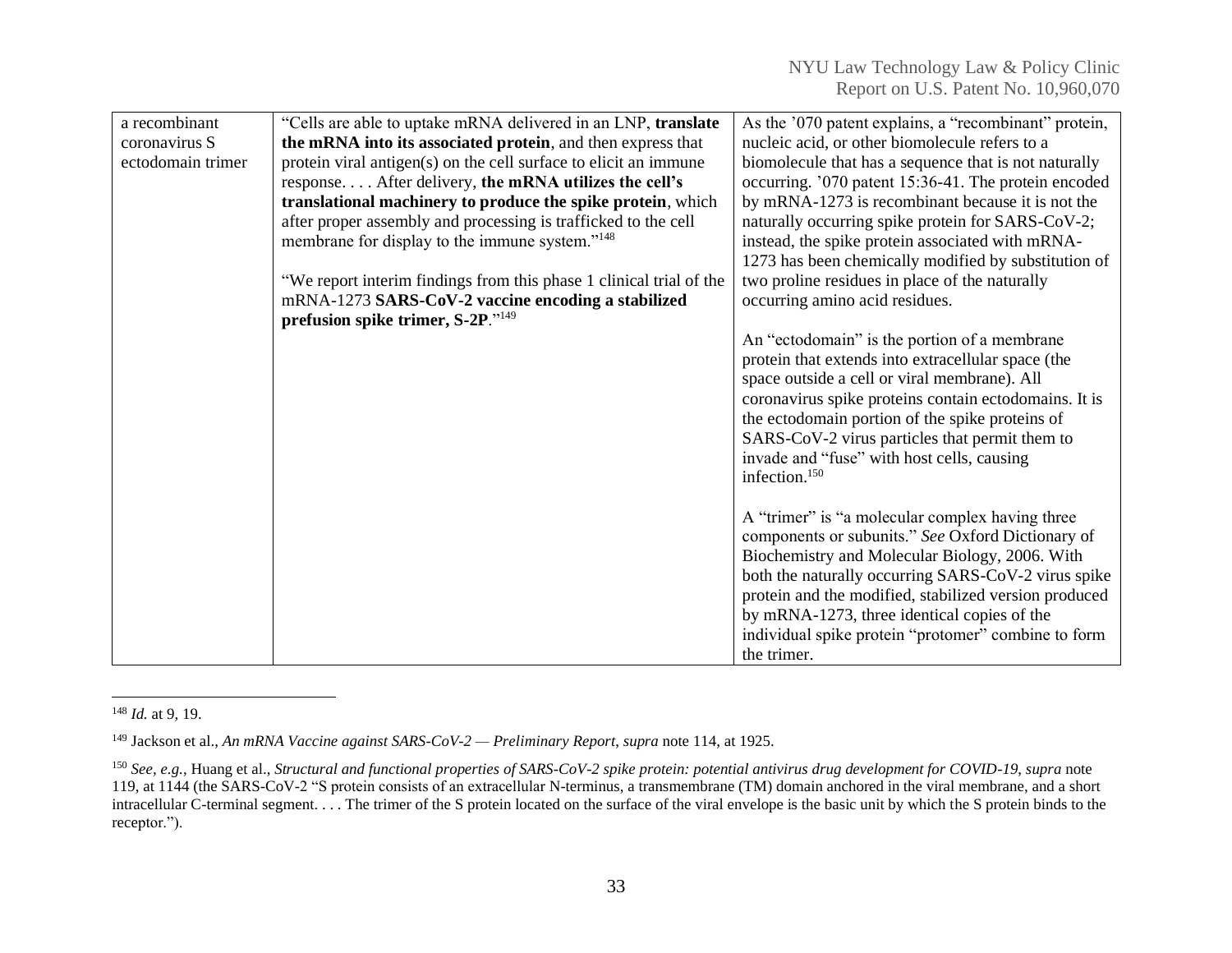| comprising<br>protomers<br>comprising one or<br>two proline<br>substitutions at a<br>junction between a<br>heptad repeat 1<br>(HRI) and a central<br>helix | "S-2P spike (S) protein modified with 2 proline substitutions<br>within the heptad repeat 1 domain" <sup>151</sup><br>"The mRNA-1273 vaccine candidate, manufactured by<br>Moderna, encodes the S-2P antigen S-2P is stabilized in its<br>prefusion conformation by two consecutive proline<br>substitutions at amino acid positions 986 and 987, at the top<br>of the central helix in the S2 subunit." <sup>152</sup> | A "protomer" is the building block of a trimer; three<br>copies of a protomer combine to form a trimer. See<br>Oxford Dictionary of Biochemistry and Molecular<br>Biology, 2006 (defining "protomer" as "any of the<br>subunits of an oligomeric protein that are identical").<br>As noted above, with both the naturally occurring<br>SARS-CoV-2 virus spike protein and the modified,<br>stabilized version produced by mRNA-1273, three<br>identical copies of the individual spike protein<br>protomer combine to form the trimer. |
|------------------------------------------------------------------------------------------------------------------------------------------------------------|-------------------------------------------------------------------------------------------------------------------------------------------------------------------------------------------------------------------------------------------------------------------------------------------------------------------------------------------------------------------------------------------------------------------------|----------------------------------------------------------------------------------------------------------------------------------------------------------------------------------------------------------------------------------------------------------------------------------------------------------------------------------------------------------------------------------------------------------------------------------------------------------------------------------------------------------------------------------------|
|                                                                                                                                                            | "Subsequently, we identified 2 proline substitutions (2P) at<br>the apex of the central helix and heptad repeat 1 that<br>effectively stabilized MERS-CoV, SARS-CoV and human<br>coronavirus HKU1 S proteins in the prefusion conformation." <sup>153</sup>                                                                                                                                                             | According to Moderna, in the modified SARS-CoV-2<br>spike protein protomer encoded by mRNA-1273, two<br>naturally occurring amino acid residues at positions<br>986 and 987 of the protein sequence are replaced<br>with proline residues. <sup>154</sup> Once these modified spike<br>protein protomers combine to form a trimer, the two                                                                                                                                                                                             |
|                                                                                                                                                            |                                                                                                                                                                                                                                                                                                                                                                                                                         | proline substitutions stabilize the trimer in its<br>prefusion state. <sup>155</sup> The two proline substitutions occur<br>at one precise place in the sequence of the spike<br>protein protomer: at the junction between the heptad                                                                                                                                                                                                                                                                                                  |

<sup>151</sup> Moderna, *Vaccines and Related Biological Products Advisory Committee Meeting Presentation*, *supra* note 88, at 7.

<sup>152</sup> Jackson et al., *An mRNA Vaccine against SARS-CoV-2 — Preliminary Report*, *supra* note 114, at 1921.

<sup>&</sup>lt;sup>153</sup> Corbett et al., *SARS-CoV-2 mRNA vaccine design enabled by prototype pathogen preparedness*, *supra* note 116, at 567 (citing the 2017 PNAS paper that is the counterpart publication to the '070 patent, Pallesen et al., *supra* note 1).

<sup>154</sup> *See* Jackson et al., *An mRNA Vaccine against SARS-CoV-2 — Preliminary Report*, *supra* note 114, at 1921. ("S-2P is stabilized in its prefusion conformation by two consecutive proline substitutions at amino acid positions 986 and 987, at the top of the central helix in the S2 subunit.").

<sup>155</sup> *Id.*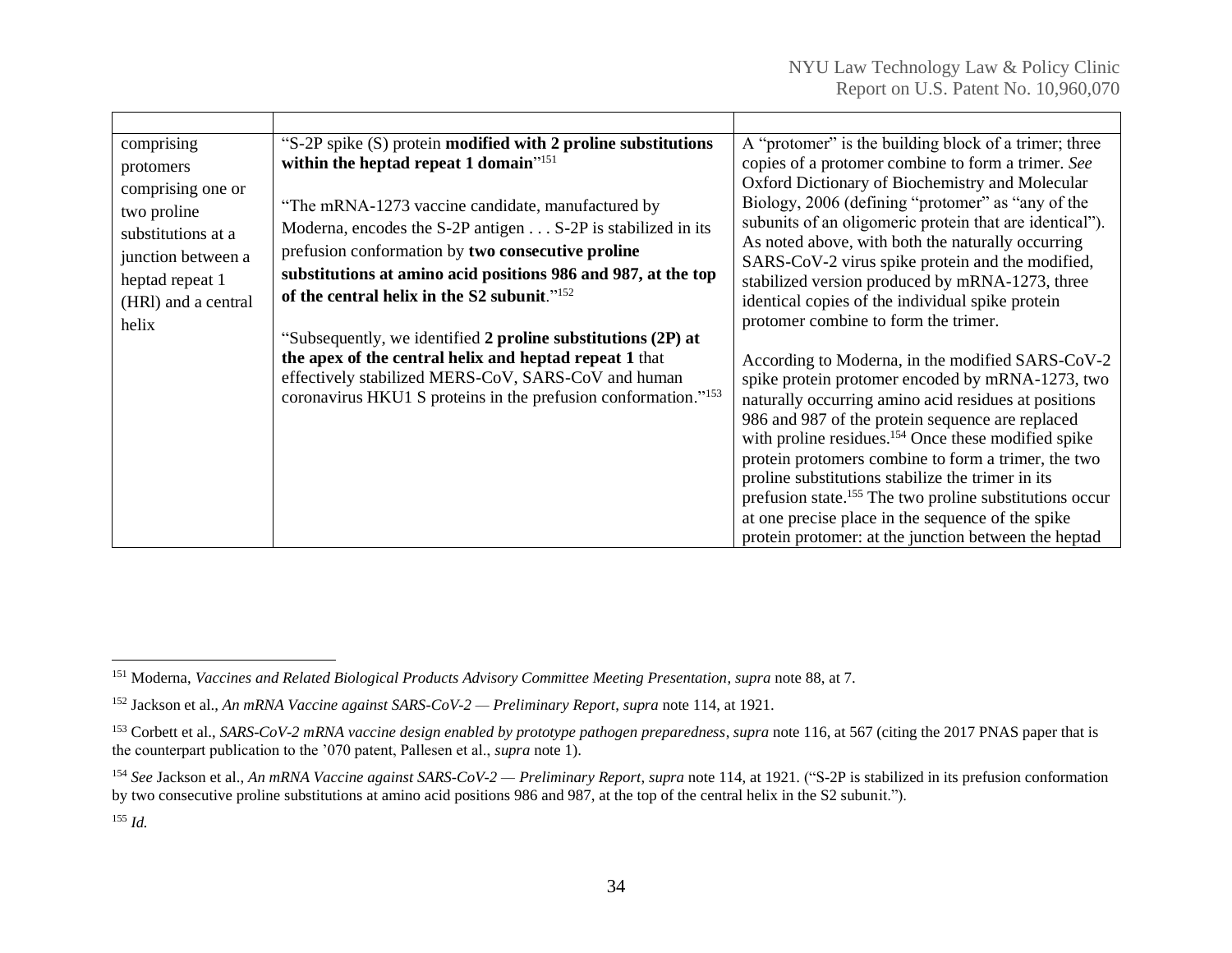|                      |                                                               | repeat 1 (HR1) portion of the sequence and the<br>central helix (CH) portion of the sequence. <sup>156</sup> |
|----------------------|---------------------------------------------------------------|--------------------------------------------------------------------------------------------------------------|
|                      |                                                               | ١R<br>HR1<br>985 1035 1068<br>910<br>S2                                                                      |
| that stabilize the S | "mRNA-1273 encodes the full length SARS-CoV-2 spike           |                                                                                                              |
| ectodomain trimer in | protein stabilized in a prefusion conformation with 2 proline |                                                                                                              |
| a prefusion          | mutations."157                                                |                                                                                                              |
| conformation.        |                                                               |                                                                                                              |

#### **Claim 2**

| <b>Claim limitations:</b>                                                         | Corresponding elements of mRNA-1273, as identified by                                                                                                                 | Comments:                                                                                                                                                                                                                                                                      |
|-----------------------------------------------------------------------------------|-----------------------------------------------------------------------------------------------------------------------------------------------------------------------|--------------------------------------------------------------------------------------------------------------------------------------------------------------------------------------------------------------------------------------------------------------------------------|
|                                                                                   | Moderna:                                                                                                                                                              |                                                                                                                                                                                                                                                                                |
| The immunogen of<br>claim 1,                                                      | See supra, claim 1.                                                                                                                                                   |                                                                                                                                                                                                                                                                                |
| wherein the<br>recombinant<br>coronavirus S<br>ectodomain trimer<br>comprises two | "The mRNA-1273 vaccine candidate, manufactured by<br>Moderna, encodes the S-2P antigen S-2P is stabilized in its<br>prefusion conformation by two consecutive proline | A "protomer" is the building block of a trimer; three<br>copies of a protomer combine to form a trimer. See<br>Oxford Dictionary of Biochemistry and Molecular<br>Biology, 2006 (defining "protomer" as "any of the<br>subunits of an oligomeric protein that are identical"). |

<sup>&</sup>lt;sup>156</sup> See Cai et al., *Distinct conformational states of SARS-CoV-2 spike protein*, *supra* note 124, at 1587 (showing that, in the sequence of the SARS-CoV-2 spike protein, the junction between the heptad repeat 1 portion (ending at amino acid position 985) and the central helix portion (beginning at amino acid position 986) occurs at amino acid positions 985-986).

<sup>157</sup> Moderna, *Vaccines and Related Biological Products Advisory Committee Meeting Presentation*, *supra* note 88, at 9.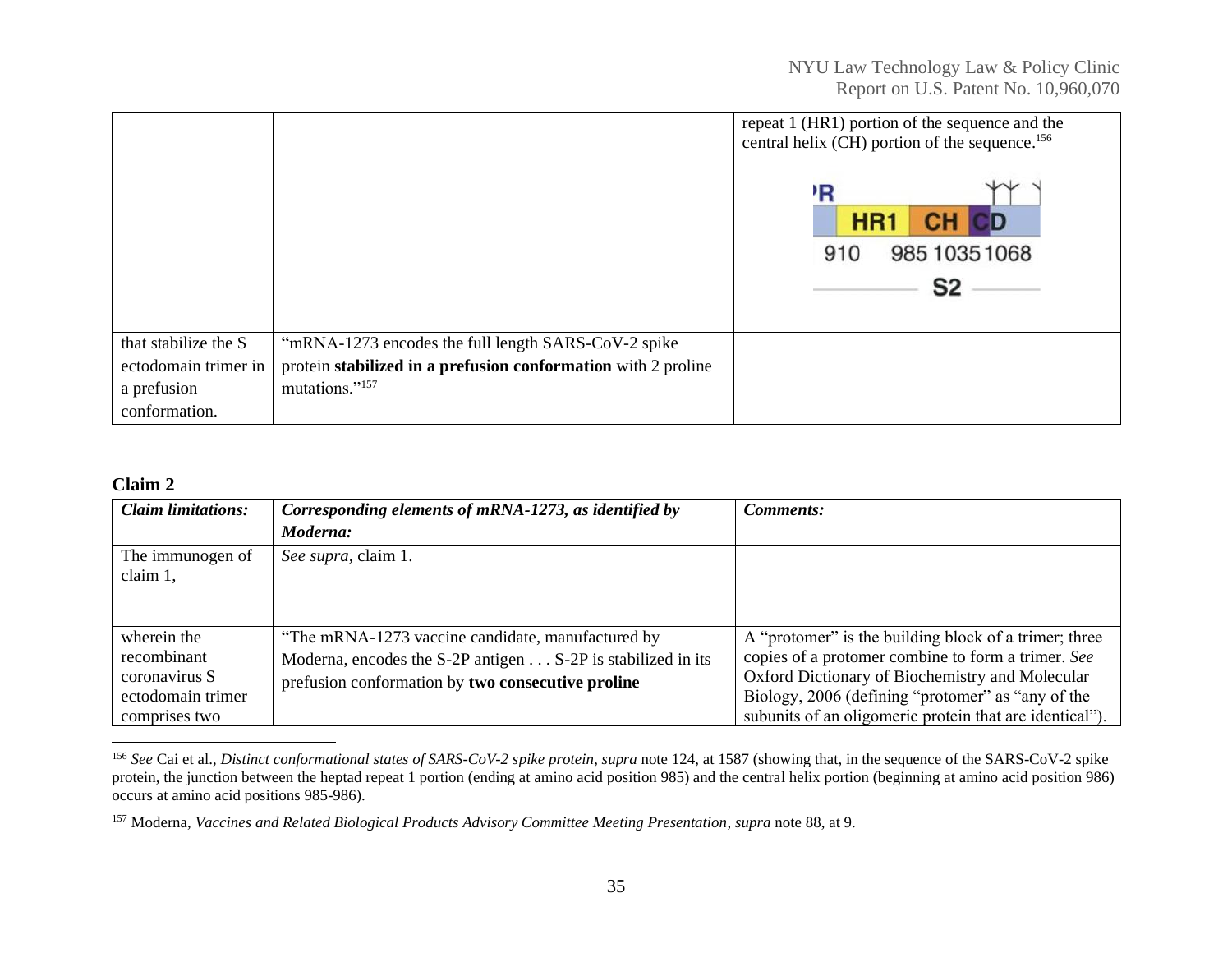| consecutive proline<br>substitutions at the<br>junction between the<br>HR1 and the central<br>helix. | substitutions at amino acid positions 986 and 987, at the top<br>of the central helix in the S2 subunit." <sup>158</sup> | As noted above, with both the naturally occurring<br>SARS-CoV-2 virus spike protein and the modified,<br>stabilized version produced by mRNA-1273, three<br>identical copies of the individual spike protein<br>protomer combine to form the trimer.                                                                                                                                                                                                                                                                                                                                                                                                                                           |
|------------------------------------------------------------------------------------------------------|--------------------------------------------------------------------------------------------------------------------------|------------------------------------------------------------------------------------------------------------------------------------------------------------------------------------------------------------------------------------------------------------------------------------------------------------------------------------------------------------------------------------------------------------------------------------------------------------------------------------------------------------------------------------------------------------------------------------------------------------------------------------------------------------------------------------------------|
|                                                                                                      |                                                                                                                          | According to Moderna, in the modified SARS-CoV-<br>2 spike protein protomer encoded by mRNA-1273,<br>two naturally occurring amino acid residues at<br>positions 986 and 987 of the protein sequence are<br>replaced with proline residues. <sup>159</sup> Once these<br>modified spike protein protomers combine to form a<br>trimer, the two proline substitutions stabilize the<br>trimer in its prefusion state. $160$ The two proline<br>substitutions occur at one precise place in the<br>sequence of the spike protein protomer: at the<br>junction between the heptad repeat 1 (HR1) portion<br>of the sequence and the central helix (CH) portion of<br>the sequence. <sup>161</sup> |
|                                                                                                      |                                                                                                                          | R<br>HR <sub>1</sub><br>910<br>985 1035 1068                                                                                                                                                                                                                                                                                                                                                                                                                                                                                                                                                                                                                                                   |

<sup>158</sup> Jackson et al., *An mRNA Vaccine against SARS-CoV-2 — Preliminary Report*, *supra* note 114, at 1921.

<sup>160</sup> *Id.*

<sup>159</sup> *See* Jackson et al., *An mRNA Vaccine against SARS-CoV-2 — Preliminary Report*, *supra* note 114, at 1921. ("S-2P is stabilized in its prefusion conformation by two consecutive proline substitutions at amino acid positions 986 and 987, at the top of the central helix in the S2 subunit.").

<sup>&</sup>lt;sup>161</sup> See Cai et al., *Distinct conformational states of SARS-CoV-2 spike protein*, *supra* note 124, at 1587 (showing that, in the sequence of the SARS-CoV-2 spike protein, the junction between the heptad repeat 1 portion (ending at amino acid position 985) and the central helix portion (beginning at amino acid position 986) occurs at amino acid positions 985-986).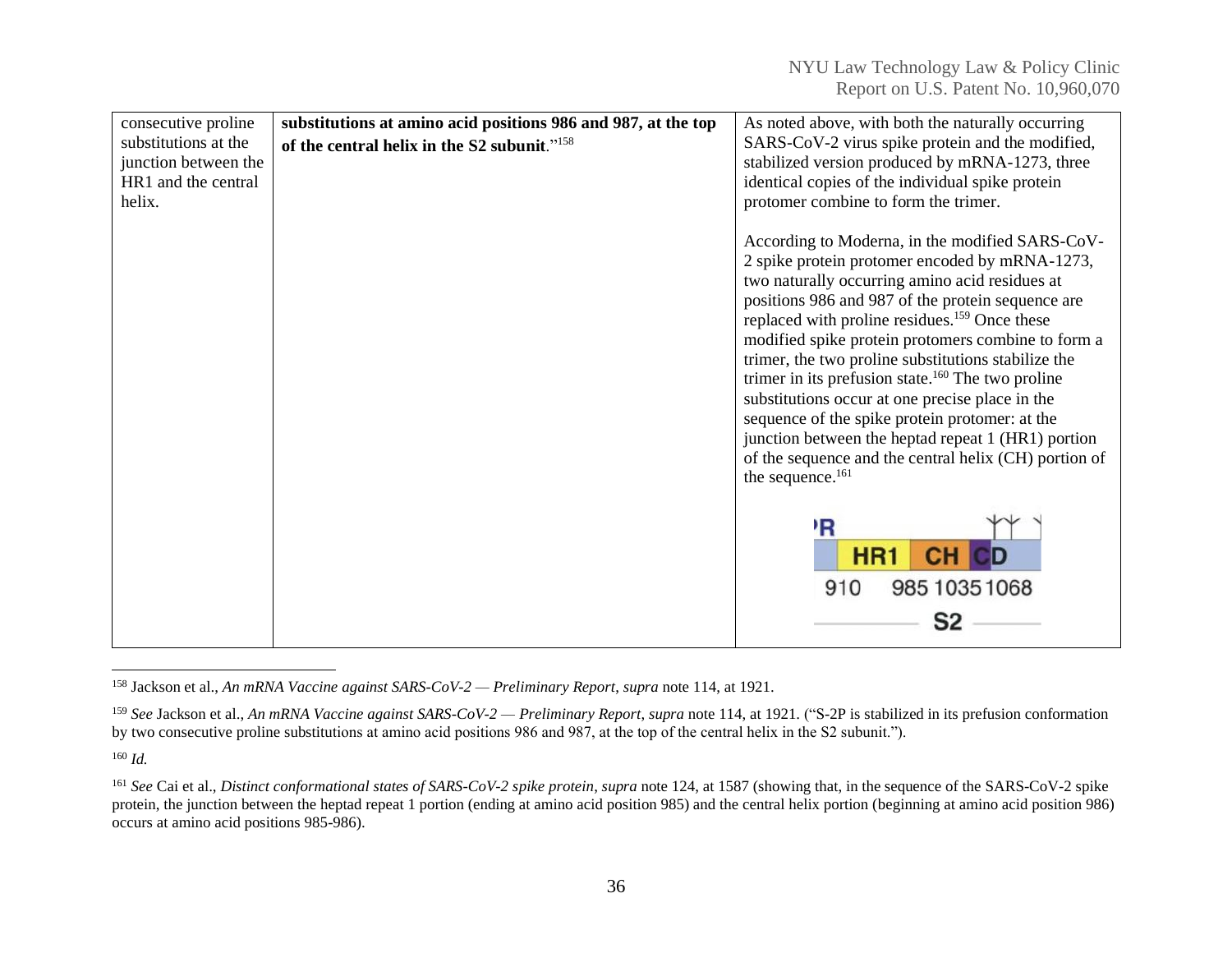# **Claim 4**

| <b>Claim limitations:</b> | Corresponding elements of mRNA-1273, as identified by                |
|---------------------------|----------------------------------------------------------------------|
|                           | Moderna:                                                             |
| The immunogen of          | See supra, claim 1.                                                  |
| claim 1,                  |                                                                      |
| wherein the               | "SARS-CoV-2 is the third novel <b>Betacoronavirus</b> in the past 20 |
| coronavirus is a          | years to cause substantial human disease " <sup>162</sup>            |
| betacoronavirus.          |                                                                      |
|                           |                                                                      |

<sup>162</sup> Corbett et al., *SARS-CoV-2 mRNA vaccine design enabled by prototype pathogen preparedness*, *supra* note 116, at 567.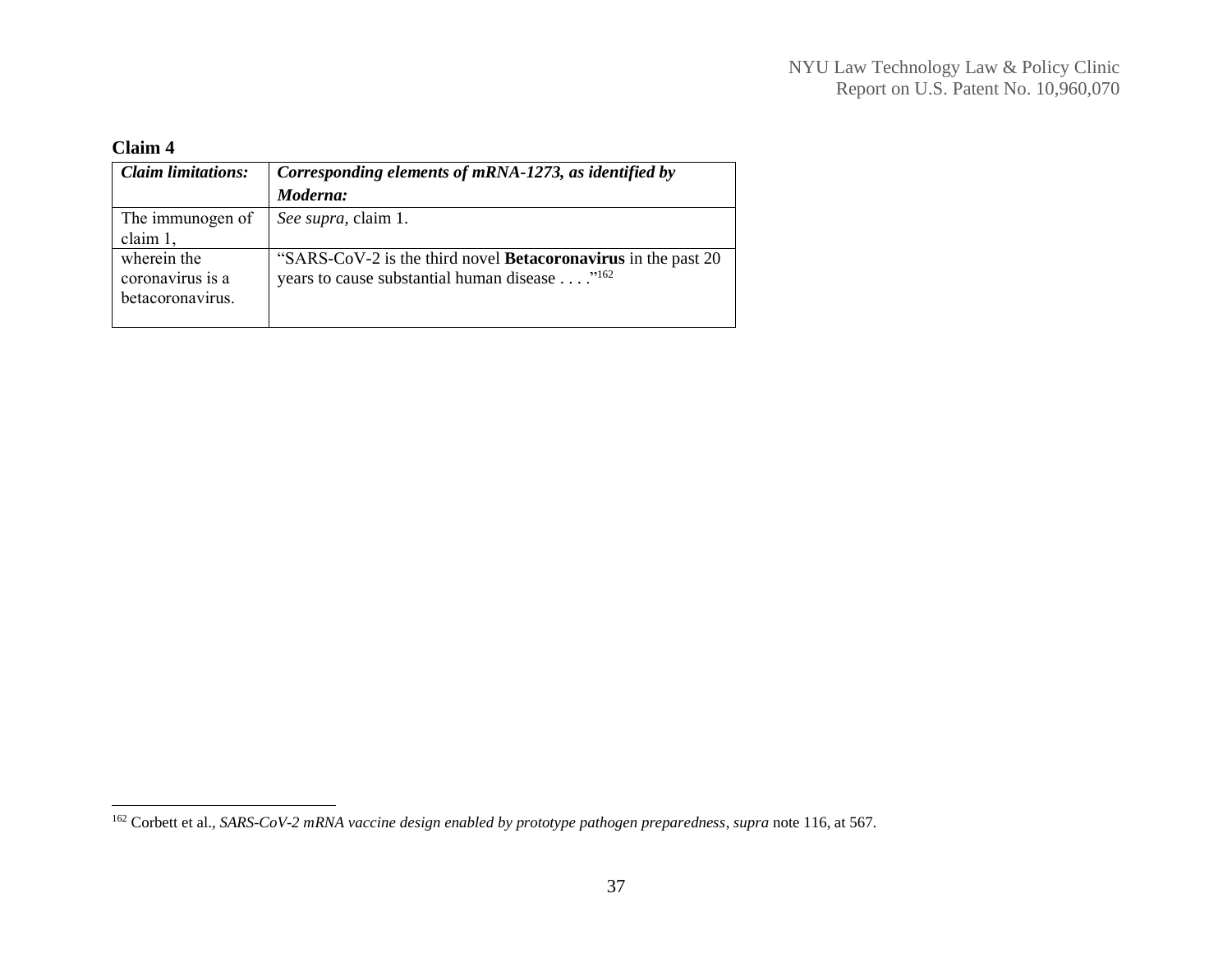# **3. BioNTech's License to the '070 Patent Corroborates the Conclusion That Moderna Likely Infringes.**

<span id="page-38-0"></span>We close our analysis of Moderna's apparent infringement of the '070 patent with a final observation: BioNTech's license to the '070 patent corroborates the conclusion that Moderna likely infringes the '070 patent.

The fact that BioNTech has paid the U.S. government for a license to the  $'070$  patent<sup>163</sup> suggests that BioNTech believes the patent to be valid and enforceable and that BioNTech believes it would be at risk of patent infringement liability if it did not pay for a license. That, in turn, suggests that BioNTech believes that BNT162b2—the COVID-19 vaccine it is manufacturing and selling through its commercial partner, Pfizer—is covered by the claims of the '070 patent. Indeed, BioNTech has explicitly stated to its investors that BNT162b2 "utilizes" the technology described and claimed in the '070 patent: "We . . . have a non-exclusive license from the National Institutes of Health granting us right to use certain US and European patent filings relating to SARS-COV-2 spike (S) protein variants that lock the S protein in an antigenically preferred prefusion conformation; such a variant is utilized in BNT162b2."

BNT162b2 and mRNA-1273 are widely reported to be very similar in terms of their chemical composition and clinical effectiveness. The active ingredient in both vaccines is a nucleotide-modified messenger RNA (mRNA).<sup>164</sup> Both vaccines elicit immune responses in humans in the same way—like mRNA-1273, BNT162b2 "encodes the RBD [receptor-binding domain] of the spike protein of SARS-CoV-2, a key target of virus-neutralizing antibodies.<sup>"165</sup> Like mRNA-1273, BNT162b2 encodes not the naturally occurring (wild type), *un*stabilized form of the SARS-CoV-2 spike protein but instead encodes a "SARS-CoV-2 full-length spike, stabilized in the prefusion conformation."<sup>166</sup> A paper coauthored by scientists at Pfizer and BioNTech indicates that BNT162b2 relies on precisely the same stabilization technology substitution of two proline residues for the naturally occurring amino acid residues at key positions within the sequence of the spike protein—that is described and claimed in the '070 patent and that Moderna relies on in mRNA-1273.<sup>167</sup>

<sup>163</sup> *See* Gebrekidan & Apuzzo, *supra* note 2.

<sup>164</sup> *See supra* § IV.A & C.2 (description of mRNA-1273); Edward E. Walsh et al., *Safety and Immunogenicity of Two RNA-Based Covid-19 Vaccine Candidates,* 383 NEW ENGL. J. MED. 2439-2450 (Dec. 17, 2020), <https://www.nejm.org/doi/full/10.1056/NEJMoa2027906> (description of BNT162b2).

<sup>&</sup>lt;sup>165</sup> Mark J. Mulligan et al., *Phase VII Study of COVID-19 RNA Vaccine BNT162b1 in Adults*, 586 NATURE 589, 589 (Aug. 12, 2020), [https://www.nature.com/articles/s41586-020-2639-4.](https://www.nature.com/articles/s41586-020-2639-4)

<sup>166</sup> Walsh et al., *supra* note 164.

<sup>167</sup> "BNT162b2[] encodes the SARS-CoV-2 full-length spike, modified by two proline mutations to lock it in the prefusion conformation." *Id.*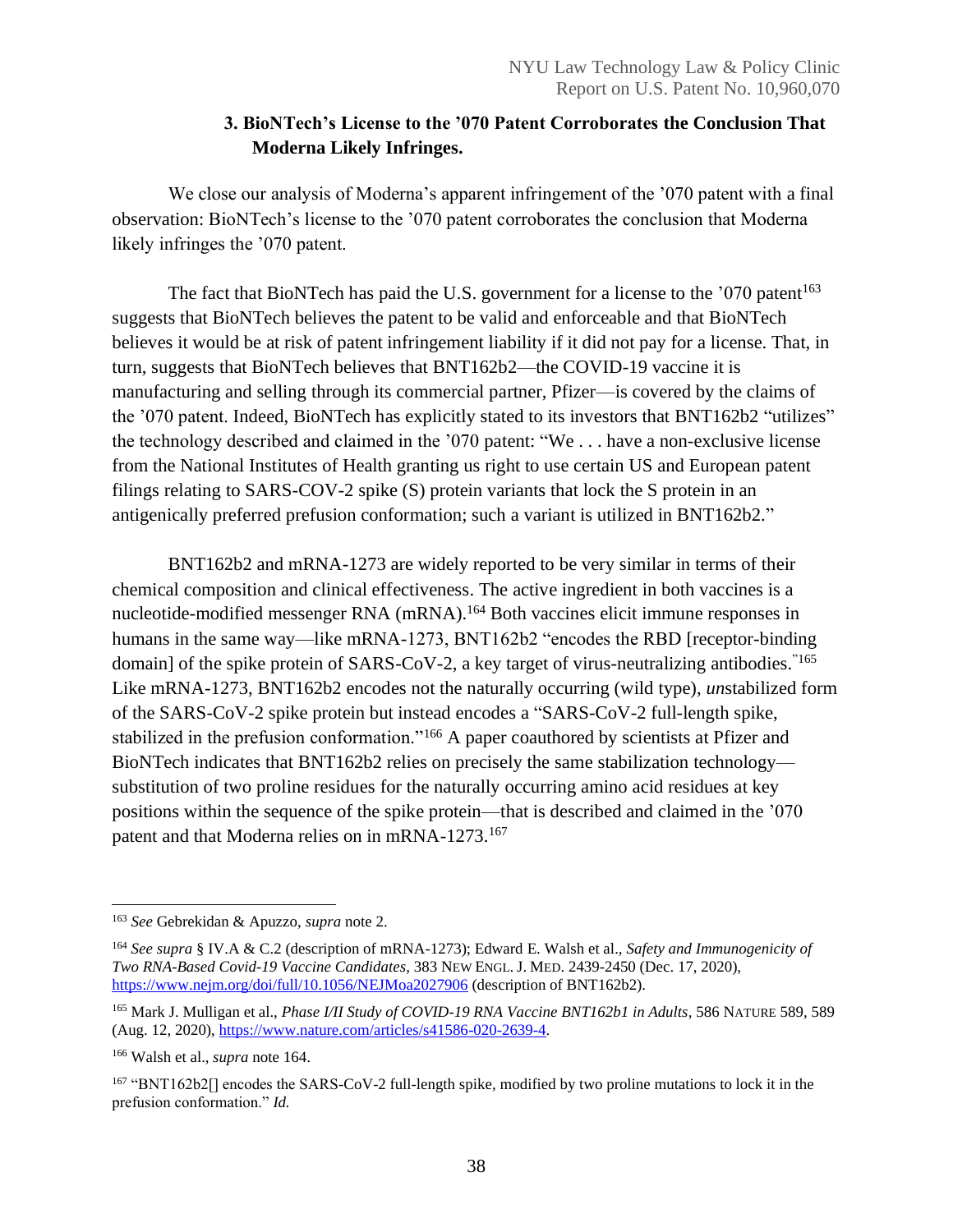Given the extensive similarities between BNT162b2 and mRNA-1273, if the claims of the '070 patent cover BNT162b2, they likely cover mRNA-1273 as well. Thus, given that BioNTech believes that manufacture and sale of BNT162b2 without NIH's permission would constitute infringement of the '070 patent, Moderna's manufacture and sale of mRNA-1273 without NIH's permission likely also constitutes infringement of the '070 patent.

## <span id="page-39-0"></span>**D. NIH Seems To Know That Moderna Is Infringing the '070 Patent.**

Additional evidence from NIH itself corroborates the premise that Moderna is infringing the '070 patent. Specifically, a spokesperson for NIH recently stated that mRNA-1273 is "an example" of the coronavirus vaccine technology invented and patented by NIH and that mRNA-1273 expresses "the stabilized spike protein developed by NIAID investigators."<sup>168</sup> That stabilized coronavirus spike protein is what NIH (and its academic collaborators) have described and claimed in the '070 patent. As such, the statement appears to confirm NIH is aware of Moderna's infringement.

In April 2021, NIAID Director Dr. Anthony Fauci published a short essay, *The Story Behind COVID-19 Vaccines*, that summarizes the stabilized coronavirus spike protein technology described and claimed in the '070 patent.<sup>169</sup> Dr. Fauci wrote,

[Barney] Graham's team [at NIAID], including Kizzmekia Corbett, and collaborators in the laboratories of McLellan and Andrew Ward adopted this approach of mutational stabilization of prefusion proteins in their work on the spike protein of the coronaviruses that cause Middle East respiratory syndrome (MERS) and severe acute respiratory syndrome (SARS). So, when the genetic sequence of the SARS-CoV-2 became available, **Graham's team lost no time in joining their long-time collaborators at Moderna to develop an RNA vaccine using a stabilized, prefusion spike protein as the immunogen**. Pfizer and BioNTech, where [Katalin] Karikó was working, also used the RNA platform that she and [Drew] Weissman had perfected and the immunogen designed by Graham to develop an RNA vaccine. **Additional companies also used Graham's immunogen in other vaccine platforms that had been evolving for years, to make SARS-CoV-2 vaccines**.

\* \* \* When the stories and recounting of this pandemic are written, it is important that this history not be forgotten, as we are reminded once again of the societal value of a sustained and robust support of our scientific enterprise.<sup>170</sup>

<sup>168</sup> *NIH Statement to Axios*, provided by Bob Herman, Axios (undated), [https://www.documentcloud.org/documents/6956323-NIH-Statement-to-Axios.html.](https://www.documentcloud.org/documents/6956323-NIH-Statement-to-Axios.html)

<sup>169</sup> Anthony S. Fauci, *The story behind COVID-19 vaccines*, 372 SCIENCE 109 (Apr. 9, 2021), [https://science.sciencemag.org/content/372/6538/109.](https://science.sciencemag.org/content/372/6538/109)

<sup>170</sup> *Id.* (emphasis added).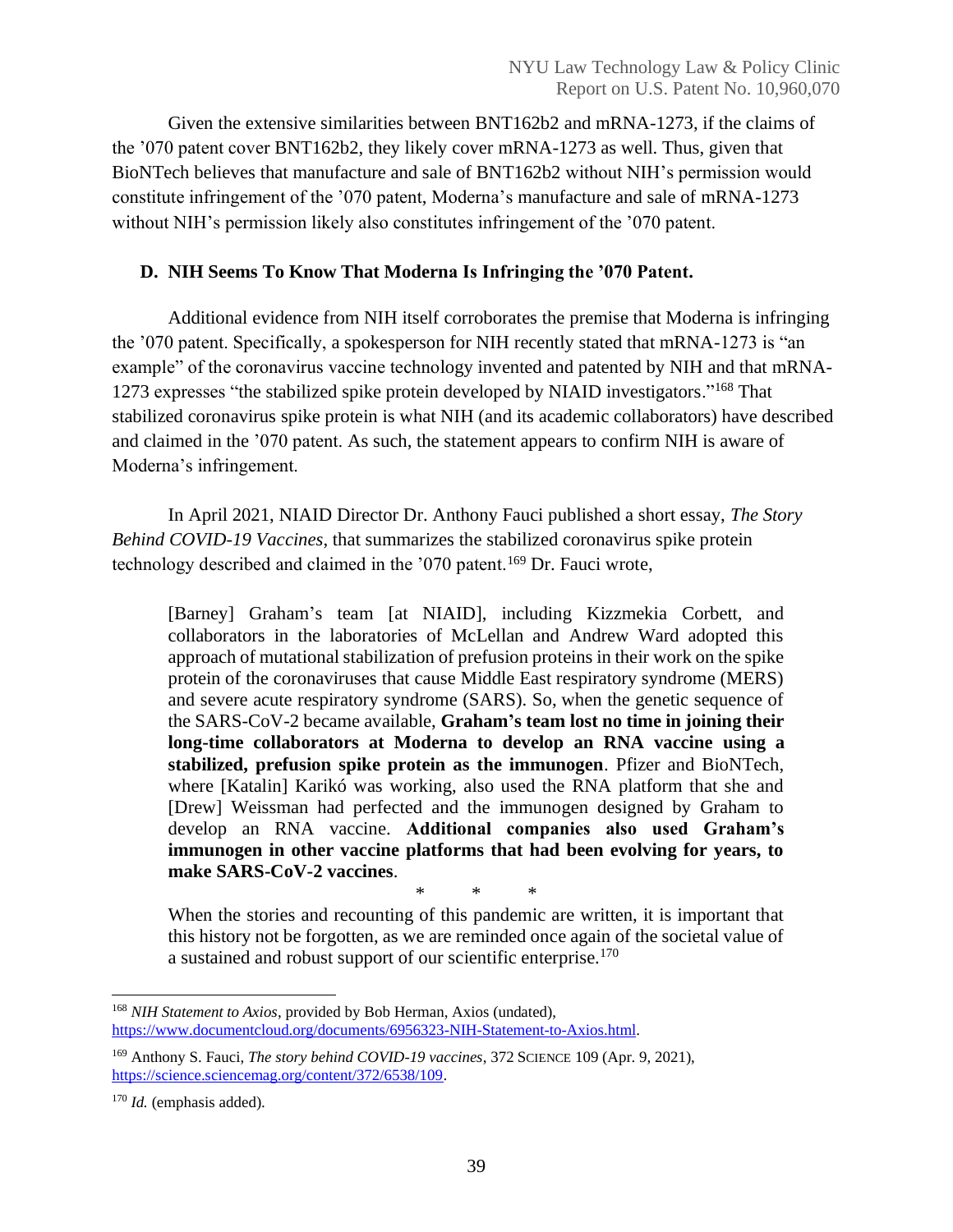The editorial seems to reveal that Dr. Fauci believes that Moderna and other COVID-19 makers are using the immunogen described and claimed by the '070 patent—"Graham's immunogen."

Finally, in a November 2020 press release, NIH states that mRNA-1273 "combines Moderna's mRNA (messenger RNA) delivery platform with the stabilized SARS-CoV-2 spike immunogen (S-2P) developed by NIAID scientists."<sup>171</sup> This press release again suggests NIH believes that mRNA-1273 relies on the stabilized coronavirus spike protein technology described and claimed in the '070 patent.

# <span id="page-40-0"></span>**V. The '070 Patent Provides NIH Significant Leverage over Moderna.**

The previous Part focused on the question of whether Moderna is infringing the '070 patent and concluded that it probably is. Under U.S. patent law, if the U.S. government can prove to a court that Moderna is infringing the '070 patent, then Moderna will be liable to the U.S. government for compensation—"damages," in legal parlance.

This Part turns to the natural next questions: What, exactly, is Moderna's potential liability? How much might Moderna owe the U.S. government if the U.S. government brought and won a lawsuit against Moderna for patent infringement?

These questions about Moderna's potential liability for infringing the '070 patent are important because they determine the magnitude of the U.S. government's leverage over Moderna. The larger the scope of Moderna's potential liability, the greater the government's leverage. That leverage could be exerted by the government to negotiate with Moderna a deal that avoids litigation and instead extends to Moderna a license to the '070 patent in exchange for concessions from Moderna that expand global access to mRNA-1273 and other mRNA vaccines.

This Part concludes that Moderna's liability could easily run into the hundreds of millions or billions of dollars and that, therefore, the credible threat of infringement litigation over the '070 patent provides the U.S. government significant leverage over Moderna.

# <span id="page-40-1"></span>**A. The Scale of Moderna's Manufacturing and Sales of mRNA-1273**

The extent of Moderna's financial liability for infringing the '070 patent depends on the scale of Moderna's infringing activity—that is, the scale of Moderna's manufacture and sale of mRNA-1273.

<sup>171</sup> NIAID, *Promising Interim Results from Clinical Trial of NIH-Moderna COVID-19 Vaccine* (Nov. 16, 2020), [https://www.niaid.nih.gov/news-events/promising-interim-results-clinical-trial-nih-moderna-covid-19-vaccine.](https://www.niaid.nih.gov/news-events/promising-interim-results-clinical-trial-nih-moderna-covid-19-vaccine)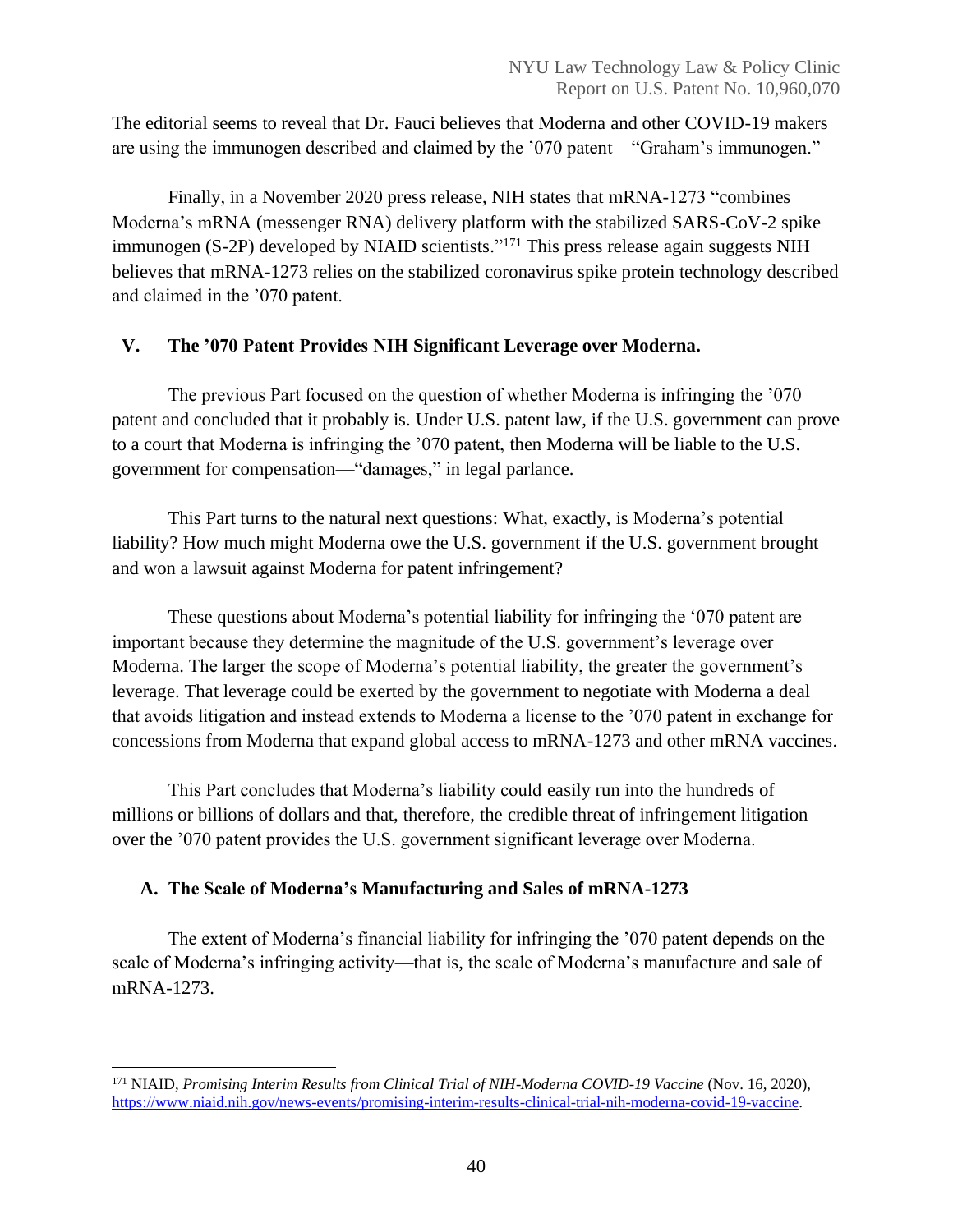That scale is massive. As noted above, <sup>172</sup> Moderna expected to sell 100 million doses to the U.S. government by the end of March 2021, and it expects to sell 200 million more doses to the U.S. government between April and July 2021. Moderna has also stated that the U.S. government may purchase another 200 million doses before the end of the  $2021$ ,  $^{173}$  suggesting Moderna may sell as many as 400 million doses of mRNA-1273 to the U.S. government alone between April and December 2021.

Moderna will collect billions of dollars in revenue from sales of hundreds of millions of doses of mRNA-1273. Moderna charges the U.S. government \$15 per dose for mRNA-1273.<sup>174</sup> Assuming it sells 200 million doses to the U.S. government between April and July 2021, it will collect \$3 billion. If the U.S. government exercises its option to purchase another 200 million doses before the end of the year, Moderna will sell a total of 400 million doses from April to December 2021, for total revenues of \$6 billion.

These revenues from sales of vaccine to the U.S. government will constitute just a fraction of Moderna's projected global revenues for 2021 and beyond. In February, Moderna projected that its global mRNA-1273 vaccine revenues for 2021 alone will exceed \$18 billion.<sup>175</sup> Based on its manufacturing projections—1.4 billion doses in 2022—its global revenues in 2022 will likely be higher still.

# <span id="page-41-0"></span>**B. Preliminary Thoughts on Determination of Appropriate Compensation from Moderna to the U.S. Government**

Having approximated the scale of Moderna's manufacturing and sales of mRNA-1273, we turn to Moderna's potential liability if the U.S. government were to assert the '070 patent against Moderna and a court were to find Moderna's manufacture and sale of mRNA-1273 to infringe.

<sup>172</sup> *Supra* § IV.A.

<sup>173</sup> *See* Moderna Inc. (MRNA) *Q4 2020 Earnings Call Transcript*, *supra* note 84 ("We have disclosed advanced purchase agreements to supply our COVID-19 vaccine to 40 countries through the end of 2021, including the U.S. government for 300 million doses with options for an additional 200 million doses . . . .").

<sup>174</sup> Jonathan Gardner, *As COVID-19 becomes a business, vaccine makers confront thorny pricing questions*, BIOPHARMA DIVE (Feb. 9, 2021)[, https://www.biopharmadive.com/news/coronavirus-vaccines-pricing-questions](https://www.biopharmadive.com/news/coronavirus-vaccines-pricing-questions-moderna-pfizer/594762/)[moderna-pfizer/594762/.](https://www.biopharmadive.com/news/coronavirus-vaccines-pricing-questions-moderna-pfizer/594762/)

<sup>175</sup> Julia Kollewe, *Moderna forecasts \$18bn in sales of Covid vaccine this year*, THE GUARDIAN (Feb. 25, 2021), [https://www.theguardian.com/business/2021/feb/25/moderna-forecasts-18bn-in-sales-of-covid-vaccine-this-year.](https://www.theguardian.com/business/2021/feb/25/moderna-forecasts-18bn-in-sales-of-covid-vaccine-this-year)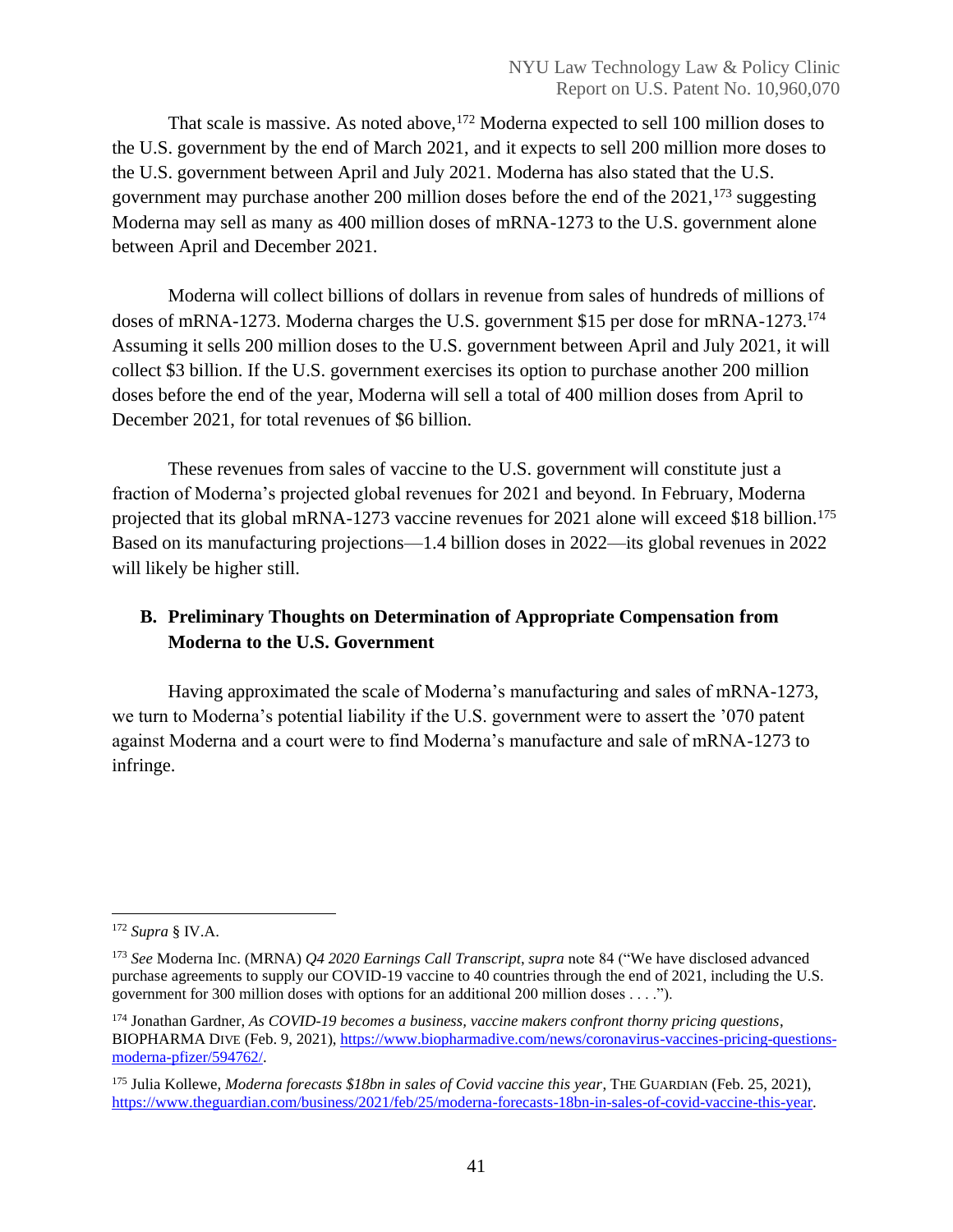## **1. General Legal Principles of Compensation in Patent Infringement Cases**

<span id="page-42-0"></span>Remedies in patent infringement cases are complex, and we do not attempt a comprehensive analysis here. Instead, we make a few simple, preliminary observations that together suggest that an appropriate court-ordered damages award—that is, Moderna's financial liability to the U.S. government—could reach over a billion dollars.

The typical court-ordered remedies for patent infringement are either an injunction—a court order instructing the infringer to cease its infringing activity—or an award of monetary damages from the infringer to the patent owner. It would be inappropriate for the U.S. government to seek an injunction against Moderna as a remedy for infringement of the '070 patent, for transparently obvious reasons: shutting down Moderna's manufacture and sale of its vaccine while the pandemic continues would be disastrous for public health.<sup>176</sup> That leaves an award of monetary damages as the appropriate remedy for the U.S. government to seek from Moderna for Moderna's unauthorized use of the '070 patent. How would a court calculate those damages?

# **2. Legal Principles for Determining Appropriate Monetary Compensation in This Instance**

<span id="page-42-1"></span>In general, in patent infringement cases, the appropriate baseline measure of monetary damages may be (1) the patent owner's lost profits, (2) an established royalty on the infringed patent, or (3) a court-calculated reasonable royalty, depending on the circumstances of the case.<sup>177</sup> Because the U.S. government generally, NIH specifically, and NIH's academic partners Dartmouth and Scripps are not for-profit enterprises, lost profits is an inappropriate measure.

An established royalty is "a uniform one freely negotiated and paid by a sufficient number of licensees."<sup>178</sup> If an established royalty on the '070 patent exists, it may be an appropriate baseline measure. As of writing, we do not know whether an established royalty for the '070 patent exists—i.e., a royalty established by repeated voluntary licensure of the '070 patent by NIH to other vaccine makers at a consistent royalty rate. We know that BioNTech, GeoVax, Noachis Terra, and 14 other companies have paid the U.S. government for licenses to

<sup>176</sup> In the *United States v. Gilead* patent infringement litigation—likewise a lawsuit brought by the U.S. government against a drug company allegedly using government-owned patents without the government's permission—the government's lawyers have likewise refrained from seeking an injunction and are seeking only monetary damages from the drug company. *See* Complaint at 75, *United States v. Gilead Sciences, Inc.*, No. 1:19-cv-02103 (D. Del. Nov. 6, 2019).

<sup>&</sup>lt;sup>177</sup> 7 CHISUM ON PATENTS § 20.03 (2021).

<sup>178</sup> *Id.* § 20.06 (2021).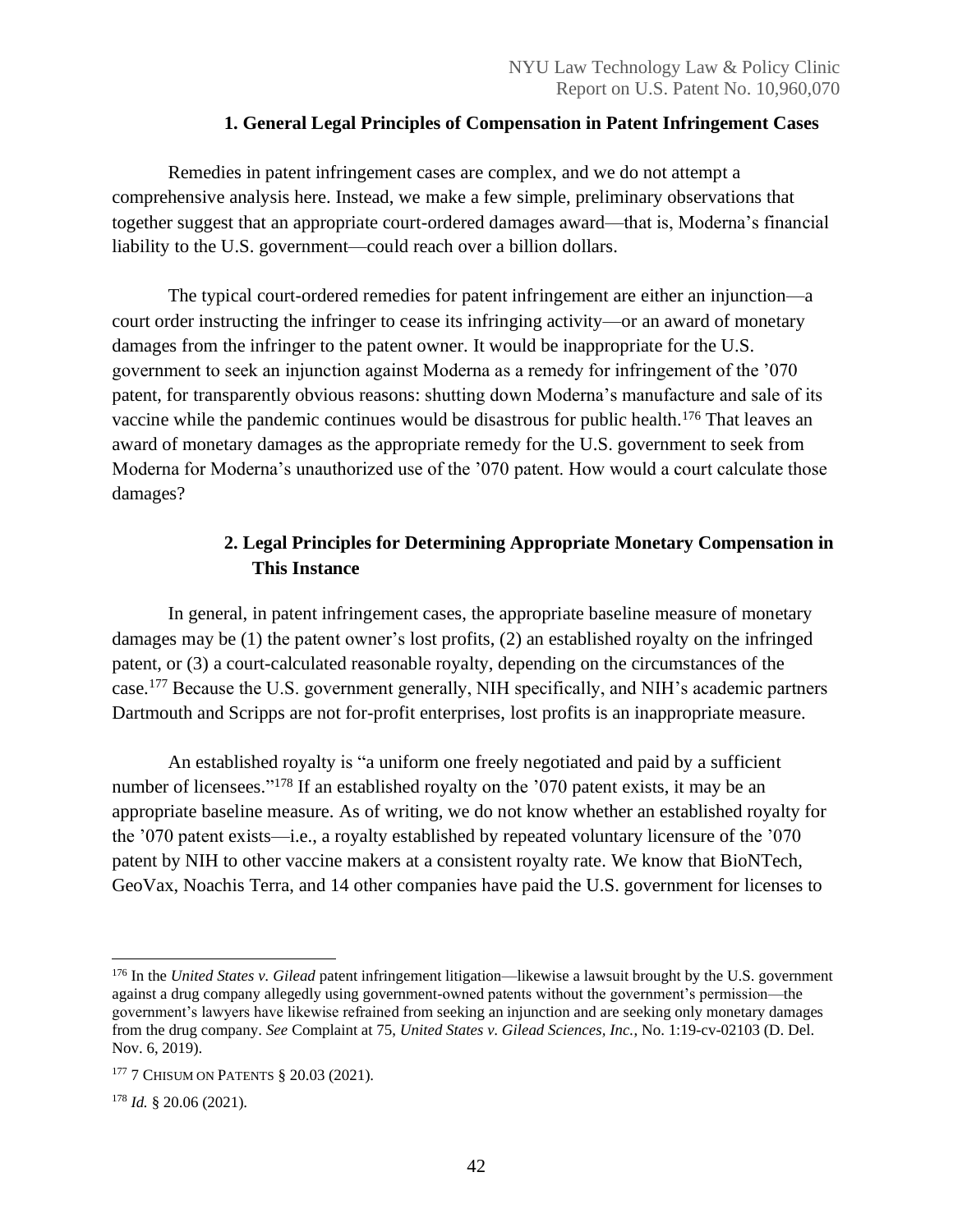the  $179$  patent,  $179$  but we do not know the royalty rates or other terms of these licensing agreements. Should an established royalty exist, it could serve as a minimum for estimating an appropriate court-ordered royalty for Moderna's use of the '070 patent. "Although existence of an established royalty usually sets the minimum recovery by a patent owner for infringement, it does not necessarily set the maximum recovery." <sup>180</sup> Courts can diverge from an established royalty when the economic or technological contexts of the infringer's use of the patented technology differ from the contexts in which the established royalty was agreed upon. <sup>181</sup> If the established royalty was set before the value of COVID-19 vaccines based on the patent's technology was known as fully as it is today—i.e., before such COVID-19 vaccines had completed clinical trials and before they were authorized for use by drug regulators around the world—then a court might impose on Moderna a royalty greater than the established royalty previously set.

Absent an established royalty on the '070 patent, a court will likely determine a reasonable royalty appropriate to compensate the U.S. government for Moderna's infringement of the '070 patent. Determination of the reasonable royalty is a complex analysis, but the determination most commonly "attempts to ascertain the royalty upon which the parties would

<sup>179</sup> *See supra* notes 60-64.

<sup>&</sup>lt;sup>180</sup> 7 CHISUM ON PATENTS § 20.06 (2021).

<sup>181</sup> *See Finjan, Inc. v. Secure Computing Corp.*, 626 F.3d 1197, 1211 (holding that when established royalties are factored into a reasonable royalty calculation, "use of past patent licenses . . . must account for differences in the technologies and economic circumstances of the contracting parties"). One interesting pair of questions is whether the existing licenses to the '070 patent were executed prior to NIH's decision, in October 2020, to narrow the scope of the '070 patent's claims—*see supra* § III.D—and, if so, whether a court might award the U.S. government a royalty *lower* than the established royalty to reflect the claims' reduced scope. *See, e.g.*, 7 CHISUM ON PATENTS § 20.06 (2021) ("Under *Rude* [*v. Westcott*, 130 U.S. 152 (1889)] and . . . *Faulkner v. Gibbs* [, 199 F.2d 635] ([9th Cir.] 1952), prior negotiated royalties, to set an established royalty, must be . . . for comparable rights or activity under the patent"). Recall that NIH narrowed the claims of the '070 patent to specify that in the claimed invention, the chemically modified spike protein stabilized in its prefusion conformation must have at least one proline substitution at the central helix/heptad repeat 1 junction, not just near it. *See supra* § III.D. NIH's narrowing amendment diminished the scope of NIH's claims, but it may not have diminished the commercial importance or value of the '070 patent at all, as leading COVID-19 vaccines and vaccine candidates appear to rely on the claimed proline substitution at the central helix/heptad repeat 1 junction. *See, e.g.*, BioNTech, *Form 20-F* (Mar. 30, 3021), <https://biontechse.gcs-web.com/node/9571/html> (stating, "[w]e ... have a non-exclusive license from the National Institutes of Health granting us right to use certain US and European patent filings relating to SARS-COV-2 spike (S) protein variants that lock the S protein in an antigenically preferred prefusion conformation; such a variant is utilized in BNT162b2."); Cheryl Keech et al., *Phase 1–2 Trial of a SARS-CoV-2 Recombinant Spike Protein Nanoparticle Vaccine*, 383 NEW ENGL. J. MED. 2320 (2020),

<https://www.nejm.org/doi/full/10.1056/NEJMoa2026920> (Novavax scientists stating that the Novavax vaccine contains the SARS-CoV-2 spike protein modified with "two proline substitutions at residues K986P and V987P at the top of the heptad repeat 1/central helix in the S2 subunit to stabilize the construct in a prefusion conformation"). The BioNTech and Novavax examples underscore that major COVID-19 vaccines are using the technology claimed by the '070 patent—a spike protein stabilized in its prefusion conformation with at least one proline substitution at the central helix/heptad repeat 1 junction—which, in turn, evinces the enduring commercial significance of the '070 patent. As such, we see no reason for a court to order Moderna to pay a royalty rate any lower than any established royalty that BioNTech and other existing licensees are paying. And other factors, discussed above the line, suggest a royalty *higher* than the established royalty may be appropriate.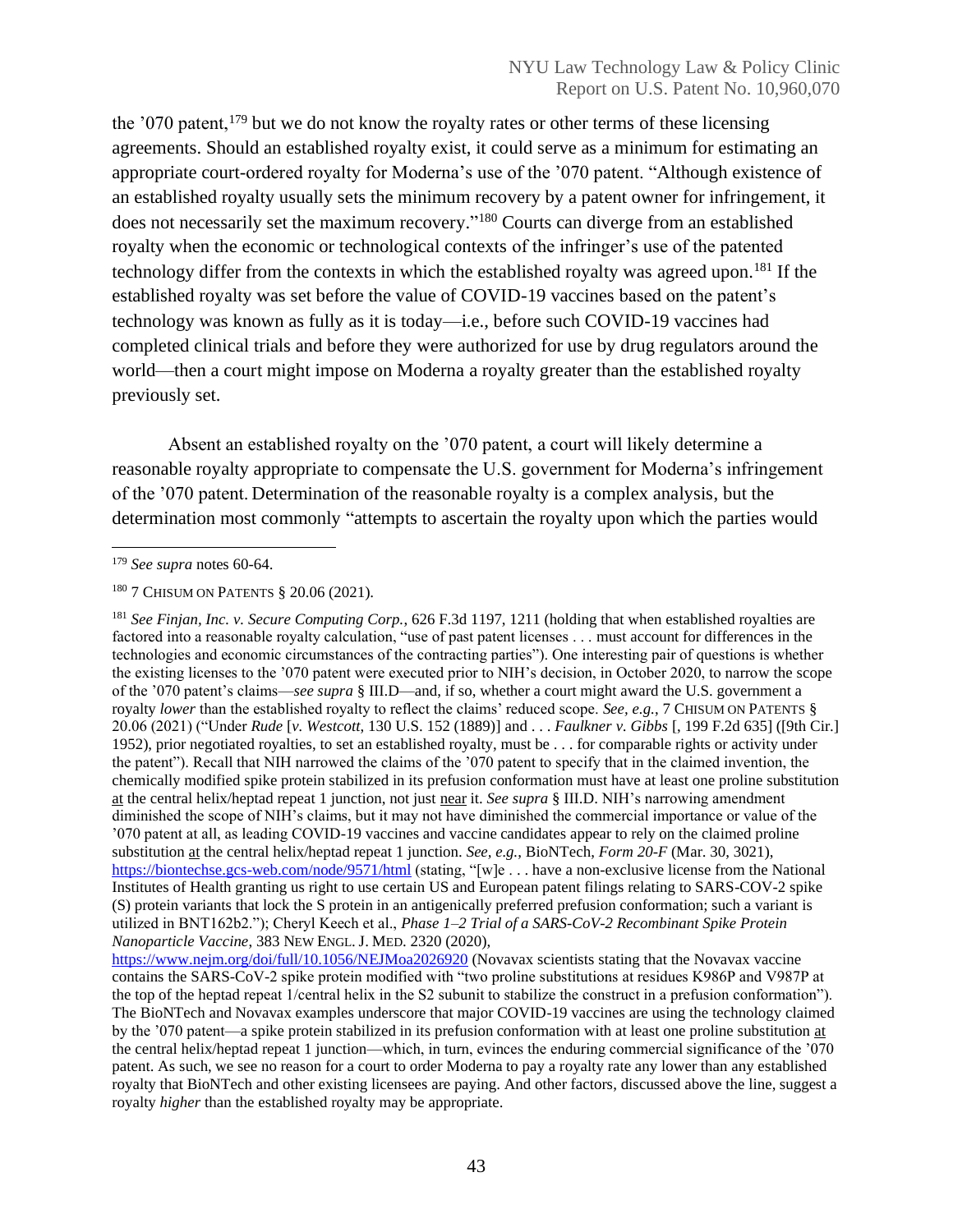have agreed had they successfully negotiated an agreement just before infringement began."<sup>182</sup> This hypothetical negotiation "assumes that the asserted patent claims are valid and infringed." <sup>183</sup> Courts consider and weigh many factors when predicting the outcome of this hypothetical negotiation,<sup>184</sup> and we address only a few of those factors here.

For one, even in the absence of a clearly established royalty, courts commonly consider a patent owner's pattern of licensing the infringed patent and related patents.<sup>185</sup> Here, we do not know what NIH has charged, by way of royalties, other companies to use the '070 patent, but we do have some high-level evidence of the royalties NIH generally charges drug companies for use of its patents: a recent report of the Government Accountability Office found that NIH charged royalty rates that ranged "from less than 1 percent to over 10 percent of sales" of 34 different FDA-approved drugs covered by NIH-owned patents.<sup>186</sup> Thus, a range of about 1% to 10% of Moderna's mRNA-1273 sales revenues might form an appropriate starting point for a reasonable royalty rate for Moderna's unauthorized use of the '070 patent.

Other factors that courts commonly consider in setting a reasonable royalty are "[t]he nature of the patented invention; the character of the commercial embodiment of it as owned and produced by the licensor; and the benefits to those who have used the invention" and "[t]he portion of the realizable profit that should be credited to the invention as distinguished from nonpatented elements, the manufacturing process, business risks, or significant features or improvements added by the infringer."<sup>187</sup> These factors generally "aim to elucidate how the parties would have valued the patented feature during the hypothetical negotiation."<sup>188</sup> Relatedly, a patent owner may recover damages based on the value of an entire product that contains

<sup>182</sup> *Lucent Technologies, Inc. v. Gateway, Inc.*, 580 F.3d 1301, 1324 (Fed. Cir. 2009).

<sup>183</sup> *Id.* at 1325.

<sup>184</sup> *See id.*; *see also Georgia-Pacific Corp. v. United States Plywood Corp.*, 318 F. Supp. 1116, 1120 (S.D.N.Y. 1970).

<sup>185</sup> *Georgia-Pacific*, 318 F. Supp. at 1120 (listing "[t]he royalties received by the patentee for the licensing of the patent in suit, proving or tending to prove an established royalty" and "[t]he licensor's established policy and marketing program to maintain his patent monopoly by not licensing others to use the invention or by granting licenses under special conditions designed to preserve that monopoly" as factors relevant to the reasonable royalty); *SmithKline Diagnostics, Inc. v. Helena Laboratories Corp.*, 926 F.2d 1161, 1168 (weighing a patent owner's history of licensing patents on related technology).

<sup>186</sup> U.S. Government Accountability Office, *Biomedical Research: NIH Should Publicly Report More Information about the Licensing of Its Intellectual Property*, GAO21-52 (Oct. 20, 2021), [https://www.gao.gov/products/gao-21-](https://www.gao.gov/products/gao-21-52) [52.](https://www.gao.gov/products/gao-21-52)

<sup>187</sup> *Lucent*, 580 F.3d at 1332 (citing *Georgia-Pacific*, 318 F. Supp. at 1120).

<sup>188</sup> *Id.*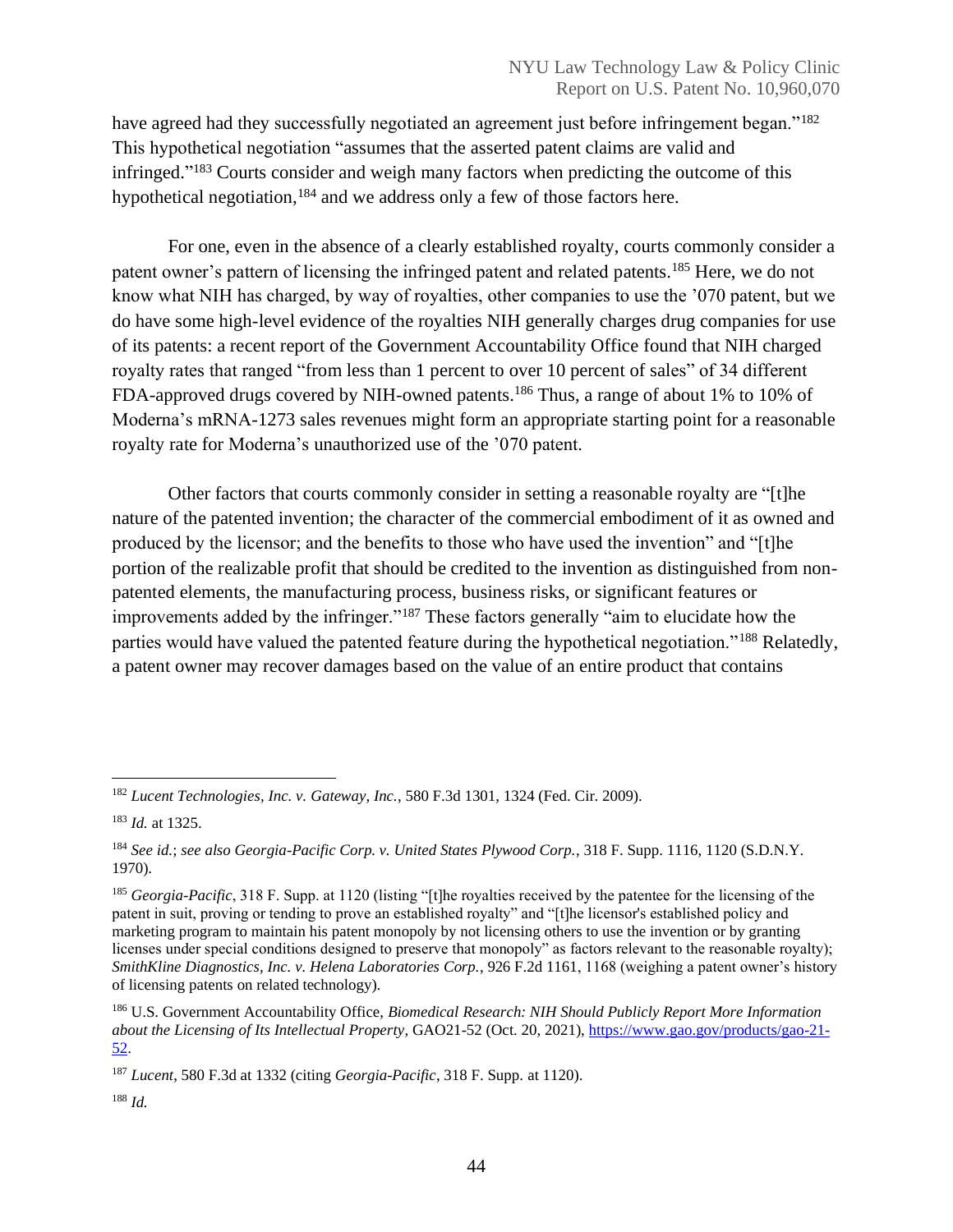multiple features—both patented and unpatented—when the patented feature at issue "constitutes the basis for customer demand" or "substantially create[s] the value of the component parts."<sup>189</sup>

How do these factors affect the calculation of a reasonable royalty rate for the '070 patent? Here, these factors tend to increase the rate, and they corroborate the notion that the royalty should be based on the full sales price of mRNA-1273 (the vaccine product as a whole), rather than merely the vaccine's active mRNA component. That is so because the patented invention—NIH's coronavirus spike protein stabilization technology—is not incidental to the value of mRNA-1273 but central and essential to it. The value of mRNA-1273 derives primarily from the technology described and claimed in the '070 patent, as Moderna scientists themselves have stated:

The rapid and robust immunogenicity profile of the mRNA-1273 vaccine **most likely results from an innovative structure-based vaccine antigen design**, coupled with a potent lipid-nanoparticle delivery system, and the use of modified nucleotides that avoid early intracellular activation of interferonassociated genes. These features of the mRNA composition and formulation have been associated with prolonged protein expression, induction of antigenspecific T-follicular helper cells, and activation of germinal center B cells. **Stabilizing coronavirus spike proteins by substituting two prolines at the top of heptad repeat 1 prevents structural rearrangements of the fusion (S2) subunit.**<sup>190</sup>

mRNA-1273 is no outlier; the experiences of two other COVID-19 vaccines developed within the last year or so confirm that the stabilized spike protein described and claimed by the '070 patent is vital to their success, too. As Public Citizen has reported,<sup>191</sup>

Pfizer[-BioNTech] and J&J actually tried to test other vaccine proteins [for their COVID-19 vaccines], but selected a 2P protein [as described and claimed in the '070 patent] because it showed early superiority in clinical trials. In the Pfizer Phase 2 trial, for example, the 2P protein seemed to produce fewer side effects, particularly in older adults. Pfizer then selected the vaccine candidate based on the 2P protein for Phase 3 trials.

<sup>189</sup> *Rite-Hite Corp. v. Kelley Co.*, 56 F.3d 1538, 1549-50 (Fed. Cir. 1995) (en banc) (citations and internal quotation marks omitted).

<sup>190</sup> *See* Jackson et al., *An mRNA Vaccine against SARS-CoV-2 — Preliminary Report*, *supra* note 114, at 1929. (emphasis added).

<sup>191</sup> *See* Rizvi, *supra* note 2 (citing Edward Walsh et al., *Safety and Immunogenicity of Two RNA-Based Covid-19 Vaccine Candidates*, NEJM (2020) and Noe Marcado et al., *Single-shot Ad26 vaccine protects against SARS-CoV-2 in rhesus macaques*, Nature (2020)).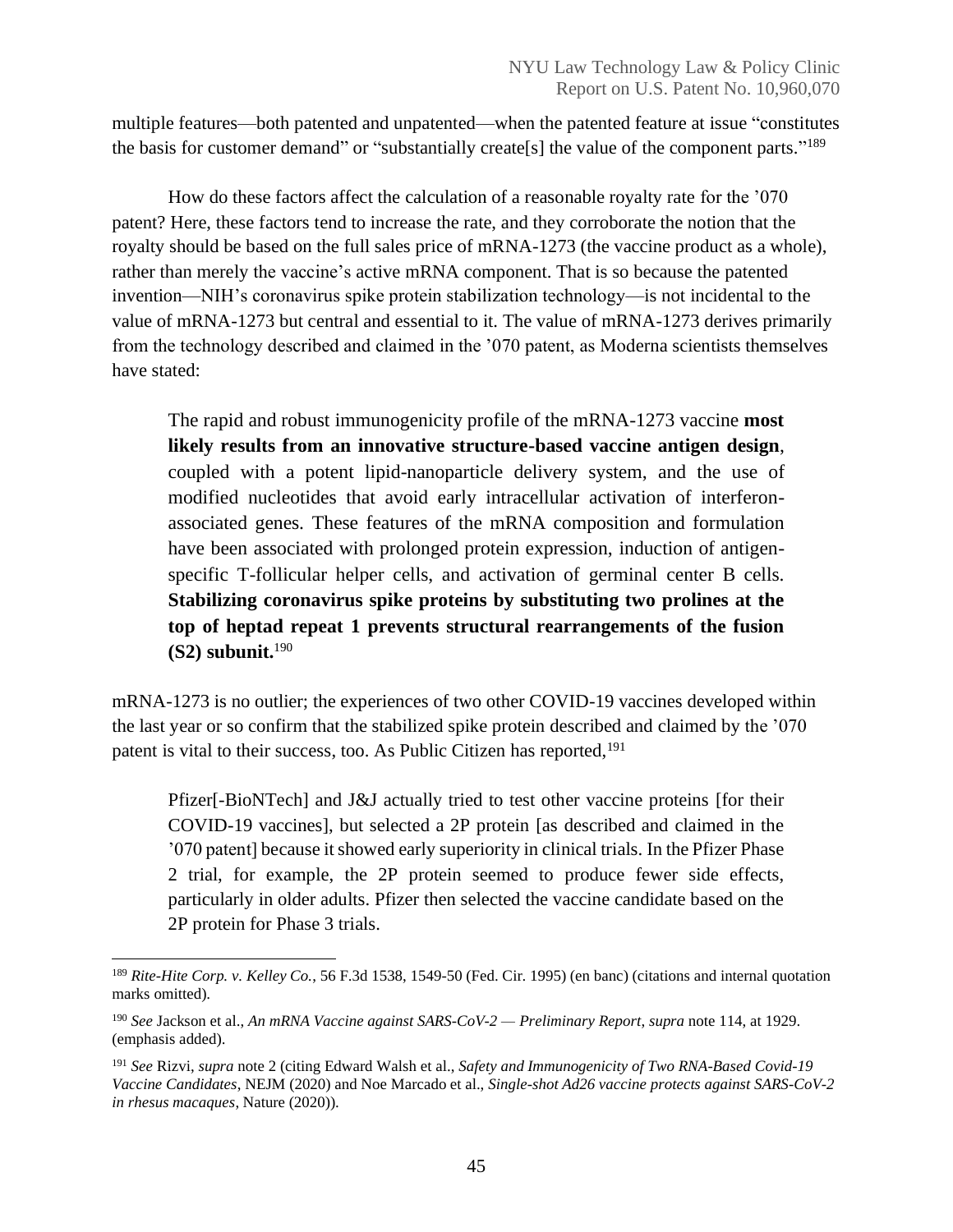The scientific literature further corroborates the notion that the stabilized spike protein stabilized and claimed in the '070 patent is central to the success of coronavirus vaccine development generally. Even before the emergence of SARS-CoV-2 and COVID-19, independent scientists in the field of vaccine research identified a high-profile 2017 scientific publication by many of the inventors of the '070 patent<sup>192</sup>—which first disclosed the technology of the '070 patent to the world—as "instrumental to design better immunogens" for coronavirus vaccines<sup>193</sup> and as providing "a basis for the design of structure-based CoV [coronavirus] vaccines."<sup>194</sup>

# **3. Estimating the Compensation Moderna May Owe the U.S. Government**

<span id="page-46-0"></span>What, then, might a reasonable royalty be for Moderna to compensate the U.S. government for use of the '070 patent? Again, this is a complex question for a court to decide, but given that NIH's typical royalty rate range is apparently 1 to 10% of licensees' sales revenues,<sup>195</sup> and given that the technology described and claimed in the '070 patent is vital to mRNA-1273's value, a number at the middle or top of that range seems appropriate.<sup>196</sup>

With that range of reasonable royalty rates in mind, we can attempt some back-of-theenvelope calculations to very roughly approximate the total court-ordered compensation Moderna might owe. These calculations suggest that Moderna could conceivably owe the U.S. government over \$500 million in royalties for its sales of mRNA-1273 in 2021 alone:

<sup>192</sup> *See* Pallesen et al., *supra* note 1. This paper identifies, as a related "conflict of interest," the original provisional patent application that ultimately led to the '070 patent (Application No. 62/412,703), confirming the paper's relationship to the '070 patent.

<sup>193</sup> Reham A. Al Kahlout et al., *Comparative Serological Study for the Prevalence of Anti-MERS Coronavirus Antibodies in High- and Low-Risk Groups in Qatar*, 2019 J. IMMUNOLOGY RESEARCH (Feb. 18, 2019), [https://www.hindawi.com/journals/jir/2019/1386740/.](https://www.hindawi.com/journals/jir/2019/1386740/)

<sup>194</sup> Yan-Hua Li et al., *Molecular Characteristics, Functions, and Related Pathogenicity of MERS-CoV Proteins,* 5 ENGINEERING 940 (July 17, 2019), [https://www.sciencedirect.com/science/article/pii/S2095809918307598#bb0025.](https://www.sciencedirect.com/science/article/pii/S2095809918307598#bb0025)

<sup>&</sup>lt;sup>195</sup> These royalty rates are based on the manufacturers' full sales price of the commercial product covered by an NIH-owned patent. *See* U.S. Gov't Accountability Off., GAO-08-751, *Biomedical Research: NIH Should Publicly Report More Information about the Licensing of Its Intellectual Property*, *supra* note 186, at 23 n.58 (2020) ("The sales used to calculate royalties were the manufacturing company's sales of the drugs, not the final costs paid by patients, insurers, or federal programs, according to NIH officials.").

<sup>&</sup>lt;sup>196</sup> Royalty rates above 10% are possible in patent infringement cases. For example, in a recent case, the Federal Circuit affirmed a jury's verdict that the maker of an injectable biologic drug used to treat hemophilia had infringed a competitor's patent and affirmed the jury's decision to award a reasonable royalty based on a royalty rate of 17.78% of the infringing drug manufacturer's total sales. *Bayer Healthcare LLC v. Baxalta Inc.*, 989 F.3d 964, 986- 87 (Fed. Cir. 2021).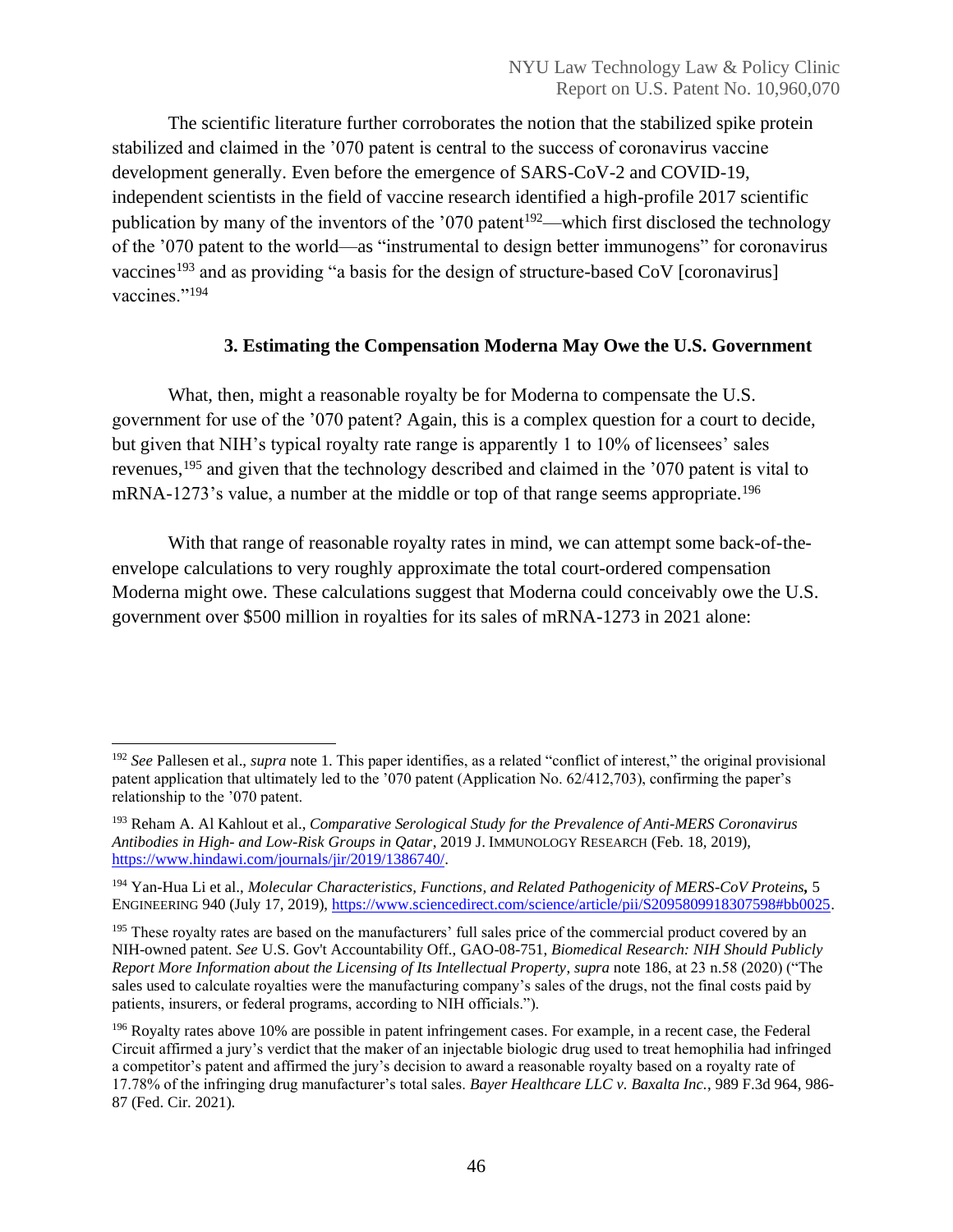- *Assuming \$3 billion in U.S. revenue between April and December 2021 (200 million doses sold)*
	- o Assuming a 5% royalty rate: \$150 million total royalty
	- o Assuming a 10% royalty rate: \$300 million total royalty
- *Assuming \$6 billion in U.S. revenue between April and December 2021 (400 million doses sold)*
	- o Assuming a 5% royalty rate: \$300 million total royalty
	- o Assuming a 10% royalty rate: \$600 million total royalty

These numbers could easily underestimate rather than overestimate the total compensation Moderna may owe the U.S. government, for four reasons.

First and foremost, these calculations are based on Moderna's projected sales in the United States from April through December 2021 alone. Any additional U.S. sales made by Moderna after 2021 would incur additional liability. For example, if Moderna sells hundreds of millions of booster doses of mRNA-1273 in the United States in 2022 and beyond—as Wall Street analysts and Moderna itself  $expect<sup>197</sup>$ —these could create hundreds of millions of dollars in additional liability at a 5% or 10% royalty rate, as long as the booster doses continue to rely on the technology claimed in the '070 patent.

Second, to the extent Moderna and its suppliers are manufacturing additional vials of mRNA-1273 inside the U.S. for sale in other countries, this manufacturing would also appear to infringe the '070 patent and would constitute a basis for the U.S. government to seek additional damages for patent infringement.<sup>198</sup>

Third, if it chooses to assert its patent against Moderna, the U.S. government may also be entitled to seek enhanced damages.<sup>199</sup> If the government proves an entitlement to enhanced

<sup>&</sup>lt;sup>197</sup> Robert Langreth, *Big Pharma Is Racing to Bolster Its Vaccines Against Variants*, BLOOMBERG BUSINESSWEEK (Feb. 4, 2021)[, https://www.bloomberg.com/news/articles/2021-02-04/pfizer-pfe-moderna-mrna-race-to-make](https://www.bloomberg.com/news/articles/2021-02-04/pfizer-pfe-moderna-mrna-race-to-make-vaccines-for-covid-variants)[vaccines-for-covid-variants](https://www.bloomberg.com/news/articles/2021-02-04/pfizer-pfe-moderna-mrna-race-to-make-vaccines-for-covid-variants) ("Morgan Stanley analyst Matthew Harrison estimates the yearly market for Covid vaccine booster shots could range from \$5 billion to almost \$23 billion."); *see also* Moderna Inc. (MRNA) Q4 2020 Earnings Call Transcript, *supra* note 84 (Moderna CEO Stephane Bancel stating, "I think will be a very important differentiation as we move into '22, as we move more to a traditional commercial market, where it's not governments buying directly, but the traditional kind of retail channel.").

<sup>198</sup> 35 U.S.C. § 271(a) ("Except as otherwise provided in this title, whoever without authority *makes*, uses, offers to sell, or sells any patented invention, within the United States or imports into the United States any patented invention during the term of the patent therefor, infringes the patent." (emphasis added)); *see also Railroad Dynamics, Inc. v. A. Stuki Co.*, 727 F.2d 1506, 1519 (Fed. Cir. 1984) ("When [the accused infringer] made the [accused products] in this country, it infringed [the patent claim at issue]. Whether those [accused products] were sold in the U.S. or elsewhere is therefore irrelevant . . . .").

 $199$  35 U.S.C. § 284 ("[T]he court may increase the damages up to three times the amount found or assessed.").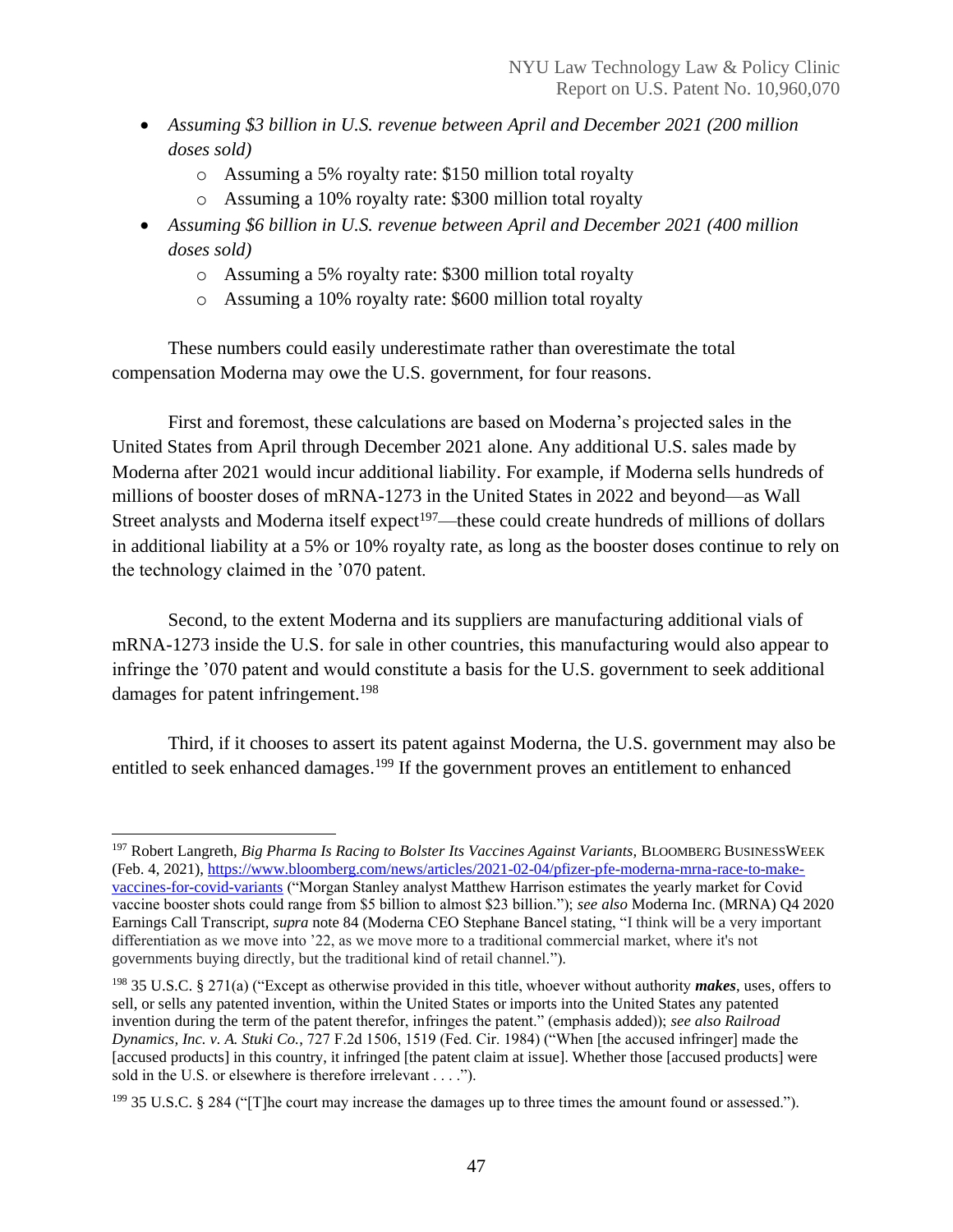damages, the court may increase the reasonable royalty by up to a factor of three.<sup>200</sup> The Supreme Court has held enhanced damages are appropriate when infringement is "willful" or in "bad faith."<sup>201</sup> "The subjective willfulness of a patent infringer, intentional or knowing, may warrant enhanced damages, without regard to whether his infringement was objectively reckless."<sup>202</sup> It is clear that Moderna knows of the '070 patent; as noted above,<sup>203</sup> reporters from numerous newspapers, including *The Washington Post*<sup>204</sup> and *STAT*, <sup>205</sup> have asked Moderna to comment on whether it is infringing the '070 patent. And, as noted above, language in Moderna's recent SEC filings suggests Moderna is aware it may have a legal obligation to license the '070 patent.<sup>206</sup>

If a court concludes Moderna's manufacture and sale of mRNA-1273 infringes the '070 patent and further concludes Moderna knowingly and willfully infringed the '070 patent while refusing to take a license from NIH, then the court may conclude enhanced damages are appropriate. In that case, a court could double or even triple its reasonable royalty award.

Enhanced damages are unusual in patent infringement cases, but there is precedent for the U.S. government seeking them from a drug company. In its ongoing litigation against Gilead, the U.S. government currently seeks enhanced damages, on the theory that Gilead has willfully infringed, and continues to willfully infringe, the government's patents.<sup>207</sup> Because of the government's request for enhanced damages, news media and legal experts have estimated that the government could recover as much as \$3 or \$4 billion from Gilead.<sup>208</sup> In our view, in the event that the U.S. government asserts the '070 patent against Moderna, the court-ordered damages awarded could also conceivably run into the multiple billions if the government seeks and obtains enhanced damages. For example, a reasonable royalty of \$600 million—conceivable based on Moderna's 2021 activities alone, assuming 400 million doses sold in the United States

<sup>200</sup> *Id.*

<sup>201</sup> *Halo Elecs., Inc. v. Pulse Elecs.*, 136 S. Ct. 1923, 1932 (2016).

<sup>202</sup> *Id.* at 1933.

<sup>203</sup> *See supra* § IV.C.2.

<sup>204</sup> *See* Rowland, *supra* note 140.

<sup>205</sup> *See* Silverman, *supra* note 141.

<sup>206</sup> *See supra* § IV.C.2 and text surrounding notes 140 & 141.

<sup>207</sup> Christopher J. Morten and Amy Kapczynski, *United States v. Gilead: Can a Lawsuit Yield Better Access To PrEP?*, HEALTH AFFAIRS (Nov. 18, 2019), [https://www.healthaffairs.org/do/10.1377/hblog20191118.218552/full/.](https://www.healthaffairs.org/do/10.1377/hblog20191118.218552/full/)

<sup>208</sup> Donald G. McNeil Jr. and Apoorva Mandavilli, *Who Owns H.I.V.-Prevention Drugs? The Taxpayers, U.S. Says*, NY TIMES (Nov. 8, 2019), [https://www.nytimes.com/2019/11/08/health/hiv-prevention-truvada-patents.html;](https://www.nytimes.com/2019/11/08/health/hiv-prevention-truvada-patents.html) Lawrence O. Gostin and Arti K. Rai, *Expanding Access and Reducing Prices for Drugs to Prevent HIV: Should Government Enforce Its Patent Rights Against the Pharmaceutical Industry?*, JAMA 2020;323(9):821-822 (Mar. 3, 2020), [https://jamanetwork.com/journals/jama/article-abstract/2762318.](https://jamanetwork.com/journals/jama/article-abstract/2762318)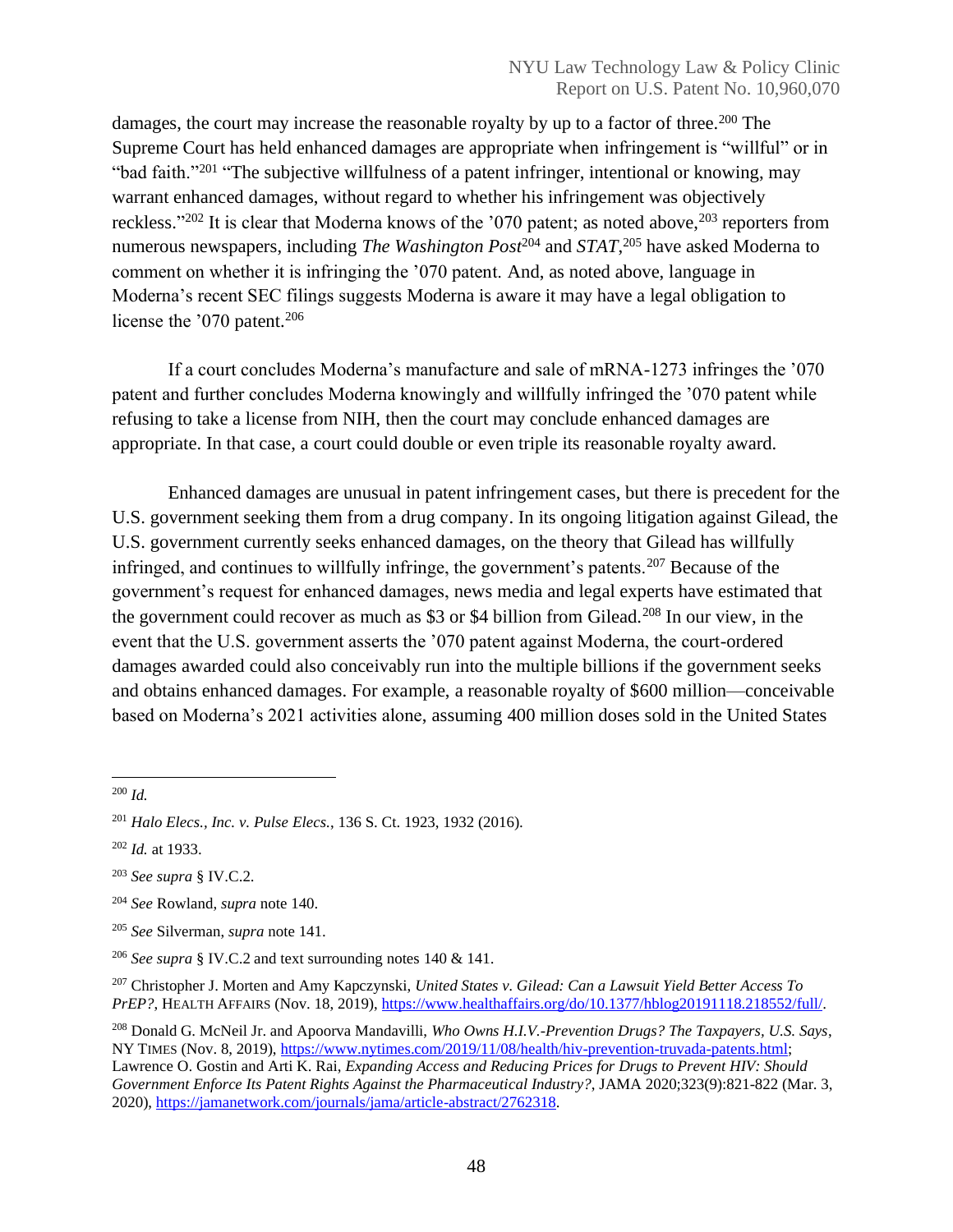between April and December 2021 and a 10% royalty rate, as shown in our back-of-the-envelope calculations above—could conceivably be trebled to \$1.8 billion.

Fourth, if Moderna raises the prices it charges for mRNA-1273 and consequently increases its revenues beyond the projections used in our back-of-the-envelope calculations above, that too would increase Moderna's prospective liability. In March 2021, Moderna's President, Stephen Hoge, stated that Moderna expects to raise its prices "[p]ost-pandemic," to "more normal pricing based on value."<sup>209</sup> For example, should Moderna's U.S. revenues from April 2021 onward exceed \$6 billion, the relevant royalty base will increase, and even our largest estimates of the total royalty owed to the U.S. government could be substantially lower than the actual liability.

For all these reasons, it seems that Moderna's ultimate liability to the U.S. government for infringement of the '070 patent could easily run in the hundreds of millions of dollars and could conceivably run into the billions of dollars. Such an award would not be unprecedented. Damages awards in patent infringement cases in excess of \$500 million and even \$1 billion have become increasingly common in recent years.<sup>210</sup> We reiterate, however, that determination of an appropriate monetary damages award is a complex question that must be decided by a court.

# <span id="page-49-0"></span>**VI. NIH's Pending European Patent Application Could Eventually Provide NIH Additional Leverage.**

The main focus of this report is NIH's U.S. patent on stabilized coronavirus spike proteins—the '070 patent—and on Moderna's potential liability for infringement of that patent, based on activities Moderna has undertaken solely within the territory of the United States. As was described in the preceding Part, the '070 patent alone provides NIH significant leverage over Moderna.

This Part briefly considers a further issue: additional liability that Moderna could incur for infringing other patents on the same technology owned by the U.S. government in other countries, based on Moderna's activities in those countries. (Recall that patents are territorial; the inventors of a single invention can and often do apply for and receive patents on the same invention in many different countries all over the world.) This liability would provide NIH and the U.S. government with independent, additional leverage over Moderna.<sup>211</sup>

<sup>209</sup> *See* Fang, *supra* note 7.

<sup>210</sup> Matthew Bultman, *Investors Eye Patents After 'Extraordinary' Damage Awards Run*, BLOOMBERG LAW (Nov. 6, 2020), [https://www.bloomberglaw.com/bloomberglawnews/ip-law/X57MGGOK000000?bna\\_news\\_filter=ip](https://www.bloomberglaw.com/bloomberglawnews/ip-law/X57MGGOK000000?bna_news_filter=ip-law#jcite)[law#jcite.](https://www.bloomberglaw.com/bloomberglawnews/ip-law/X57MGGOK000000?bna_news_filter=ip-law#jcite)

<sup>&</sup>lt;sup>211</sup> Foreign patents on the stabilized spike protein could provide the U.S. government with leverage over other vaccine makers, too.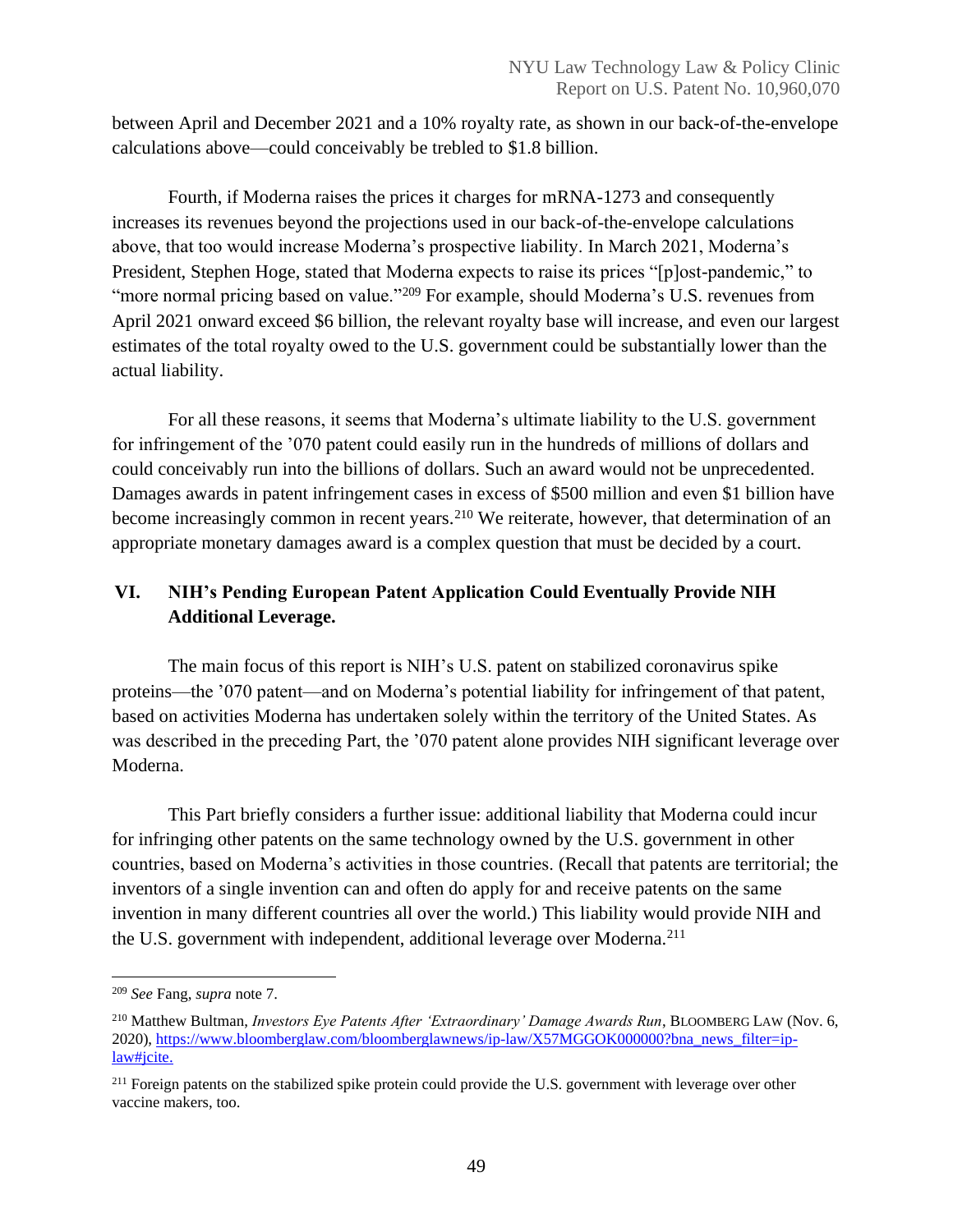We are aware of one foreign "counterpart" to the '070 patent: a patent application currently pending before the European Patent Office. <sup>212</sup> The European Patent Office website states that NIH has requested, and that the European Patent Office has not yet begun, substantive examination.<sup>213</sup> If and when this European patent application matures into a patent, it would give the U.S. government additional legal rights and additional leverage against Moderna. Moderna has contracted to sell hundreds of millions of doses in the European Union, <sup>214</sup> just as it has in the United States, creating some probability of substantial future liability for Moderna in Europe.

While the U.S. government does not currently own an in-force patents in Europe covering mRNA-1273—there is only a pending patent application—it could nonetheless use the probability of obtaining European patent rights as an additional source of leverage in negotiations with Moderna today. That is so because any agreement that the U.S. government makes with Moderna to extend a license to the '070 patent in the United States could also extend a license to any and all counterpart patents in Europe. Such a license would have value to Moderna, as it would eliminate Moderna's risk of litigation and liability in Europe if and when NIH's patent issues there.

# <span id="page-50-0"></span>**VII. Conclusion**

The preceding Parts have shown that the '070 patent describes and claims important coronavirus vaccine technology and is likely infringed by Moderna. As we have shown, Moderna's potential liability for its apparent infringement of the patent could reach hundreds of millions of dollars, or even over a billion dollars, based solely on projected sales of mRNA-1273 through the remainder of 2021. Additional sales of mRNA-1273 in 2022 and beyond will likely incur additional liability for Moderna, unless and until Moderna obtains a license to the '070 patent. As a consequence, the '070 patent provides the U.S. government significant leverage over Moderna.

NIH—and the U.S. government broadly—should see assertion of the '070 patent as an important policy tool to expand vaccine access. In our view, when considering how best to use

<sup>&</sup>lt;sup>212</sup> The patent application bears patent application no. EP17800655A and was filed October 25, 2017. The application was published as EP3532095A1. The published European application has the priority applications, the same title, the same twelve inventors, and the same three owners as the '070 patent, confirming that this application is the European counterpart of the '070 patent. EP3532095 (A1)―2019-09-04, *Prefusion Coronavirus Spike Proteins and Their Use*, Espacenet Patent Search,

[https://worldwide.espacenet.com/publicationDetails/biblio?CC=EP&NR=3532095A1&KC=A1&FT=D&ND=3&da](https://worldwide.espacenet.com/publicationDetails/biblio?CC=EP&NR=3532095A1&KC=A1&FT=D&ND=3&date=20190904&DB=&locale=en_EP)  $t = 20190904 \& DB = \& located = en\_EP\# (accessed Apr. 9, 2021).$ 

<sup>213</sup> European Patent Register, Legal status: EP3532095, European Patent Office, <https://register.epo.org/application?number=EP17800655&lng=en&tab=legal> (accessed Apr. 9, 2021).

<sup>214</sup> Fraiser Kansteiner, *Pfizer, Moderna pledge more mRNA vaccine doses to Europe after AZ supply concerns*, FIERCEPHARMA (Feb. 17, 2021), [https://www.fiercepharma.com/manufacturing/pfizer-and-moderna-ramp-up-covid-](https://www.fiercepharma.com/manufacturing/pfizer-and-moderna-ramp-up-covid-19-vaccine-orders-europe)[19-vaccine-orders-europe.](https://www.fiercepharma.com/manufacturing/pfizer-and-moderna-ramp-up-covid-19-vaccine-orders-europe)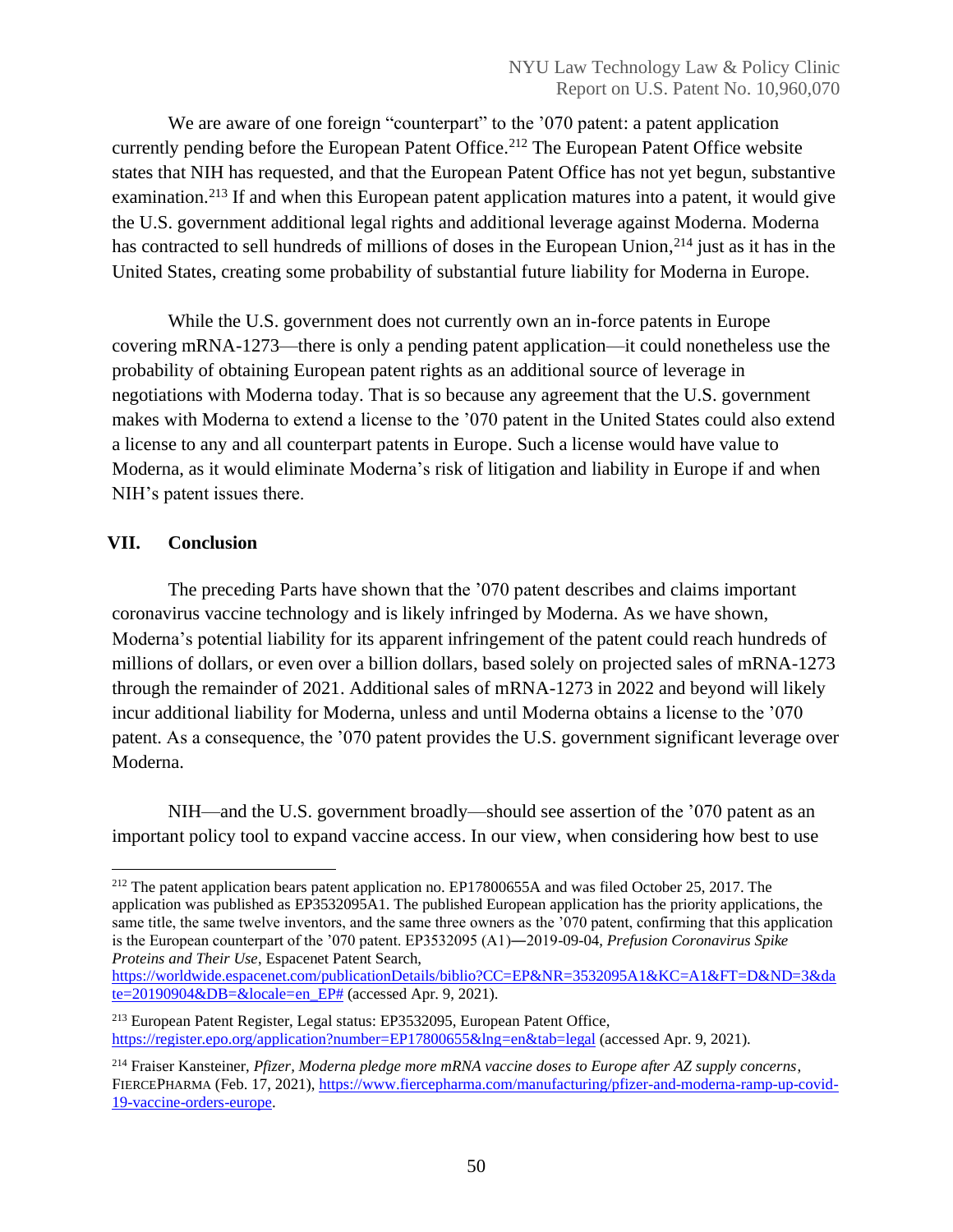this tool, the government's focus should not be to maximize its own financial position. Nor should the goal be simply to extract the highest possible royalty from Moderna (or from any other vaccine manufacturers who may be infringing the patent). Instead, the goal should be to leverage the '070 patent to scale up production of mRNA-1273 and other vaccines to ensure rapid, equitable global access.

Current best estimates suggest that global supplies of mRNA-1273 and other mRNA vaccines effective against COVID-19 will run far below global demand in 2021 and 2022.<sup>215</sup> The U.S. government could use the '070 patent to address that problem. Specifically, the U.S. government could use the threat of litigation over the '070 patent to bring Moderna to the negotiation table. The U.S. government could use the leverage provided by the '070 patent alongside the Defense Production  $Act^{216}$  and other policy tools at its disposal—to convince Moderna to share its own patents, trade secrets, and other intellectual property on mRNA-1273 with the U.S. government and with vaccine manufacturers around the world. Doing so would promote more rapid scale-up of manufacturing and distribution of the vaccine.

In March of 2021, a group of six non-governmental organizations and fifteen leading scientists—including the deans of several prominent schools of public health—sent a letter to HHS Secretary Becerra, NIH Director Dr. Francis Collins, and NIAID Director Dr. Anthony Fauci, calling on the U.S. government to license the '070 patent to Moderna in a manner that promotes wider global access to mRNA-1273.<sup>217</sup> The letter spells out three provisions that the government's licensing agreement with Moderna should include:

- 1. Empowering the U.S. government to authorize manufacturing of mRNA-1273 on its own initiative, including in government-owned production facilities.
- 2. Requiring Moderna to share mRNA-1273 technology, including manufacturing information currently protected as trade secrets, with the World Health Organization, to help ramp up global production.
- 3. Imposing on Moderna requirements for accessible pricing, especially in low- and middleincome countries.

We endorse the letter's call to action. NIH and the U.S. government should leverage every policy tool at their disposal—including the '070 patent—to scale up global vaccine manufacturing, vaccinate the world, and bring the COVID-19 pandemic to a conclusive end.

<sup>217</sup> *See* Rowland, *supra* note 140. The letter is available at

[https://static1.squarespace.com/static/5e937afbfd7a75746167b39c/t/605c7d657cca1206e17b4d87/1616674150606/](https://static1.squarespace.com/static/5e937afbfd7a75746167b39c/t/605c7d657cca1206e17b4d87/1616674150606/Moderna+and+the+%27070+Patent+24+March+2021.pdf) [Moderna+and+the+%27070+Patent+24+March+2021.pdf.](https://static1.squarespace.com/static/5e937afbfd7a75746167b39c/t/605c7d657cca1206e17b4d87/1616674150606/Moderna+and+the+%27070+Patent+24+March+2021.pdf) One of the authors of this report (CM) signed the letter.

<sup>215</sup> *See* PrEP4All, *Hit Hard*, *supra* note 3.

<sup>216</sup> U.S. Department of Health & Human Services Press Release, *Biden Administration Announces Historic Manufacturing Collaboration Between Merck and Johnson & Johnson to Expand Production of COVID-19 Vaccines*, HHS.gov (Mar. 2, 2021), [https://www.hhs.gov/about/news/2021/03/02/biden-administration-announces](https://www.hhs.gov/about/news/2021/03/02/biden-administration-announces-historic-manufacturing-collaboration-between-merck-johnson-johnson-expand-production-covid-19-vaccines.html)[historic-manufacturing-collaboration-between-merck-johnson-johnson-expand-production-covid-19-vaccines.html.](https://www.hhs.gov/about/news/2021/03/02/biden-administration-announces-historic-manufacturing-collaboration-between-merck-johnson-johnson-expand-production-covid-19-vaccines.html)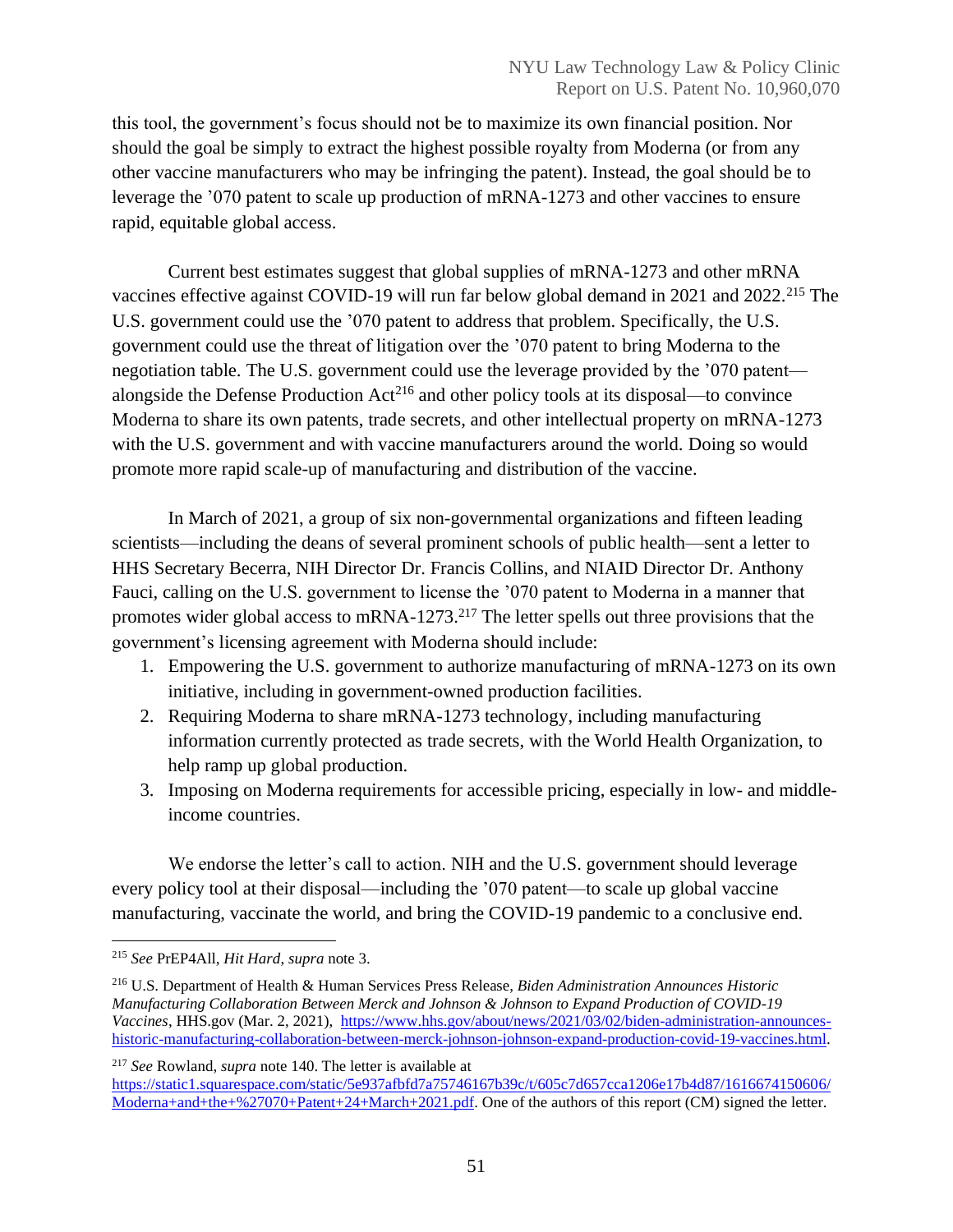# <span id="page-52-0"></span>**VIII. About the Authors; Acknowledgments; Copyright Notice**

#### *About the Authors:*

Christopher J. Morten is the Deputy Director of the Technology Law & Policy Clinic and a Fellow of the Engelberg Center on Innovation Law & Policy at New York University School of Law. He is also a Visiting Fellow of the Global Health Justice Partnership and an Affiliate Fellow of the Information Society Project at Yale Law School. Chris is a registered patent attorney and has been licensed to practice patent law before the U.S. Patent & Trademark Office (USPTO) since 2012. Before teaching, he practiced patent law as a patent litigator at Goodwin Procter L.L.P. and as a patent agent at Baker Botts L.L.P. He also clerked for the Honorable Timothy B. Dyk of the U.S. Court of Appeals for the Federal Circuit. Chris has published in the *Yale Journal of Law & Technology*, the *Fordham Intellectual Property, Media & Entertainment Law Journal*, the *Journal of Law, Medicine & Ethics*, *JAMA Internal Medicine*, *Health Affairs Blog*, *Law360*, *The Guardian*, *STAT*, *Common Dreams*, and *In These Times*, among others, and has been quoted in the *Washington Post*, *Financial Times*, *New York Times*, *San Francisco Chronicle*, *CNN.com*, *NBCNews.com*, *STAT*, *Bloomberg*, and other media outlets. He holds a B.A. in chemistry from Columbia University, a Ph.D. in organic chemistry from the Massachusetts Institute of Technology, and a J.D. from New York University. He currently represents the PrEP4All Collaboration. Chris's email address is [christopher.morten@nyu.edu.](mailto:christopher.morten@nyu.edu)

Laurel Boman is a third-year law student at New York University School of Law. She is an executive editor on the *N.Y.U. Law Review* and has worked in the Technology Law & Policy Clinic, where she co-authored the report *Clinical Trial Cost Transparency at the National Institutes of Health: Law and Policy Recommendations*. <sup>218</sup> After graduation, Laurel will clerk for the Honorable Richard Andrews of the U.S. District Court for the District of Delaware and the Honorable Timothy B. Dyk of the U.S. Court of Appeals for the Federal Circuit.

Joe Rabinovitsj is a third-year law student at New York University School of Law. He is a student attorney in the Technology Law & Policy Clinic, where he has worked on various intellectual property and open science matters, and a Student Fellow of the Engelberg Center on Innovation Law & Policy at New York University School of Law. After graduation, Joe will practice as an intellectual property and technology associate at a law firm.

Celine Rohr is a second-year law student at New York University School of Law. She is a student attorney in the Technology Law & Policy Clinic and has worked on issues including

<sup>218</sup> Ariella Barel & Laurel Boman, *Clinical Trial Cost Transparency at the NIH: Law and Policy Recommendations*, ENGELBERG CENTER ON INNOVATION LAW & POLICY AND TECHNOLOGY LAW & POLICY CLINIC AT NYU SCHOOL OF LAW (Aug. 2020), [https://www.law.nyu.edu/centers/engelberg/pubs/2020-08-17-Clinical-Trial-Cost-](https://www.law.nyu.edu/centers/engelberg/pubs/2020-08-17-Clinical-Trial-Cost-Transparency-at-the-NIH)[Transparency-at-the-NIH.](https://www.law.nyu.edu/centers/engelberg/pubs/2020-08-17-Clinical-Trial-Cost-Transparency-at-the-NIH)